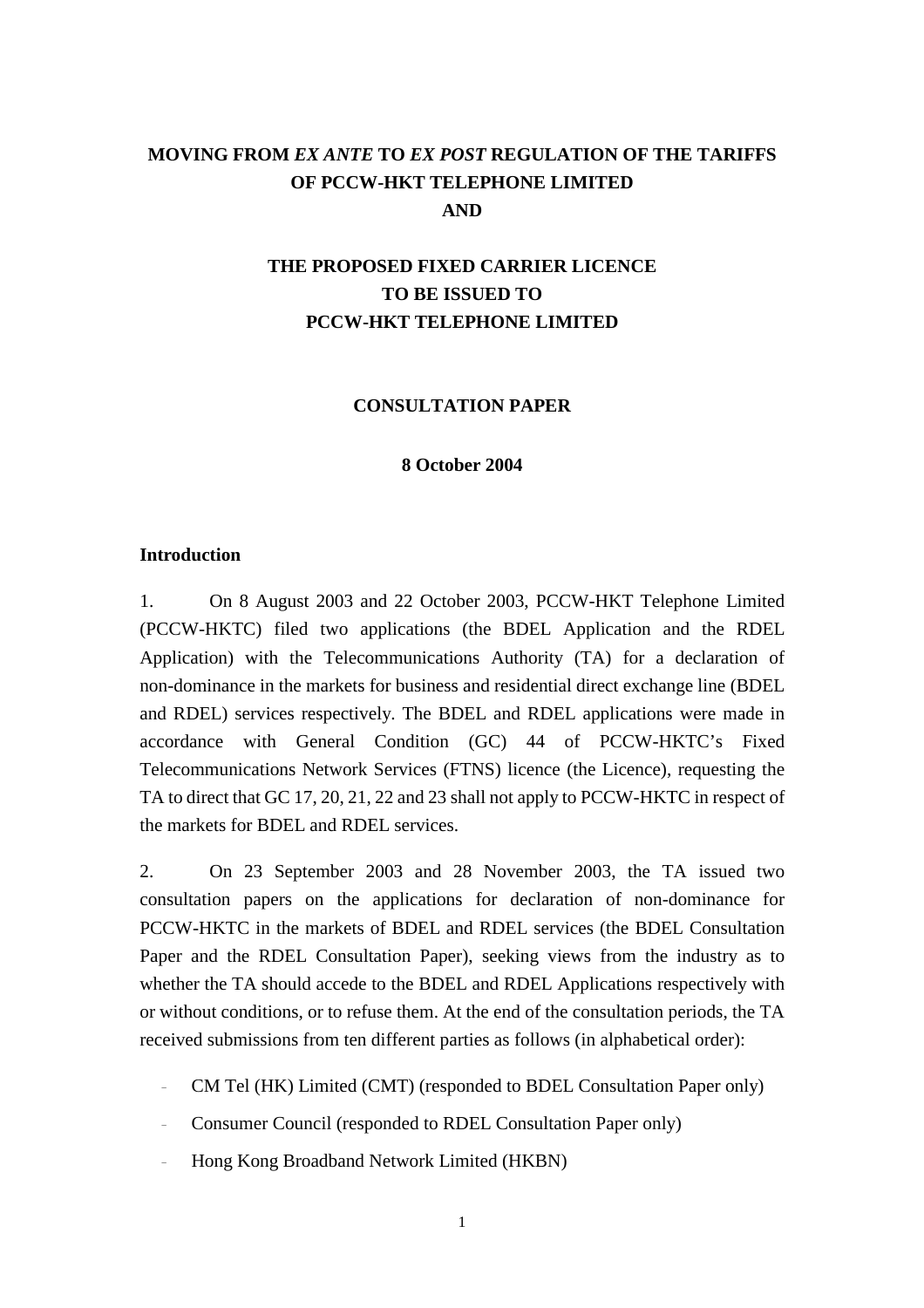- Hong Kong Cable Television Limited (HKCTV)
- Hong Kong Telecommunications Users Group (HKTUG) (responded to BDEL Consultation Paper only)
- Hutchison Global Communications Limited (HGC)
- Mr. Paul C. K. Ho, a consumer of telecommunications services (Mr. Ho)
- New World Telecommunications Limited (NWT)
- PCCW-HKTC

 $\overline{a}$ 

– Wharf T&T Limited (WT&T)

The Applications, together with non-confidential versions of the above submissions, are available for download from the web site of the Office of Telecommunications Authority (OFTA) at http://www.ofta.gov.hk.

3. In the BDEL Consultation Paper and the RDEL Consultation Paper<sup>1</sup>, the TA floated the idea of moving to *ex post* regulation on PCCW-HKTC's fixed telephony tariffs as a 'proportionate' regulatory response measure. However, it appears the industry did not fully take this concept on board. Most of the industry responses focused narrowly on the market analysis questions without paying close attention to the proposals of a structural shift in the TA's approach to tariff regulation. None of the submissions addressed the appropriateness of applying a test of dominance intended for the assessment of conduct as the criterion for a structural deregulation of fixed telephony tariffs. For this reason, the TA would like to take this opportunity to gather the views from the industry on this specific issue.

4. In this further consultation paper, the TA first identifies the *ex post* regime which may be the right 'proportionate' regulatory measure for the market circumstances from this point forward. Next, there is a discussion of the potential damage of strict adherence to the method provided for in the licence conditions of a positive opinion of non-dominance to the viability of the overall *ex post* regime contained in the Telecommunications Ordinance (the Ordinance). The TA then identifies a possible alternative approach to modernisation via replacing PCCW-HKTC's FTNS licence with a fixed carrier (FC) licence to overcome the legal risks associated with GC 44. Finally, a draft new FC licence, which might be the replacement licence for PCCW-HKTC under the possible alternative approach, is provided in the **Appendix** for the purposes of consultation with members of the public and affected parties.

<sup>&</sup>lt;sup>1</sup> Paragraphs  $40 - 41$  in the BDEL Consultation Paper and paragraphs  $41 - 42$  in the RDEL Consultation Paper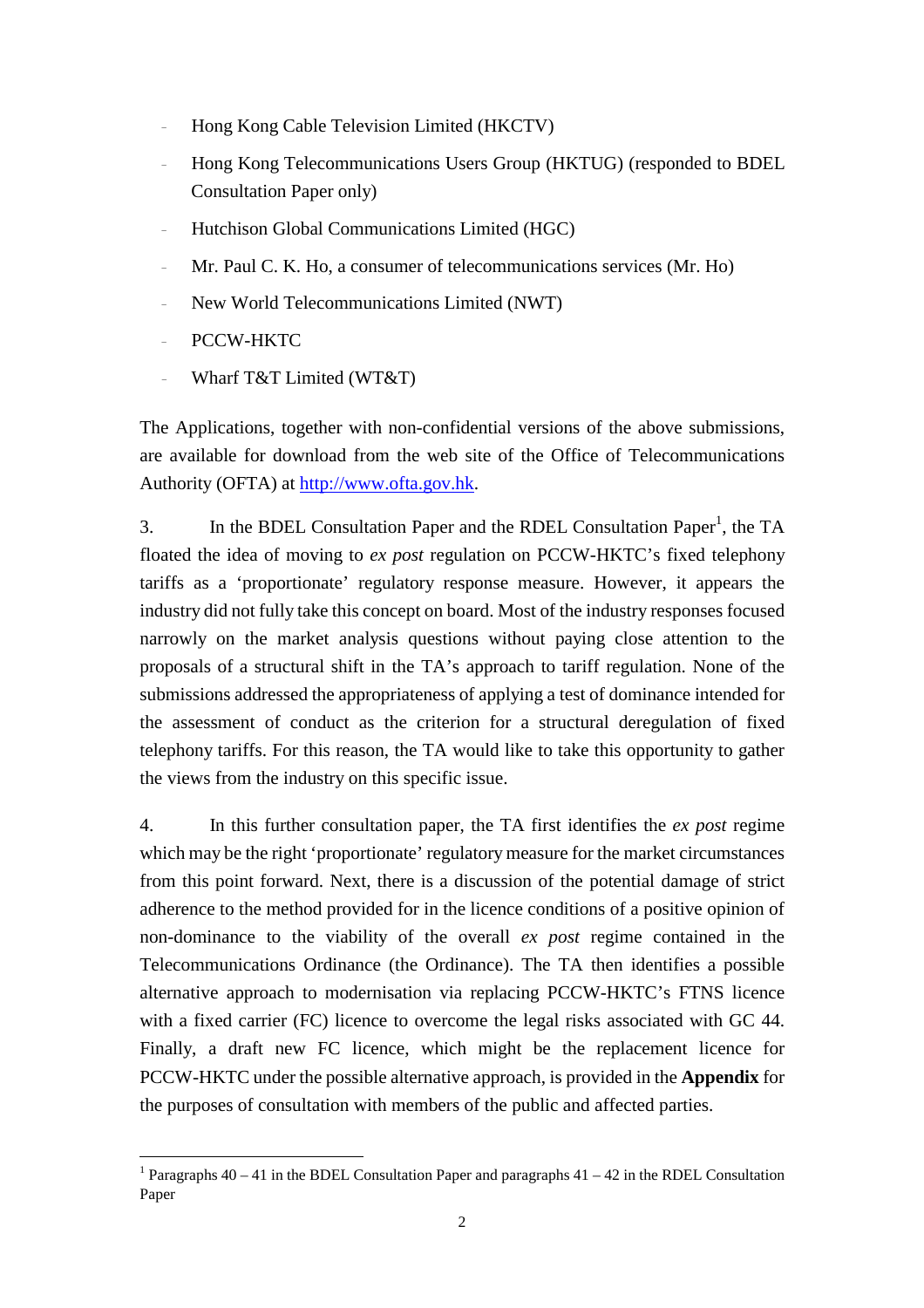5. The TA invites views, opinions and comments pursuant to section 6C of the Ordinance from the public and affected persons on the issues associated with the possible implementation of General Condition 44 in respect of PCCW-HKTC. As a separate but related matter, the TA also seeks the views, opinions and comments of members of the public and affected persons on the possible replacement of PCCW-HKTC's FTNS licence with a FC licence, and the specific provisions of the draft FC licence.

6. It is not the purpose of this consultation paper to deal with the issues of market definition in relation to BDEL and RDEL services and whether or not PCCW-HKTC is market dominant in respect of its provision of either of those services. Those issues remain the subject of consideration by the TA. Nothing in this paper should be construed as indicating that the TA has formed any opinion on those issues.

#### Development of the FTNS markets in Hong Kong

7. Historically, FTNS services used to be provided by PCCW-HKTC<sup>2</sup> as a monopoly operator. In 1995, the TA issued three new wireline-based FTNS licences to  $W T \& T<sup>3</sup>$ , HGC<sup>4</sup> and NWT<sup>5</sup>. After the 1995 liberalisation, the number of FTNS licences was frozen for an initial period of three years to allow the new entrants reasonable time to establish themselves in the market before facing more intense competition. In 1998, the Government initiated a review of the market situation and in 1999 decided that the initial moratorium on entry of wireline-based network operators was to be extended until the end of  $2002^6$ , on condition that the three new licensees committed to further capital investments of HK\$3 billion on network infrastructure and achieving certain levels of coverage within the concession period.

8. In 2000, the TA issued five new wireless-based FTNS licences. Since then, two of the licensees had surrendered their licences to the TA. The licences for HKBN and Eastar Technology Limited<sup>7</sup> were subsequently modified in 2002 to become both wireline- and wireless-based as from 1 January 2003. The fifth wireless-based licensee had remained dormant. To date, HKBN is the only one out of the five wireless-based

<sup>&</sup>lt;sup>2</sup> Then known as Hong Kong Telephone Company Ltd

<sup>&</sup>lt;sup>3</sup> Then known as New T&T Hong Kong Ltd

<sup>4</sup> Then known as Hutchison Communications Ltd

<sup>&</sup>lt;sup>5</sup> Then known as New World Telephone Ltd

<sup>&</sup>lt;sup>6</sup> With the exception of the licensing of HKCTV for the operation of a cable modem service over its hybrid fibre-coaxial cable network

 $7$  Now re-named Towngas Telecommunications Fixed Network Limited.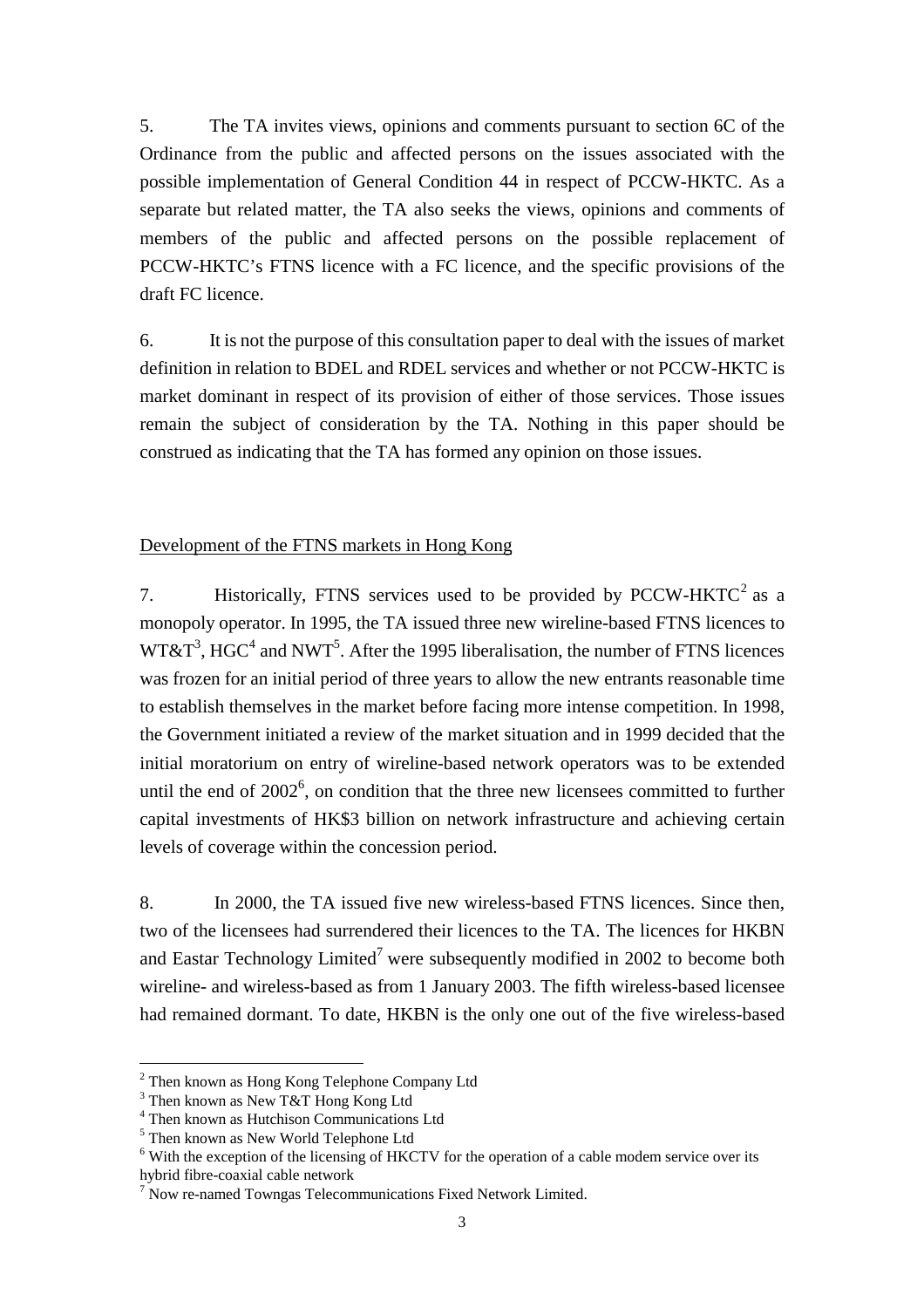licensees that is active in the fixed telephony markets.

9. In 2000, the TA also issued a wireline-based FTNS licence to HKCTV authorising it to provide telecommunications services over its hybrid fibre coaxial cable network constructed initially for the distribution of subscription television programme services. To date, HKCTV only provides broadband Internet access service. Although the TA has recently waived HKCTV's *ex ante* tariff obligations for its fixed telephony service<sup>8</sup>, the service has not yet been launched.

10. With the expiry of the moratorium on entry at the end of 2002, the fixed-line market has now been fully liberalised. There is no longer any regulatory limit on the number of licences. The TA has also issued three further licences. These are Fixed Carrier licences with no performance commitments in terms of capital investment and network coverage. To date, none of these three new licensees has been active in the fixed telephony markets.

11. The competitors to PCCW-HKTC are often collectively referred to as "new entrants" (or "2Ns"). According to latest figures available to the TA till the end of June 2004, the 2Ns collectively claim around 30% of total fixed telephony lines in the market. The 2N's collective market share has been steadily and consistently increasing since the initial market liberalisation in 1995 although the level of competition in the RDEL market was insignificant before 1999.

12. At the time the present FTNS licence were issued to PCCW-HKTC, there were no competition law provisions in Hong Kong for telecommunications or any other market. Therefore, safeguards against anti-competitive conduct and abuse of dominant position were incorporated into the FTNS licence as GC 15 and 16. In 2000, the the Ordinance was amended to include sections 7K and 7L in substantially the same terms as GC 15 and 16. These provisions now apply to all telecommunications licensees including PCCW-HKTC.

13. In 1998, the Government concluded a negotiation with Hong Kong Telecommunications Limited (HKT), the parent company of PCCW-HKTC $\rm$ <sup>9</sup>, on an accelerated expiry of its external service monopoly and as a result, the external telecommunications services market was liberalised in 1999, followed by the external telecommunications facilities market in 2000. As part of the compensation package, the TA allowed PCCW-HKTC to progressively rebalance its RDEL tariffs towards cost

<sup>&</sup>lt;sup>8</sup> TA Statement *Application of Ex Ante Tariff Controls to Hong Kong Cable Television Limited – Statement Concerning Opinions and Directions Further to General Condition 44 of the Fixed Telecommunications Network Services Licence* dated 20 August 2004.

<sup>&</sup>lt;sup>9</sup> Then called Hong Kong Telephone Company Limited (HKTC).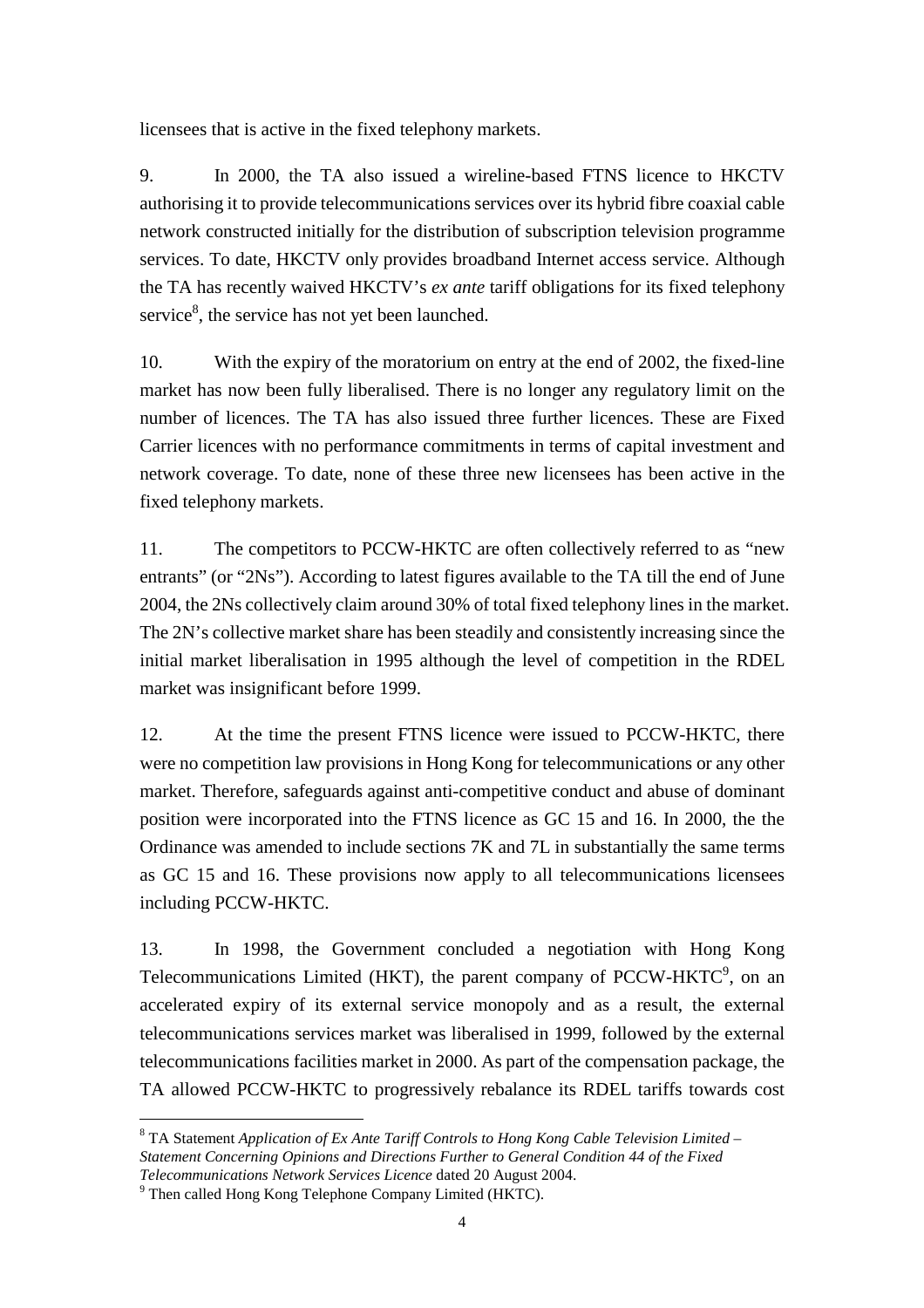plus reasonable return.

14. From July 1998, the subsidiary legislation which imposed price caps on PCCW-HKTC's fixed telephony services was repealed, but residential telephony services were still subject to a price cap specified in the agreement between the Government and HKT, until completion of the tariff rebalancing process in 2001. Without tariff rebalancing, competition in the market might never have developed, because PCCW-HKTC would have continued to run its operations at deficit levels.

15. Since initial market liberalisation in 1995, the TA has implemented various regulatory measures including road opening coordination<sup>10</sup>, facilitating in-building access<sup>11</sup>, open access to in-building wiring  $12$ , number portability  $13$ , as well as mandatory Type  $I^{14}$  and Type II interconnection. These measures all share the common policy objective to lower the barriers to entry for the provision of fixed-line services. The Government recently announced a new regulatory policy on Type II interconnection which will be progressively implemented till  $2008<sup>15</sup>$ , upon the satisfaction that barriers are not significant enough to deter facilities-based entry to customer access networks for buildings accommodating up to 75% – 80% of households.

# Alternative products to fixed telephony

16. As well as new competition from fixed telephony operators, new services such as mobile and voice over Internet Protocol (VoIP) services have emerged. It is not the subject matter of this consultation paper to address whether those products are now, or in the timeframe relevant for the GC44 review of BDEL and RDEL services, will be sufficiently effective substitutes for BDEL and RDEL services, so as to be properly regarded as in the same market for competition purposes. However, to various extents and in various circumstances, these new services in Hong Kong may have diminished the 'necessity' status of traditional fixed line services for consumers, as well as operators' dependence on the revenue streams from such services.

17. In other words, the relative significance of traditional fixed telephony services within the broader portfolio of telecommunications services is in decline. By

 $10$  Road Opening Guidelines (Issue 2) dated 12 December 2001.

<sup>&</sup>lt;sup>11</sup> Section 14 of the Ordinance and the Building (Amendment) Ordinance 2000.<br><sup>12</sup> TA Statement *Class Licence for In-Building Telecommunications Systems* dated 11 October 2002.

<sup>&</sup>lt;sup>13</sup> TA Directions issued to licensees under GC 14 of FTNS licences and SC 4 of fixed carrier licences

 $^{14}$  GC 13 of FTNS licences

<sup>15</sup> TA Statement *Review of Type II Interconnection Policy*, dated 6 July 2004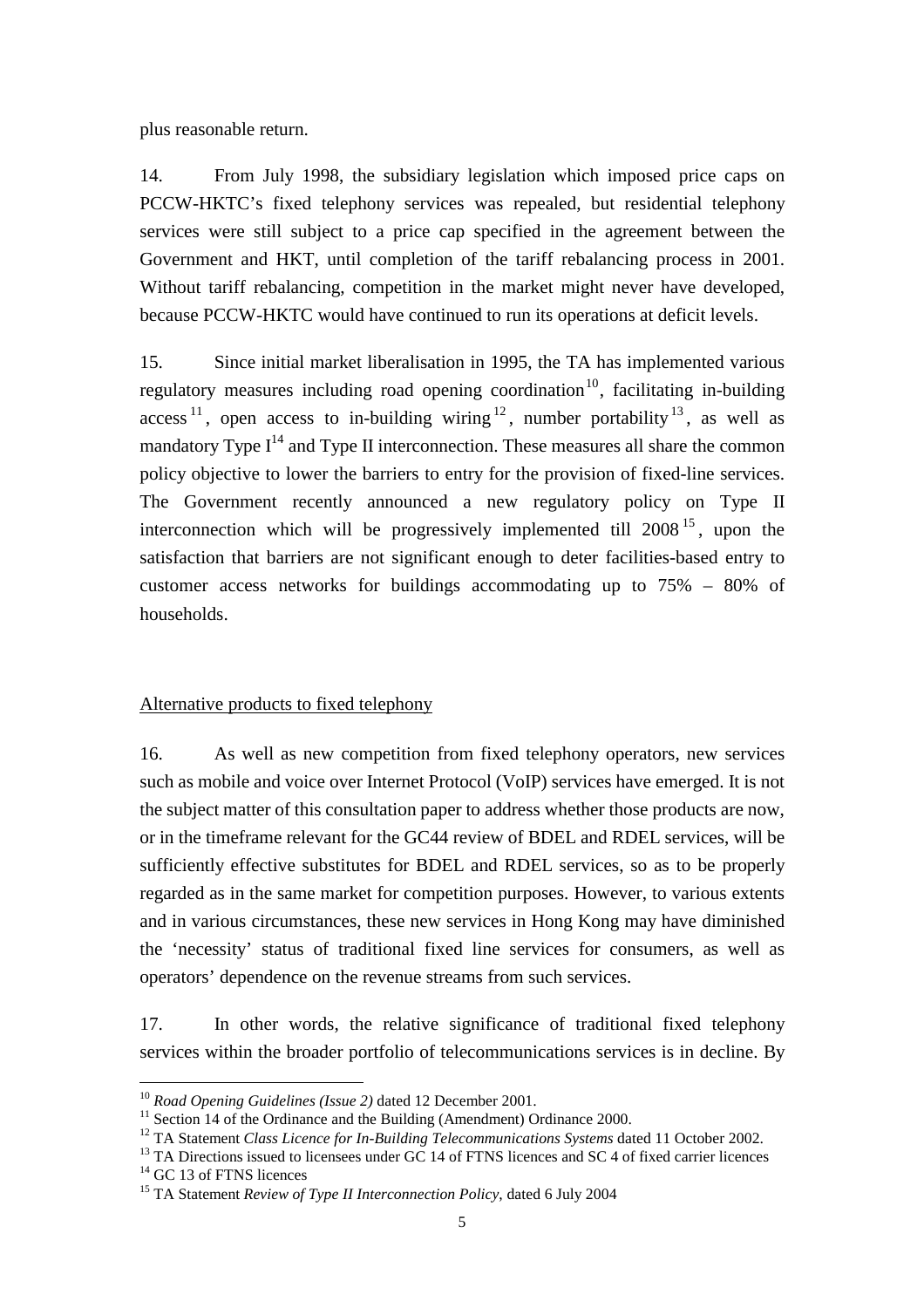2002, fixed telephony accounted for around 16% of total telecommunications services revenues in Hong Kong. This percentage is believed to have declined further since then. In addition, the number of mobile subscribers in Hong Kong now exceeds the number of fixed lines. The TA considers that this change in the relative significance of traditional fixed telephony services justifies a review of whether the 1995 rules for *ex ante* supervision of RDEL and BDEL tariffs are a properly proportionate regulatory intervention going forward.

#### Tariff regulation on PCCW-HKTC at present

18. The present regulatory procedures on PCCW-HKTC's tariffs for various telecommunications services operated under its FTNS licence were established in 1995 when the TA issued the licence following the liberalisation of the FTNS markets. In particular, GC44 was inserted into the licence (as well as all the other FTNS licences), stipulating that if and when the TA forms the opinion that the licensee is not in a dominant position with respect to any market for telecommunications services provided under the Licence, it may be directed that, for such period and on such conditions as TA determines, either one or any combination of GC 17, 20, 21, 22 and 23, either completely or as to particular obligations imposed thereunder, shall not apply to the licensee. GC 17 is related to the requirement for accounting separation and reporting in accordance with an Accounting Manual while GC 20, 21, 22 and 23 are primarily related to the requirement for prior approval of tariffs by the TA and transparency of the licensee's tariffs $^{16}$ .

19. As a matter of legislative history, statutory language, and practicability, a licensee holding the present form of an FTNS licence is to be presumed dominant by virtue of GC 44 for the purpose of tariff supervision, unless and until the TA forms the contrary opinion.

20. The TA has in the past, as a matter of formality, formed the opinion under GC44 that various new FTNS entrants did not have 'presumed dominance' at the time their licences were issued. In addition, since 1995, the TA has also reached the same opinion a number of times in relation to PCCW-HKTC in markets such as retail external call services and external bandwidth services $17$ . However, there has been no such opinion to date in relation to PCCW-HKTC's fixed telephony services.

 $16$  GC 20(1) and 20(4) together require the licensee to charge customers no more or less than the published tariff unless any of these conditions is waived by the TA under GC 44.

<sup>&</sup>lt;sup>17</sup> See the corresponding TA statements dated 8 October 2002 and 1 June 2002.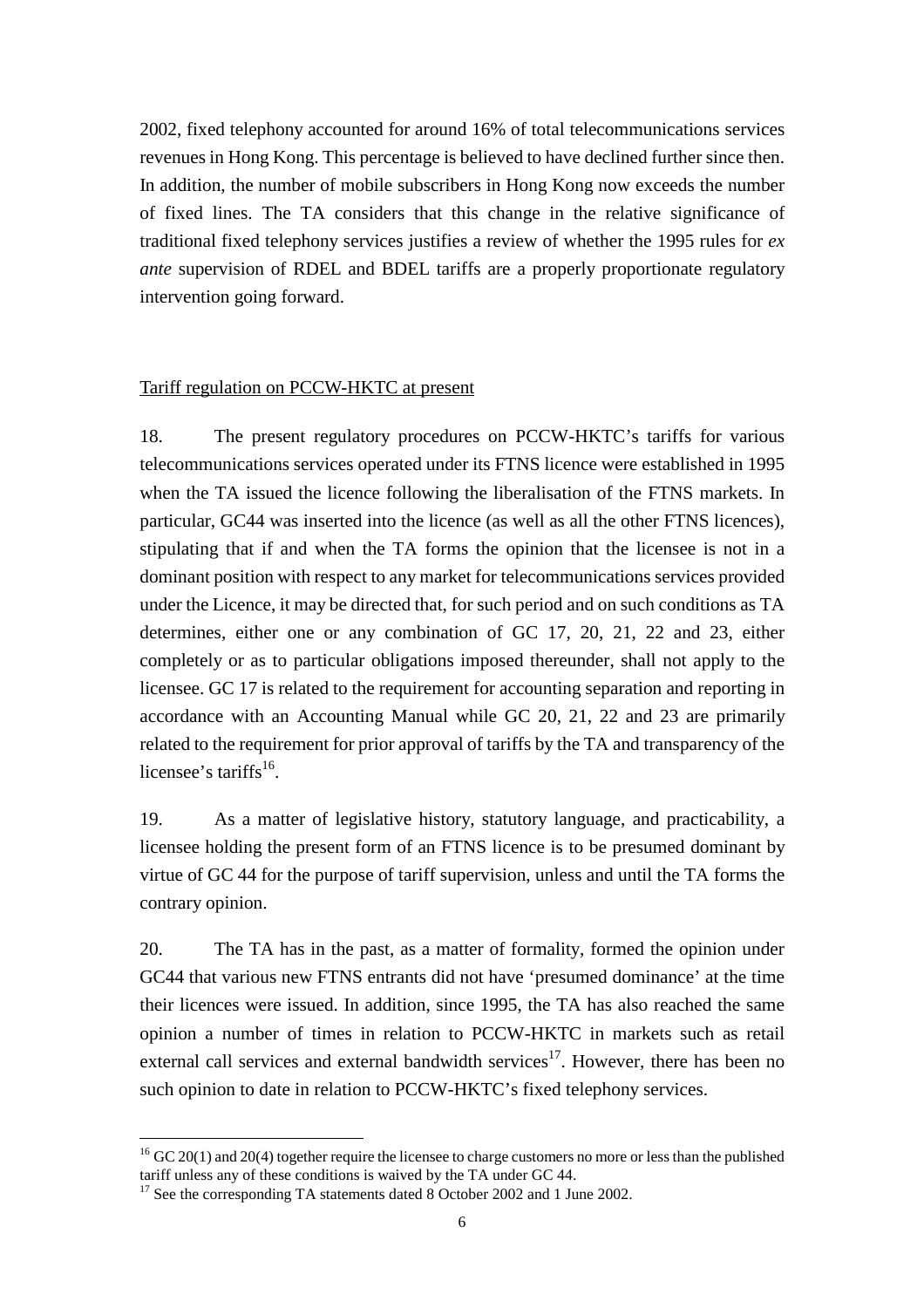21. Accordingly, PCCW-HKTC remains presumed dominant and obliged to apply to the TA for prior approval for every individual discount, promotion or change in tariff of its fixed telephony services. For each application, PCCW-HKTC must submit the relevant cost information for the TA to carry out a profitability analysis and therefore to conclude whether there is any prohibited pricing behaviour. According to GC 21-23, the TA must approve or reject any tariff revision within 30 days and tariff for new services within 45 days upon receipt of the application. Under GC 20, PCCW-HKTC must also publish its individual tariff plans in the Government Gazette before such tariffs become effective.

22. In 2003, the TA approved 58 out of 66 fixed telephony tariff applications filed by PCCW-HKTC. Of the few cases of rejection, apart from discounts that the TA considered were in contravention of GC 15 or 16, a common problem was insufficient costing information for the TA to perform a profitability analysis. It is therefore desirable that any possible modernisation of the price regulation of PCCW-HKTC should include provisions to tackle this information barrier.

23. The TA has not drawn any conclusion as to whether PCCW-HKTC is not dominant in relation to BDEL and RDEL services. The two requests from PCCW-HKTC related to that test are still being considered by the TA. Nonetheless, the present procedures have been in place for nine years and market conditions have changed since then. Arguably, PCCW-HKTC is no longer the monopoly it was at the beginning of liberalisation in 1995. The TA therefore considers it important to review the 1995 *ex ante* requirements to ensure that they stay proportionate. The TA also considers that this review should not be confined just to any specific service of the subject FTNS licence.

# The principle of proportionality

 $\overline{a}$ 

24. It is well recognized internationally that close price regulation is only justified as a 'remedy' in the absence of effective competition in the relevant market. Moreover, any remedial measures should be 'proportionate' to the anticipated state of competition in the market from time to. For example, Article 8 of the *EC Framework Directive*18 requires national regulatory authorities (NRAs) to *"take all reasonable measures which are aimed at achieving the [policy] objectives… Such measures should be proportionate to those objectives"*. Recital 27 of the *Framework Directive* provides

<sup>18</sup> *Directive 2002/21/EC of the European Parliament and of the Council of 7 March 2002 on a Common Regulatory Framework for Electronic Communications Networks and Services (Framework Directive)*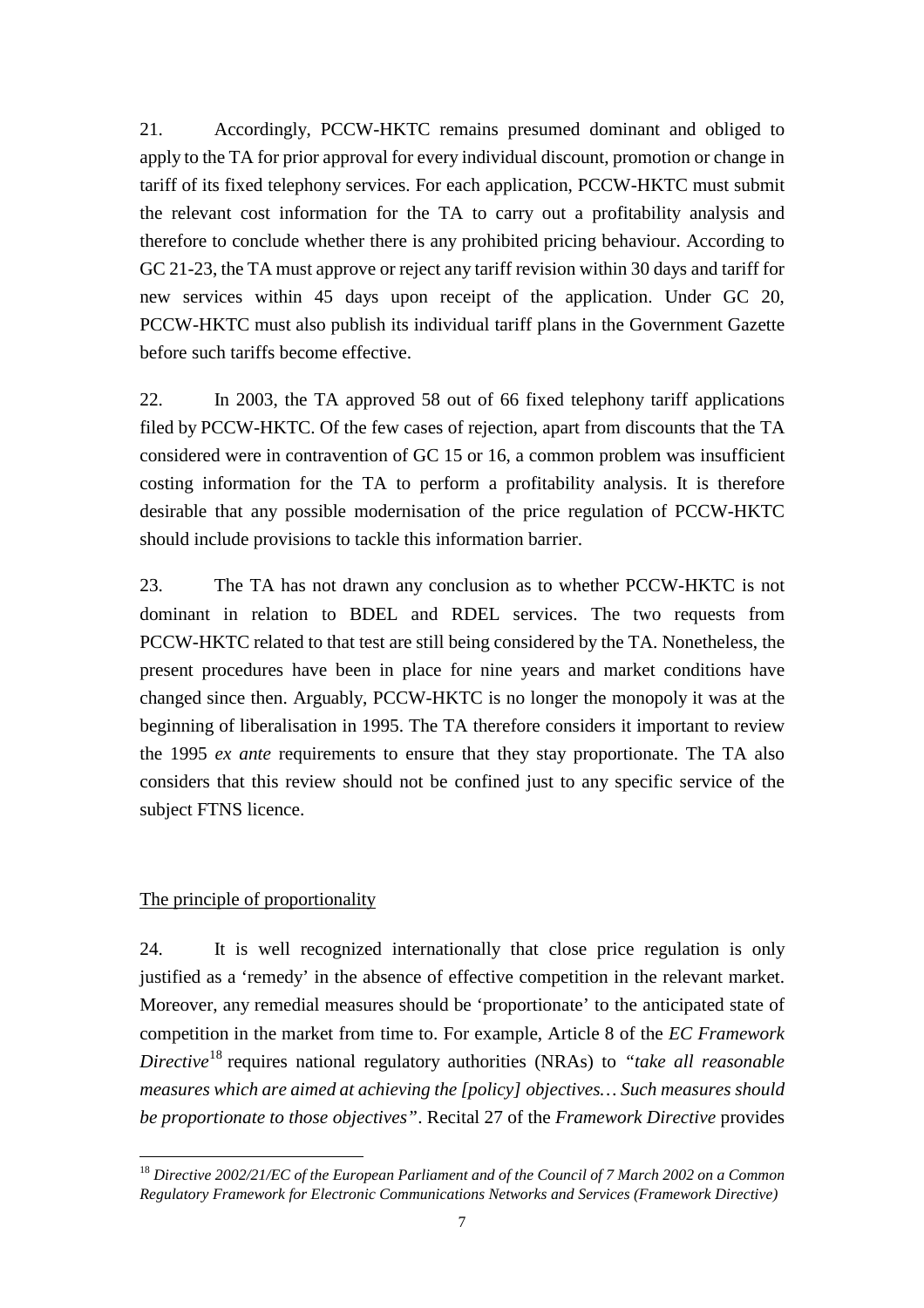that *ex ante* regulation should only be imposed where there is not effective competition and where *ex post* competition law remedies are not sufficient to address the problem. In implementing this regulatory framework, the NRA of UK (Ofcom) is obliged to impose at least one appropriate remedial condition on a service provider found to have significant market power (SMP) in the relevant market, but the condition, among other things, must be "*proportionate to what the condition is intended to achieve*" 19.

25. The TA's preliminary view is that, looking forward, it may no longer be proportionate to subject PCCW-HKTC's pricing of traditional fixed services to the TA's prior approval. Essentially, this is because of the way competition has developed since 1995 and is set to evolve further, and because the relative significance of traditional services has changed as other communication services and technologies have emerged. Accordingly, the TA proposes the possible modernisation of the regulation over PCCW-HKTC from *ex ante* to *ex post*. In the TA's view, this development would also reflect international best practice<sup>20</sup>. The differences between *ex ante* and *ex post* regulation are discussed further in the next section of this paper.

#### *Ex ante* and *ex post* regulation

26. Internationally, *ex ante* and/or *ex post* controls on incumbent telecommunications operators are a standard feature of regulatory regimes. In the context of the Hong Kong telecommunications markets, *ex ante* regulation refers to the general conditions in a FTNS licence whereby an operator must seek TA approval before launching any tariff, discount or similar price promotion. In contrast, *ex post* regulation in the Hong Kong context refers to the fair competition provisions of sections 7K to 7N of the Ordinance whereby a tariff or other pricing can, after the event, be sanctioned as an abuse of a dominant position, or as other anti-competitive conduct.

27. It is recognized in most overseas jurisdictions that in the transition from a legacy monopoly structure, where the incumbent has discretionary market power, it is desirable to have pre-emptive, *ex ante* regulation to protect the development of new competition. This is because the risk of below-cost or 'predatory' pricing by the incumbent might otherwise dissuade new parties entering the market at all. Moreover

 $19$  section 47 of the Communications Act 2003 in the UK

<sup>20</sup> For example, the *ex ante* regulation in Australia was replaced by an *ex post* regime in 1997 when the market was fully liberalised and when Telstra was still dominant in the market. Under this regulation, Telstra is required to file tariffs with Australian Competition and Consumer Commission (ACCC). ACCC may publish the filed tariffs if benefits to public outweigh detriments due to lessening of competition and prejudice to commercial interest. Prior approval of the tariffs from ACCC is not a requirement under the *ex post* regulation. See also footnote 22 for the practice in UK.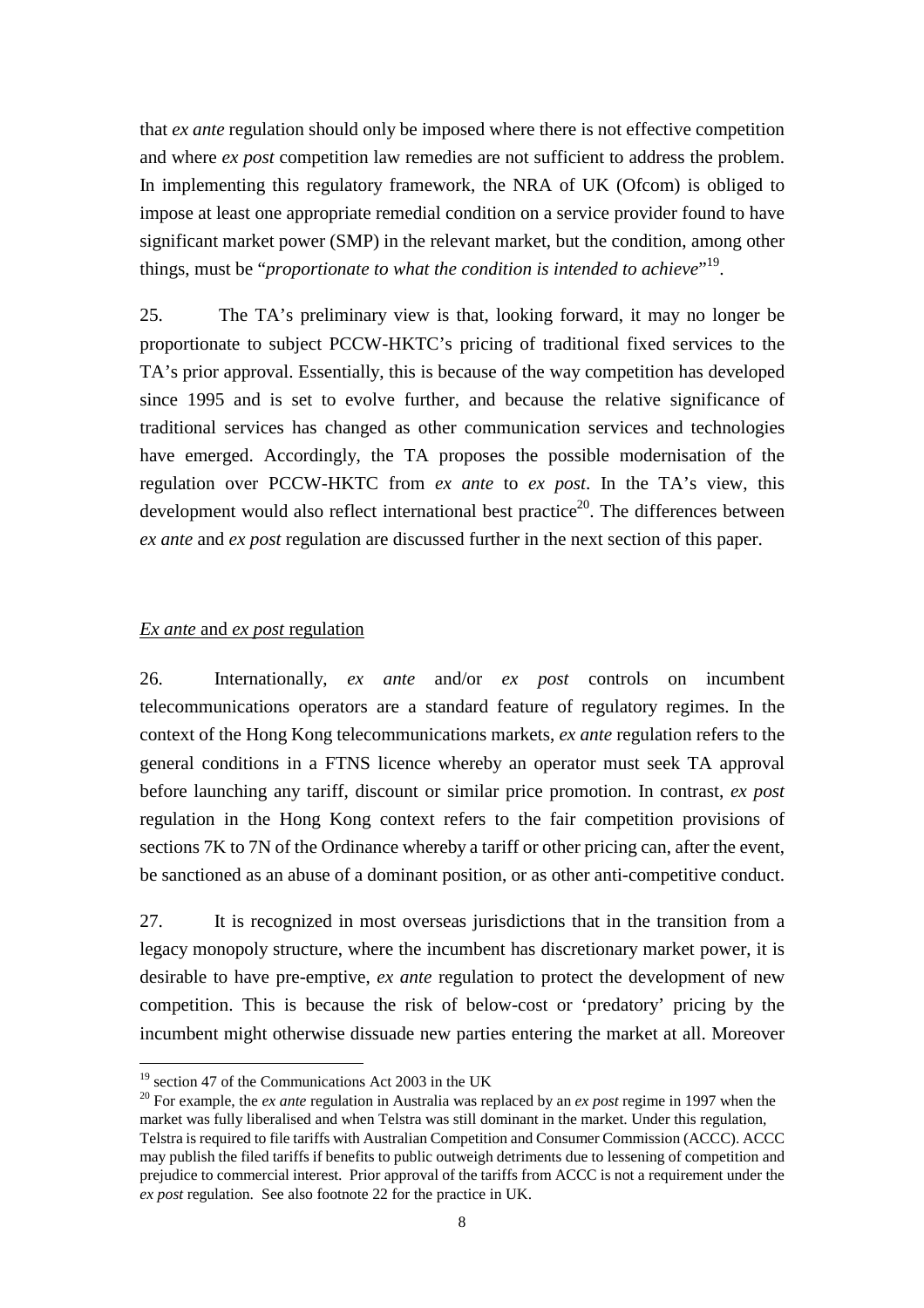even after entry, in the early stages of competition, an intervention which is essentially after the event under *ex post* provisions may not be enough to avert damage to the new competition. Such damage is particularly severe and irrecoverable for telecommunications infrastructure businesses that are especially vulnerable to anti-competitive conduct continuing within the timeframe of regulatory intervention because of the very significant sunk investment involved in a network rollout. As telecommunications markets continue to develop, however, it is recognized that *ex ante* regulation of an incumbent should be progressively scaled back into *ex post* even if it retains significant market power.

28. In the BDEL Consultation Paper and the RDEL Consultation Paper, the industry responses focused on the dominance test, without directly addressing whether *ex ante* regulation would remain proportionate under likely future market conditions. Respondents seem to have taken the view that *ex ante* regulation can only be implemented in an 'all-or-nothing' manner, turning on a TA opinion under GC 44. The TA however considers that this 'all-or-nothing' result may not be satisfactory for the circumstances in Hong Kong where competition is still evolving. However, the regime of the existing FTNS licence does not provide the TA with the flexibility to remove individual elements of *ex ante* regulation. An example of the elements of *ex ante* regulation which may now be disproportionate is the requirement for PCCW-HKTC to seek prior approval of its tariffs from the TA. The TA notes that this is not the practice of some other regulators even for operators with either dominance or  $SMP<sup>21</sup>$ .

29. In the following section, attention is also drawn to the risks of applying the dominance test under GC 44 to the policy objective of proportionate regulation on tariffs. Accordingly, a possible alternative approach to the implementation of strictly *ex post* regulation is proposed via a replacement of PCCW-HKTC's FTNS licence with an FC licence issued by the TA pursuant to section 7(5) of the Ordinance and the Telecommunications (Carrier Licences) Regulation.

#### The dominance test under GC 44

 $\overline{a}$ 

30. Further to GC 44 of the 1995 form of licence, an FTNS licensee is subject to *ex ante* regulation unless and until the time the TA forms an opinion that the licensee is

<sup>&</sup>lt;sup>21</sup> In the UK, the *ex ante* conditions imposed by Ofcom in November 2003 on British Telecom (BT) found to have SMP in the "fixed narrowband retail services markets" do not include a requirement for BT to obtain prior approval from Ofcom of its tariffs. The "remedies" imposed on BT include price cap (compliance with which is to be reviewed annually), no undue discrimination, price publication and notification to Ofcom and accounting separation.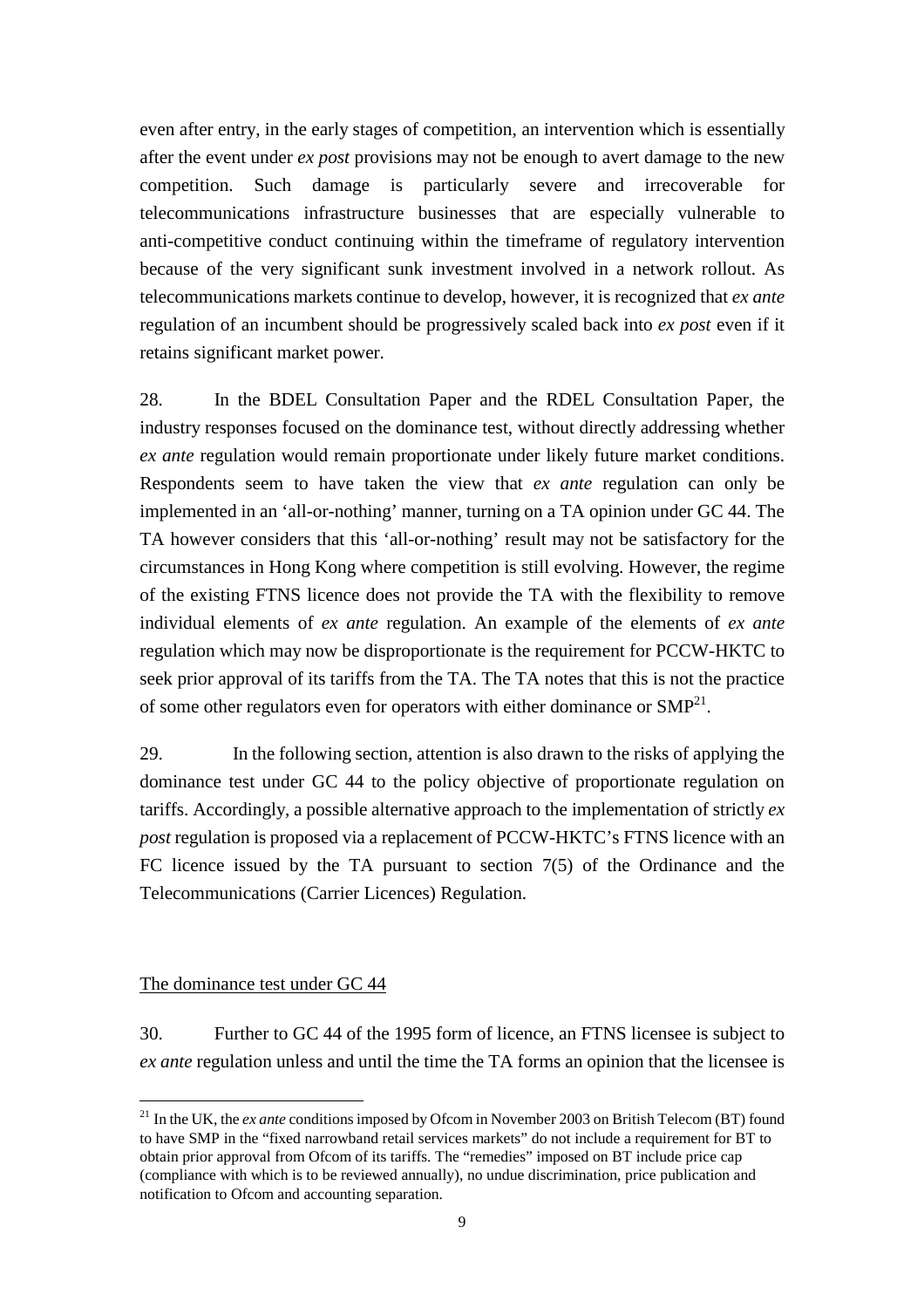not market dominant in respect of the services provided within the scope of the licence. The other aspect of the GC 44 test is that the TA cannot waive any of the *ex ante* tariff obligations under GC 20-23 without a positive finding of non-dominance.

31. As discussed in paragraph 19, PCCW-HKTC is presumed dominant by virtue of GC 44. Any finding of non-dominance for the purpose of removing *ex ante* regulation under GC 44 ought not to prejudice the future application of the *ex post*  competition provisions in section 7L of the Ordinance. However, GC 44 requires the TA to form an opinion *"within the meaning of GC 16(2)"<sup>22</sup>*. Uncertainty thus arises in PCCW-HKTC's case as to whether the TA could still reach a finding of dominance against the licensee for the purposes of section 7L in the face of a recent non-dominance opinion formed for the purpose of waiving the *ex ante* regulation.

32. In principle, the concept of undertaking a market analysis and competition assessment but not in relation to a specific conduct that a licensee has engaged in, does not sit comfortably with the origins of the dominance test as a feature of a behavioural sanction. The considerations for having *ex ante* tariff supervision and those involved in imposing a specific *ex post* behavioural sanction on market power are not co-extensive. The respective market analyses which need to be undertaken are distinctly different. In the *ex ante* situation, the subject is whether prior TA approval on service tariffs is warranted. Therefore, a broad forward-looking analysis of competition structures should be undertaken. In the *ex post* case, the subject is whether specific conduct of a specific licensee is abusive of an existing market position. Therefore, a primarily real-time analysis needs to be conducted in relation to the historical period during which the conduct was engaged in $^{23}$ .

33. The TA notes that under the *EC Framework Directive*, the assessment criterion for the need of *ex ante* regulation is *"significant market power"*  $(SMP)^{24}$ which is *"a position equivalent to dominance*"<sup>25</sup>. However, despite this reference to a dominance test, the EC further clarifies in the *SMP Guidelines<sup>26</sup>* that:

*"the markets defined… for the purpose of ex-ante regulation are without prejudice to those defined… under competition law in specific cases"* 

*"Markets defined under Article 81 and 82 EC Treaty are generally defined on* 

 $^{22}$  As explained in paragraph 10, GC 16 is the prototype of section 7L of the Ordinance.

<sup>&</sup>lt;sup>23</sup> The analysis nevertheless takes account of some prospective factors such as potential competition.<br><sup>24</sup> Recital 7 of the *EC Framework Directive*.

<sup>&</sup>lt;sup>25</sup> Article 14(2) of the *EC Framework Directive*.<br><sup>26</sup> Commission Guidelines on Market Analysis and the Assessment of Significant Market Power under the *Community Regulatory Framework for Electronic Communications Networks and Services (the SMP Guidelines)*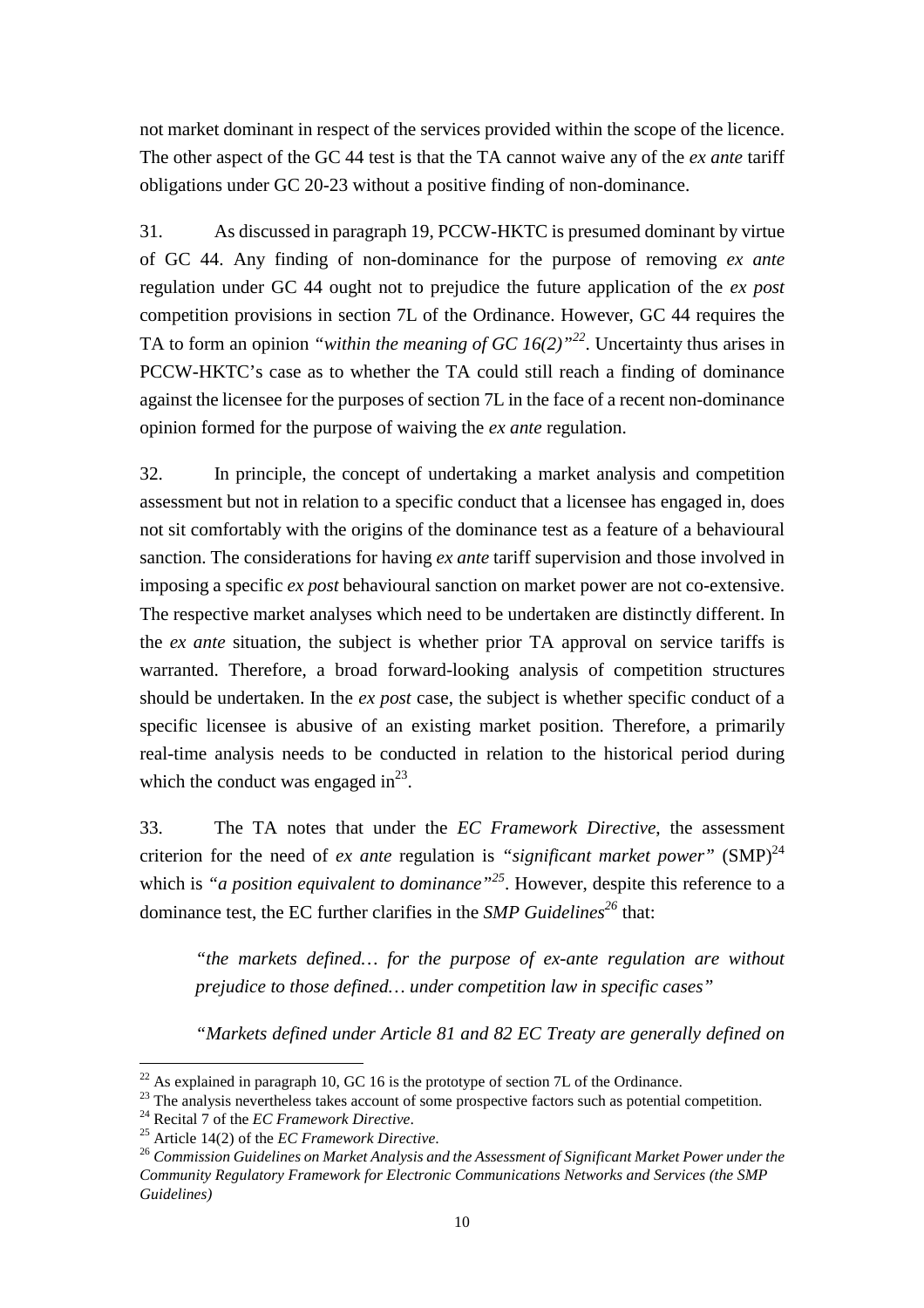*an ex-post basis. In these cases, the analysis will consider events that have already taken place in the market and will not be influenced by possible future developments… On the other hand, relevant markets defined for the purposes of sector-specific regulation will always be assessed on a forward-looking basis."* 

*"The designation of an undertaking as having SMP in a market identified for the purpose of ex-ante regulation does not automatically imply that this undertaking is also dominant for the purpose of Article 82 EC Treaty… It merely implies that, from a structural perspective, and in the short to medium term, the operator has or will have, on the relevant market identified, sufficient market power… solely for purposes of Article 14 of the framework Directive* [i.e. *ex ante* regulation]*"<sup>27</sup>*

34. Unlike the EC where the designation of SMP for the purpose of *ex ante* regulation is clearly distinguished from *ex post* dominance under competition law provisions, GC 44 provides no such distinction. Indeed it could not have done so because in 1995, the current *ex post* provisions of section 7L were not in existence. With this background in mind, the TA would prefer not to make a 'structural' decision on the basis of a 'conduct' test, and therefore does not purport to, or intend to, reach any opinion on whether PCCW-HKTC is dominant (or non-dominant) for the purpose of any of the provisions of sections 7L and 7N, GC16 or 44. The TA is concerned that a strict adherence to the method provided for in the licence conditions of a positive opinion of non-dominance could, in a way not anticipated in 1995, block or prejudice any subsequent application of section 7L of the Ordinance against abusive conduct in the future.

35. The TA notes that PCCW-HKTC has not sought to advance this argument to date or to otherwise argue against the application of *ex post* regulation to its business. The TA's position is that the *ex post* legal provisions against abuse of dominance must remain intact in the event that tariff regulation is modernised. Should the TA find that a licensee is dominant on an *ex post* basis, in relation to any defined market, and that the licensee has abused its position in that market, the TA should be able to take action under section 7L or other relevant provisions of the Ordinance.

36. The principal consequence of adopting this possible approach is that there would no longer be any presumption of dominance (or non-dominance), meaning that the TA must bear the burden of proof on a case-specific basis that the licensee in question is dominant before establishing whether a specific conduct is abusive. This is

<sup>27</sup> Paragraph 25-27, 30 of the *SMP Guidelines*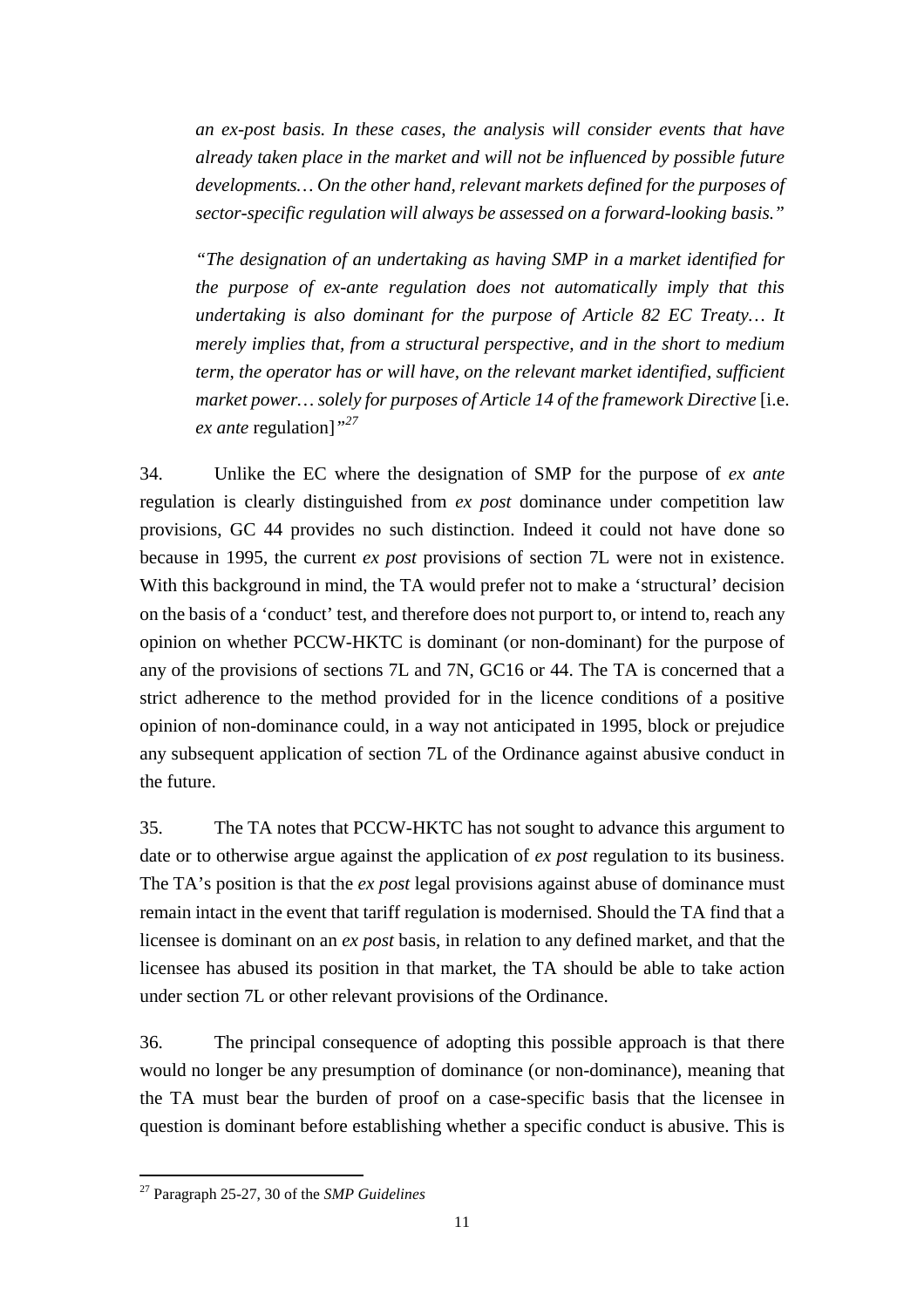the normal situation in competition law regimes in other jurisdictions.

37. Since the efficacy of section 7L is crucial to the long term success of the telecommunications deregulation in Hong Kong, the TA wishes to consider a possible alternative approach to the implementation of *ex post* regulation. This would avoid the strict adherence to the method provided for in the licence conditions of a positive opinion of non-dominance for the waiver of the *ex ante* regulation under GC 44 that could jeopardise the overall *ex post* regime. This possible alternative approach involves replacing PCCW-HKTC's FTNS licence with a new fixed carrier (FC) licence pursuant to section 7(5) of the Ordinance and the Telecommunications (Carrier Licence) Regulation.

#### Telecommunications (Carrier Licences) Regulation

38. Under the Telecommunications (Carrier Licences) Regulation<sup>28</sup> which came into operation on 1 April 2001 (the Carrier Regulation), an existing FTNS licensee is entitled to surrender its existing FTNS licence<sup>29</sup> in exchange for the TA issuing an FC licence<sup>30</sup>. General conditions for an FC licence are prescribed by the Secretary<sup>31</sup> under the Carrier Regulation, but the TA is empowered to attach special conditions that are consistent with the Ordinance and not inconsistent with the prescribed general conditions<sup>32</sup>. In particular, the equivalents of GC 17, 20-23 and 44 of PCCW-HKTC's existing FTNS licence are not prescribed as general conditions of an FC licence, although in the case of licence replacement, it is envisaged that the existing rights and obligations of the licensee should be carried over. In those FC licences issued by the TA to various licensees since the beginning of 2003, the TA has attached the equivalents of GC 17, 20-23 and 44 of an FTNS licence as special conditions, although in those occasions, the TA has waived the tariff obligations by forming the opinion of non-dominance in respect of those new entrants. Should PCCW-HKTC surrender its existing FTNS licence in exchange for the new FC licence under consideration, the opportunity would arise for the equivalents of GC 17, 20-23 and 44 to be modified so that a relaxation of *ex ante* regulation could be implemented without jeopardising the *ex post* regime (as discussed in paragraph 34-35). However, it is emphasised that in raising these issues for consultation the TA has not reached any opinion that PCCW-HKTC is not dominant for the purpose of GC 44, or that it is or is not dominant for the purposes

 $28$  Made under section 7(2) of the Ordinance

 $29$  Regulation 4(3) of the Carrier Regulation

 $30$  Section 7(5) of the Ordinance

<sup>&</sup>lt;sup>31</sup> See *Interpretation* under section 2 of the Ordinance<br><sup>32</sup> Section 7A of the Ordinance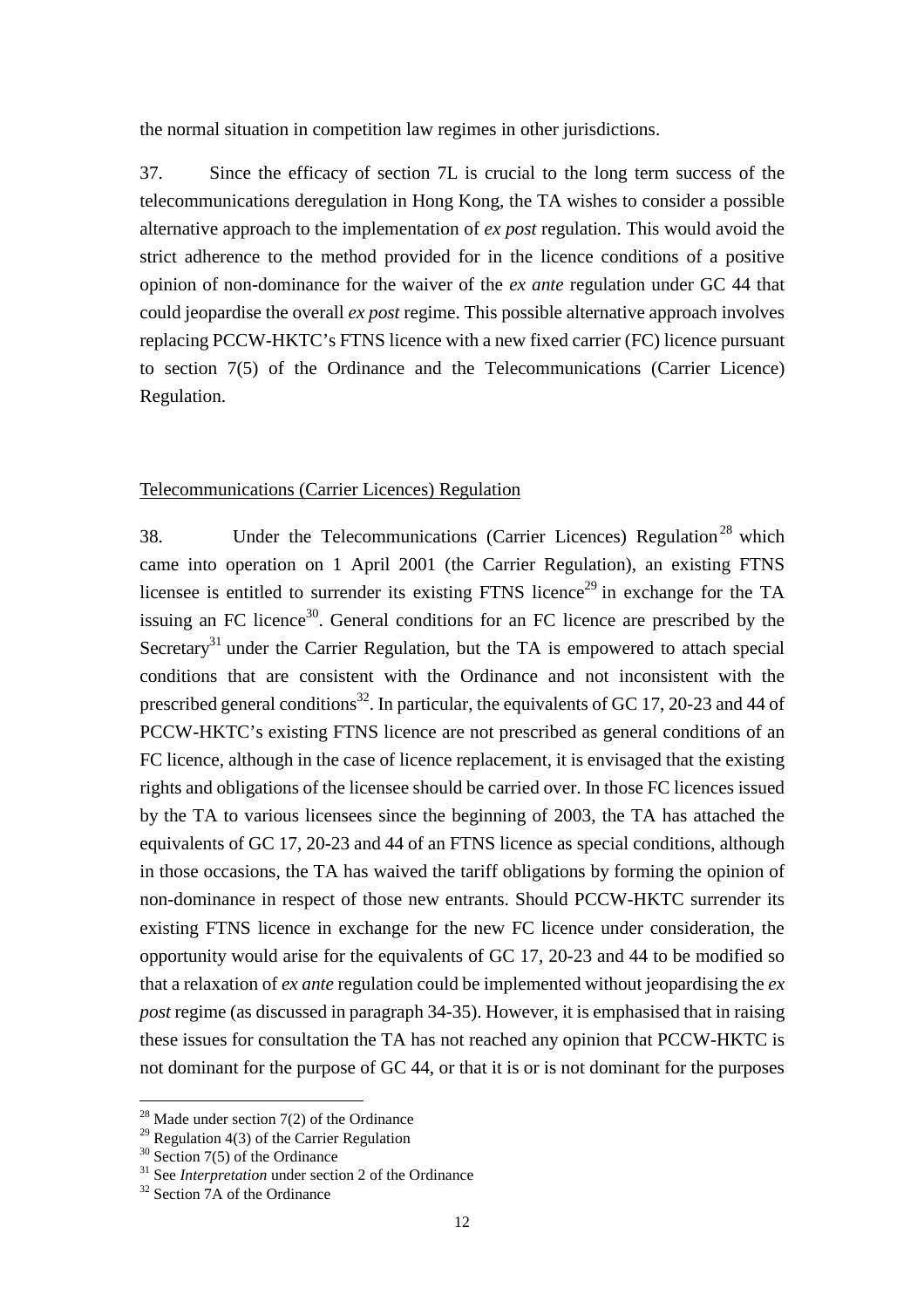of section 7L or other relevant provisions of the Ordinance.

39. In the BDEL Consultation Paper and the RDEL Consultation Paper, the TA indicated that this approach would represent an important change to the existing licensing regime and could not be implemented without:

- (a) the consent of PCCW-HKTC on the special conditions attached under the replacement FC licence and the surrender of its existing FTNS licence; and
- (b) consultation of the public and affected parties pursuant to section 6C of the Ordinance.

40. Following the BDEL Consultation Paper and the RDEL Consultation Paper, the TA has been in contact with PCCW-HKTC about the terms which it might consent to and as a result, a preliminary draft FC licence relevant to PCCW-HKTC has been prepared and is attached in the **Appendix** for the purposes of a separate consultation pursuant to section 6C of the Ordinance. The TA considers it important that members of the public and affected parties in particular have the opportunity to consider the details of how the possible alternative methodology for amending the *ex ante*  provisions might be implemented, so that they can respond with detailed and constructive comments. All responses will be taken into account. In the following sections, the major differences between the draft FC licence and PCCW-HKTC's existing FTNS licence are highlighted, together with the key issues involved:

# *General Conditions 15, 16, 19, 20(3), 20(5), 31 and Special Conditions 2, 4 of the existing FTNS licence of PCCW-HKTC*

41. GC 15, 16, 19, and 31 of PCCW-HKTC's existing FTNS licence are redundant to the Ordinance (because the corresponding provisions have now been incorporated into the Ordinance pursuant to the 2000 amendments) and are therefore deleted in the draft FC licence. GC 20(3) and GC 20(5) are tariffs provision which are similarly found and covered in section 7F of the Ordinance. The equivalent provisions also do not appear as general conditions in those FC licences that the TA has issued to the various licensees since the enactment of the Carrier Regulation. Special Conditions (SC) 2 and 4 are merely interpretations of the deleted GCs.

# *GC 4(2), 20(6), 41(1)(a), 44 and SC 1.3 of the existing FTNS licence of PCCW-HKTC*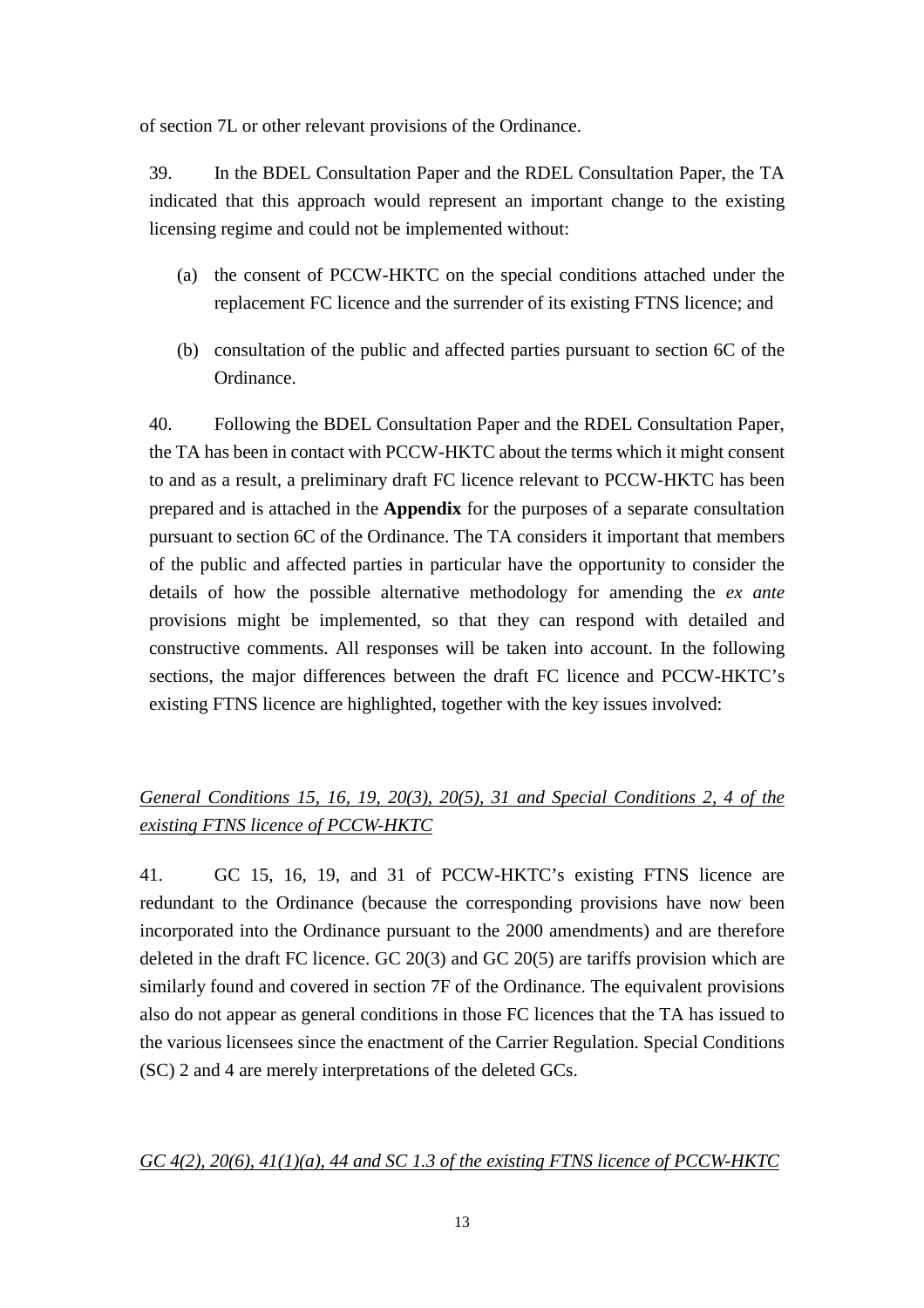42. The part or whole of these general conditions refers to a test of dominance within the meaning of GC 16(2) of PCCW-HKTC's existing FTNS licence which is equivalent to section 7L(2) of the Ordinance. As discussed above, the TA considers it inappropriate to apply a test specifically for the purpose of assessment of market conduct for a different regulatory purpose. These conditions, or parts of them which refer to the test of dominance, are therefore deleted in the draft FC licence. They also do not appear as general conditions in any of the FC licences which the TA has issued to various licensees since the enactment of the Carrier Regulation.

43. As for GC 4(2), the original intention of this licence condition was to prevent any disruption of basic utility services provided by the legacy incumbent carrier in the event of any transfer of network assets. The TA recognizes that, with the reference to the test of dominance deleted from the original GC 4(2), it will be unfair to impose such an obligation on PCCW-HKTC without qualifying conditions. On the other hand, the TA is not prepared to withdraw this licence condition altogether, notwithstanding this review on *ex ante* regulation of tariffs, in the light of his duty to protect the public interest. In particular, transfer of network assets is not covered under section 7P of the Ordinance which concerns transfer of holding interests. Accordingly, the TA proposes including this provision as a sub-paragraph 1.6 under SC 1 of the draft FC licence on universal service obligation (USO), so as to effectively link the requirement to PCCW-HKTC's universal service carrier status.

# *GC 20(4) of the existing FTNS licence of PCCW-HKTC / SC X of the draft FC licence*

44. GC 20(4) of the existing FTNS licence of PCCW-HKTC is removed to a new Special Condition 8 under the draft FC licence entitled "Notification of Discounts". The purpose of this separation is to clearly distinguish between the requirements of publication for consumer protection and access to information by the TA to protect competition. In addition, the reference to a dominance test under the original GC 20(4) has been deleted in the new SC of the draft FC licence.

45. The TA considers that in the possible transition from *ex ante* to *ex post* regulation, especially during the initial stage of implementation, there must be access to the effective prices offered by PCCW-HKTC in the market, including discounts and promotional offers, so that any abusive pricing conduct can be detected in a prompt and efficient manner. For this reason, the TA is proposing that PCCW-HKTC would have to notify the TA of any discount to its published tariffs at least seven days before the discount became effective in the market. A new Schedule 5 into the draft FC licence is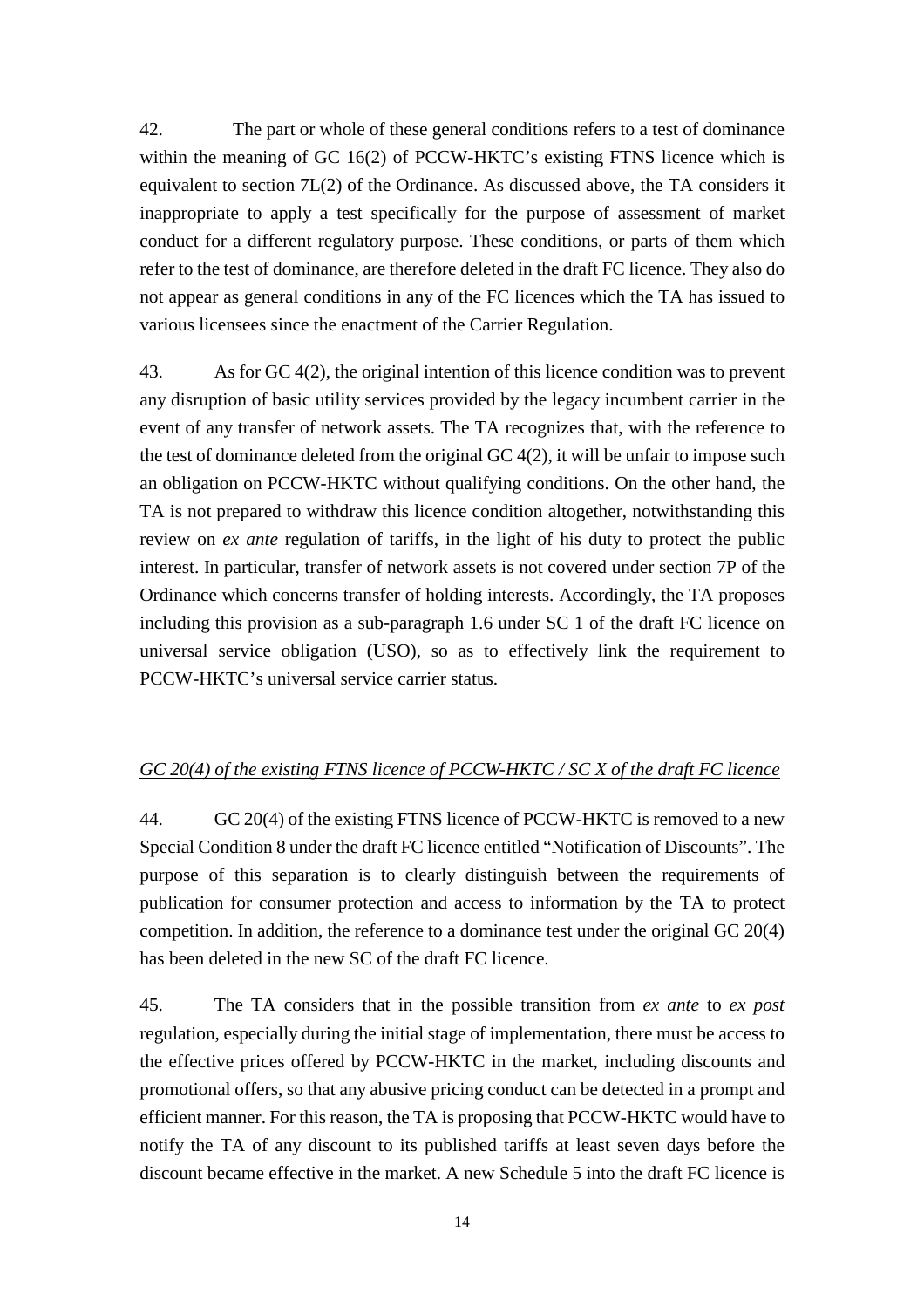also proposed which would describe the principal terms of a discount that must be furnished to the TA, so as to facilitate the notification process.

46. The TA notes that the purpose of publishing standard tariffs under the original GC 20(1) and (2) is for the purposes of consumer protection and transparency, in the sense that the licensee may not refuse to provide service at the maximum price it has published. Discounts to standard tariffs are a separate matter. Publication of such discounts is not currently required of any FTNS or FC licensees other than PCCW-HKTC. Because the market has continued to develop, it may no longer be justified to impose such obligation on PCCW-HKTC without qualification, such that its competitors would have access to its prices via the public domain. In some other jurisdictions, excessive transparency of prices in the market is even prohibited by competition law due to the risk that it may facilitate of collusive behaviour. On the other hand, the TA also recognizes that, during the initial adaptation to the possible modernisation of tariff regulation, transparency of effective prices offered by the legacy incumbent operator may be justified for particular service segments and in particular circumstances. Accordingly, the TA proposes to insert a qualification for the PCCW-HKTC's discounts to be published when protection of consumer interest so justifies. For example, publishing discounts of PCCW-HKTC's RDEL services may protect consumers in areas where choice is limited, and also protect competition in other areas.

47. The advance notice period of seven days is substantially shortened from 45 and 30 days for new tariffs and changes to existing tariffs respectively under the original GC 21-23. This is in line with the telecommunications regulatory regime in other jurisdictions such as the Singapore, Australia and US. It also reflects the streamlined approach from a full tariff approval assessment currently into the detection of any suspected breach of competition provisions under the Ordinance for *ex post* action under the TA's proposed modernisation of tariff regulation.

#### *GC 21, 22, 23 of the existing FTNS licence of PCCW-HKTC*

48. These GCs are deleted in the draft FC licence, reflecting the migration from *ex ante* regulation towards *ex post*. In particular, the TA is proposing not to retain the power to disapprove or suspend PCCW-HKTC's tariffs or discounts, notwithstanding the advance notification and publication requirements. However, if the TA finds reasons to suspect a breach of the competition provisions under the Ordinance in respect of any tariff or discount filed to the TA, the licensee will be notified and the TA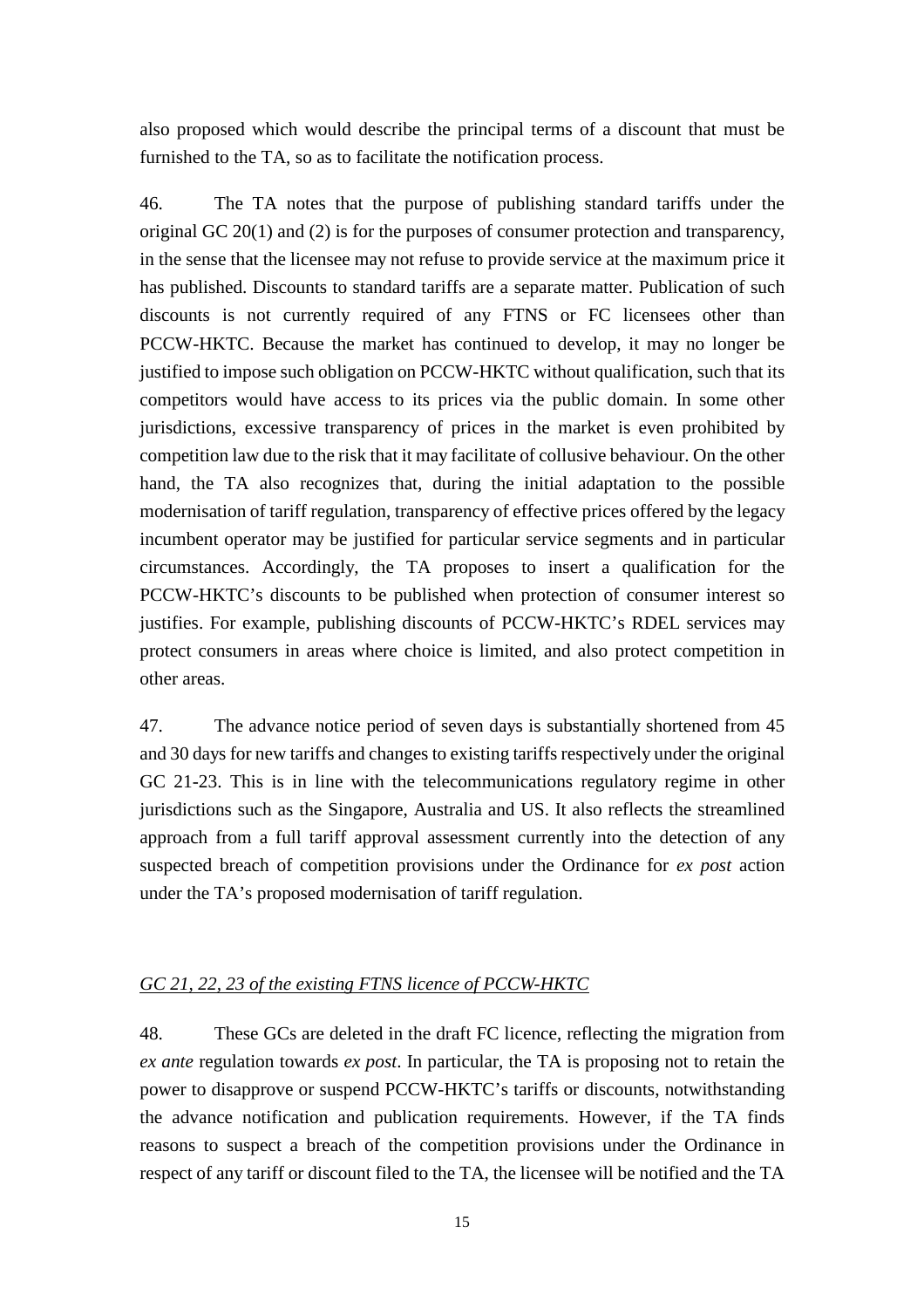will conduct an investigation. If the licensee proceeds with the effect of such tariffs and discounts, it must bear the risk of the civil consequences of financial penalties, damages or other remedies. This is the normal situation in competition law regimes in other jurisdictions.

# *GC 17 & 18 of the existing FTNS licence of PCCW-HKTC*

49. Accounting separation is crucial to the TA's detection of potential abusive conduct such as predatory pricing, cross subsidisation and margin squeezing, especially under an *ex post* regime. With the proposal to move towards reliance of an *ex post* regime for pricing behavior, the TA is also considering whether to modernise the accounting separation requirements on PCCW-HKTC. Under the present *ex ante* mechanism, the TA has directed PCCW-HKTC to implement the accounting practices, including accounting separation, specified in the Accounting Manual<sup>33</sup>. Under the Accounting Manual, PCCW-HKTC must file its separated financial accounts to the TA on a quarterly basis.

50. In the draft FC licence, although the original wording of GC 17 remains unchanged in SC 5, the TA is considering whether a new direction should be issued to PCCW-HKTC together with a modified Accounting Manual which aims to provide information relevant to enforcement in an *ex post* regime, but which would not be unnecessarily onerous to the licensee. The TA would make requests for PCCW-HKTC to furnish information, pursuant to SC 6 of the draft licence and/or section 7I of the Ordinance, to ensure compliance with the provisions of the Ordinance, licence conditions or for other regulatory purposes. However, this change concerns only the requirement for periodic filing, not the requirement for accounting separation itself. Any amendment to the Accounting Manual should apply equitably to all FTNS or FC licensees and therefore a separate industry consultation would be warranted.

51. Schedule 4 of the draft FC licence is intended to reflect the original GC 18, with details of the accounting and cost information requirements relevant to the possible *ex post* mechanisms. The objective is to facilitate the information provision process to the TA and to avoid unnecessary delays. In particular, the requirement for PCCW-HKTC to furnish cost information that is sufficient to establish the long run average incremental cost (LRAIC) basis is in line with international best practice of current cost accounting for regulatory purposes, and is crucial for the effectiveness of

<sup>33</sup> *Telecommunication Ordinance (Chapter 106), Fixed Telecommunication Network Services Licence - Hong Kong Telephone Company, Direction (General Condition 17)* dated 29 June 1995.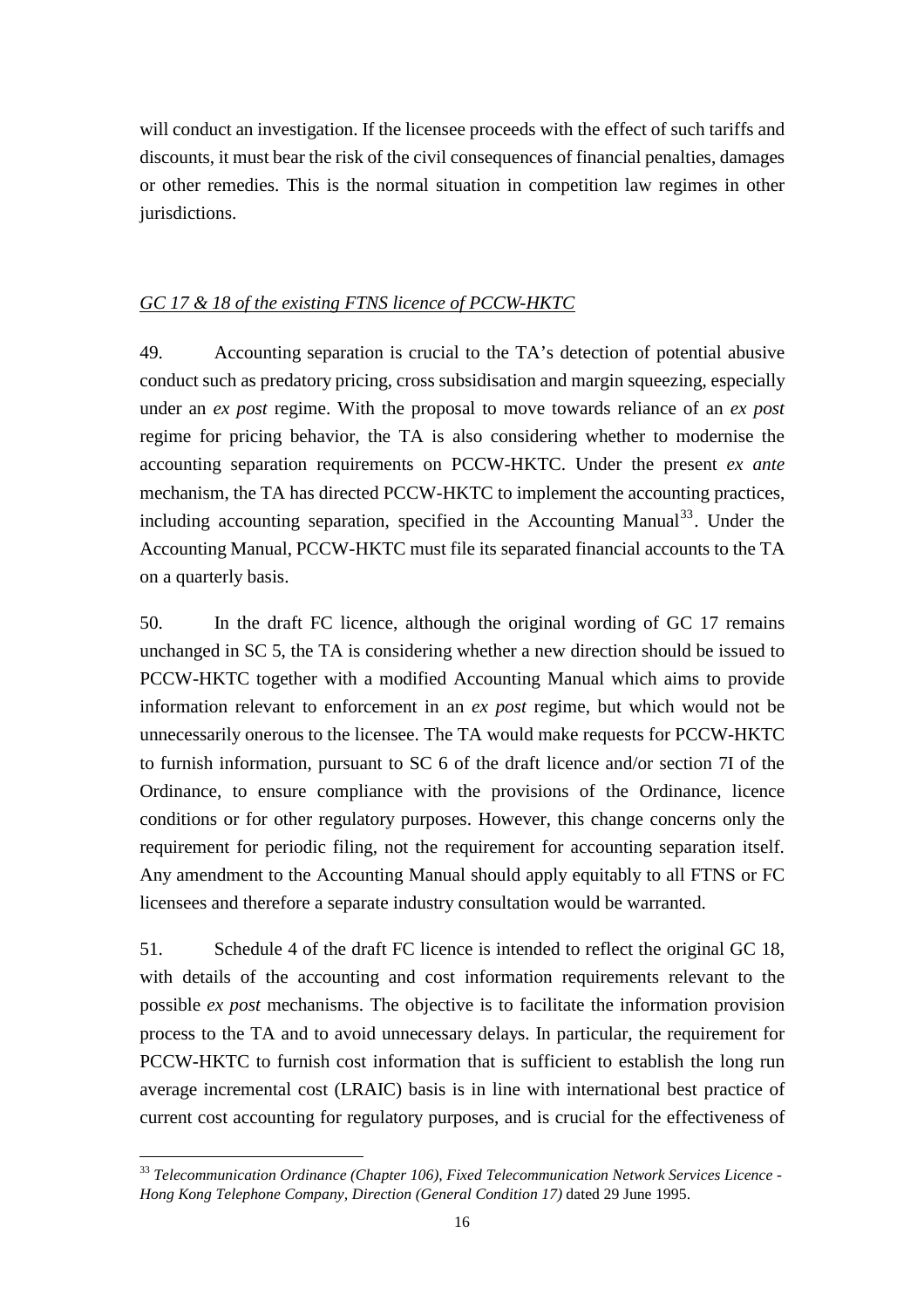the possible *ex post* regulatory regime.

# *Scope of services*

52. The TA is also mindful that the proposed licence replacement approach will relax the *ex ante* regulation for all the services within the scope of an FTNS or FC licence, rather than for fixed telephony services only. However, as noted in paragraph 23, the TA proposes a broader review of the *ex ante* regulation regime than just BDEL and RDEL services, and this review is not solely dependent on whether a particular licensee is dominant in a particular market in respect of specific conducts.

53. Against this background, the TA considers that the review of the current *ex ante* regime may be extended to the following services:

– *Local Bandwidth Services* (e.g. local leased circuits (LLC), Asynchronous Transfer Mode (ATM), Frame Relay (FR) and Metro Ethernet (ME) services):

The TA has been monitoring development of competition in local bandwidth services. Some parties in the industry have indicated that competition in this fixed-line segment is insufficient and LLC prices in Hong Kong are relatively high compared with the equivalents in other economies. In a recent study of LLC in Hong  $K\text{on}g^{34}$ , the TA has recognized that competition is developing in the market, and alternatives are available to some users from ATM, FR and ME services. Moreover, the international comparisons with Hong Kong prices did not provide conclusive evidence to prove that the Hong Kong prices were particularly high. Nevertheless, the TA invited the industry to provide any feedback or information regarding local bandwidth services so that the TA can continue monitoring the status of competition in this segment and consider appropriate regulatory measures where necessary.

Even if evidence is available to prove that LLC prices in Hong Kong are relatively high due to insufficient competition, the *ex ante* regulation on PCCW-HKTC's LLC prices in its existing form (i.e. subjecting each individual LLC tariff of PCCW-HKTC to prior approval of the TA) may not be an effective cure of such problem. Under the *ex ante* tariff regulation conditions of PCCW-HKTC's FTNS licence, the TA has no power to require

<sup>34</sup> See OFTA report dated 16 September 2004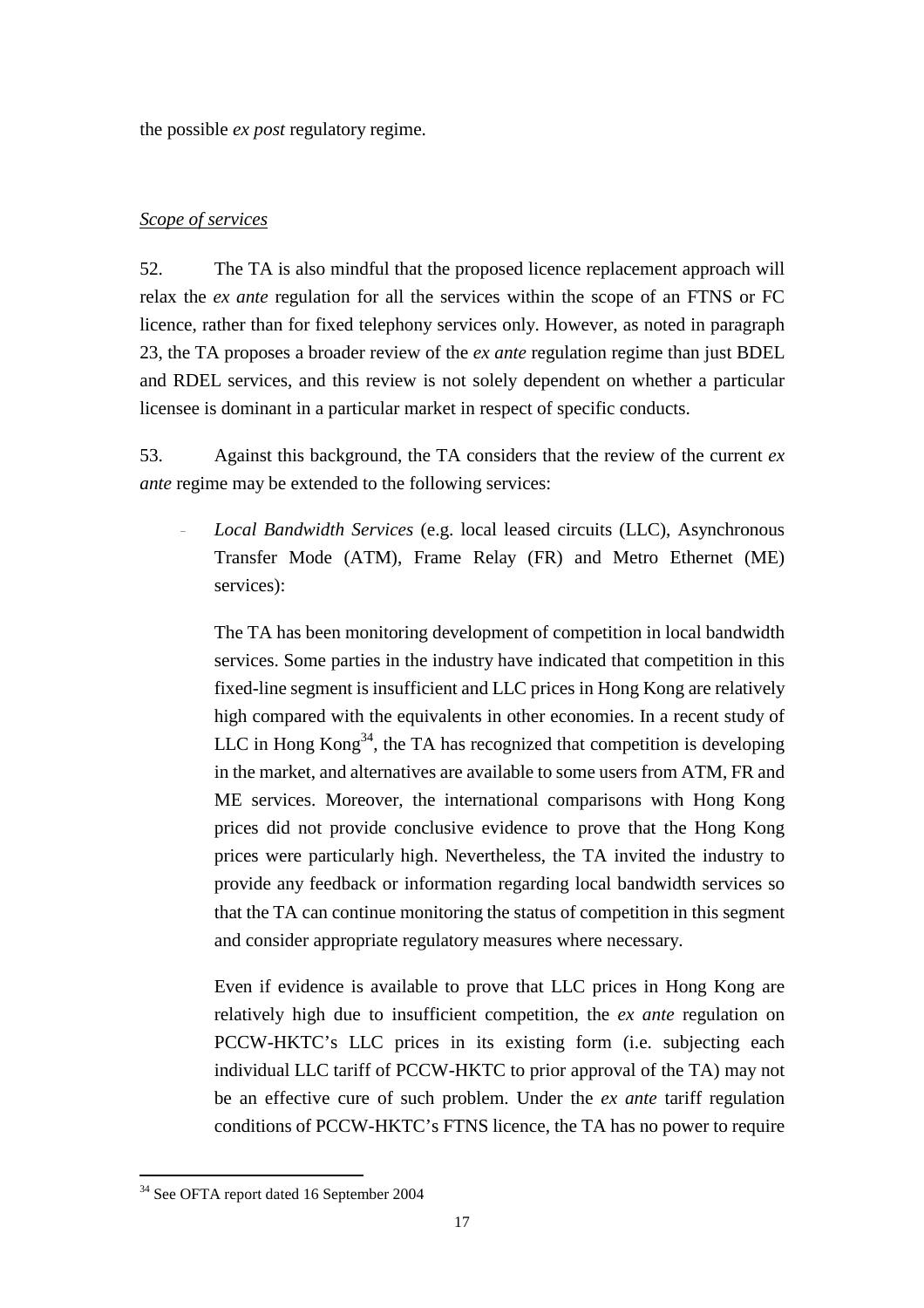PCCW-HKTC to lower its prices. The TA may only disallow tariffs proposed to the TA if the TA considers that the tariffs are anti-competitive. High prices are not necessarily anti-competitive, and may encourage market entry.

In other jurisdictions, where the incumbent still has significant market power in the supply of leased circuits, the remedies imposed by the regulators are price control arrangements and mandating the access to 'partial leased circuits' of the dominant operators at regulated prices<sup>35</sup>. Such remedies do not include the form of *ex ante* regulation presently incorporated into the existing FTNS licence conditions. Accordingly, the TA considers that the existing form of *ex ante* regulation in the FTNS licence as applied to LLC may be out of line with international best practice and that it may be appropriate to include local bandwidth services in the review of the requirement for *ex ante* tariff approval.

– *Broadband Conveyance Services*:

 $\overline{a}$ 

Although PCCW-HKTC is currently the principal provider of broadband conveyance service to third-party internet service providers, there are other facilities-based competitors conveying broadband services via their own infrastructure. The TA has also observed a gradual decline trend in PCCW-HKTC's tariff for broadband conveyance services over the past 12-24 months.

Broadband conveyance services are wholesale telecommunications services supplied to other service providers for the provision of public telecommunications services. Although the broadband conveyance services are at present supplied under tariffs by PCCW-HKTC, the terms and conditions for the supply of the services are subject to the interconnection regime under section 36A of the Ordinance. The interconnection between the broadband conveyance service and the systems or services of the public telecommunications services is within the scope of section 36(3D) and in deciding whether to make a determination, the TA will have regard to the factors set out in section 36A(10).

The regime under section 36A is similar to the access regimes in other jurisdictions imposed on operators found to have significant market power in

<sup>35</sup> See UK Ofcom's Final Statement and Notification on "*Review of the retail leased lines, symmetrical broadband origination and wholesale trunk segments markets*" issued on 24 June 2004. See also Singapore iDA's decision "*Designation of SingTel's Local Leased Circuits as Mandated Wholesale Service*"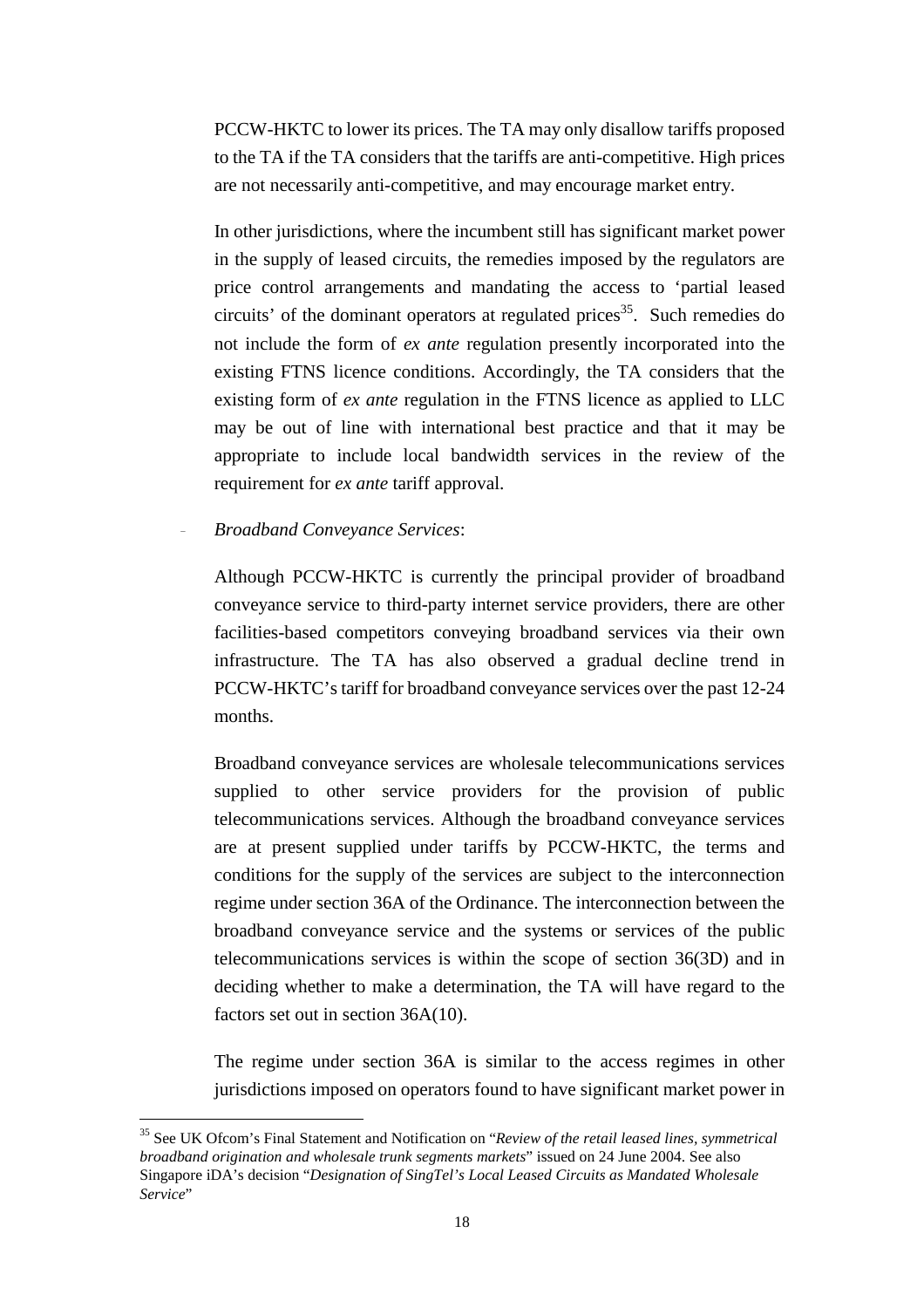the supply of facilities or services as input for the provision of public telecommunications services<sup>36</sup>. Anti-competitive pricing of the wholesale conveyance services (e.g. prices leading to 'margin squeezing') can also be tackled under sections 7K and 7L on an *ex post* basis. Accordingly, the TA considers that it may be appropriate to include broadband conveyance services in the review of the requirement for *ex ante* tariff approval.

– *Interconnection services* (e.g. fixed-mobile interconnection, PNETS, Type I and II interconnection, local access charge): Similar to the broadband conveyance services discussed above, interconnection services are supplied to other providers of telecommunications services. An interconnection charge can be tariffed, commercially negotiated or determined by the TA under section 36A of the Ordinance. When an interconnection charge is commercially negotiated, the tariff approval requirement becomes irrelevant. When an interconnection charge is tariffed, parties seeking interconnection can still request the TA for determination. When an interconnection charge is determined by the TA on a reasonable cost basis, prior tariff approval is again irrelevant. Accordingly, the TA considers that it may be appropriate to include the tariffed interconnection services in the review of the requirement for *ex ante* tariff approval.

54. Above all, the international best practice recognizes that non-dominance is not a pre-requisite for a review of individual elements of *ex ante* tariff regulation<sup>37</sup>. Moreover, the TA reiterates that any anti-competitive conduct in relation to the above services will always be subject to *ex post* regulation, particularly under sections 7K, 7L and 7N of the Ordinance, regardless of whether *ex ante* regulation is to be modernised or not.

#### **Invitation for comments**

 $\overline{a}$ 

55. The TA first invites responses from members of the public and affected persons on the issues raised in this consultation paper relevant to the possible

<sup>36</sup> For example, see *Access Directive* 2002/19/EC (Access Directive) of the EU and the

*Telecommunications Access Regime* under the Trade Practices Act 1974, Australia. 37 Under the *EC Framework Directive*, for example, in markets where one or more undertakings have been designated to have SMP, the NRA must impose at least one *ex ante* measure, following the principle of proportionality, but not necessarily all measures. See also Footnote 20 and 21.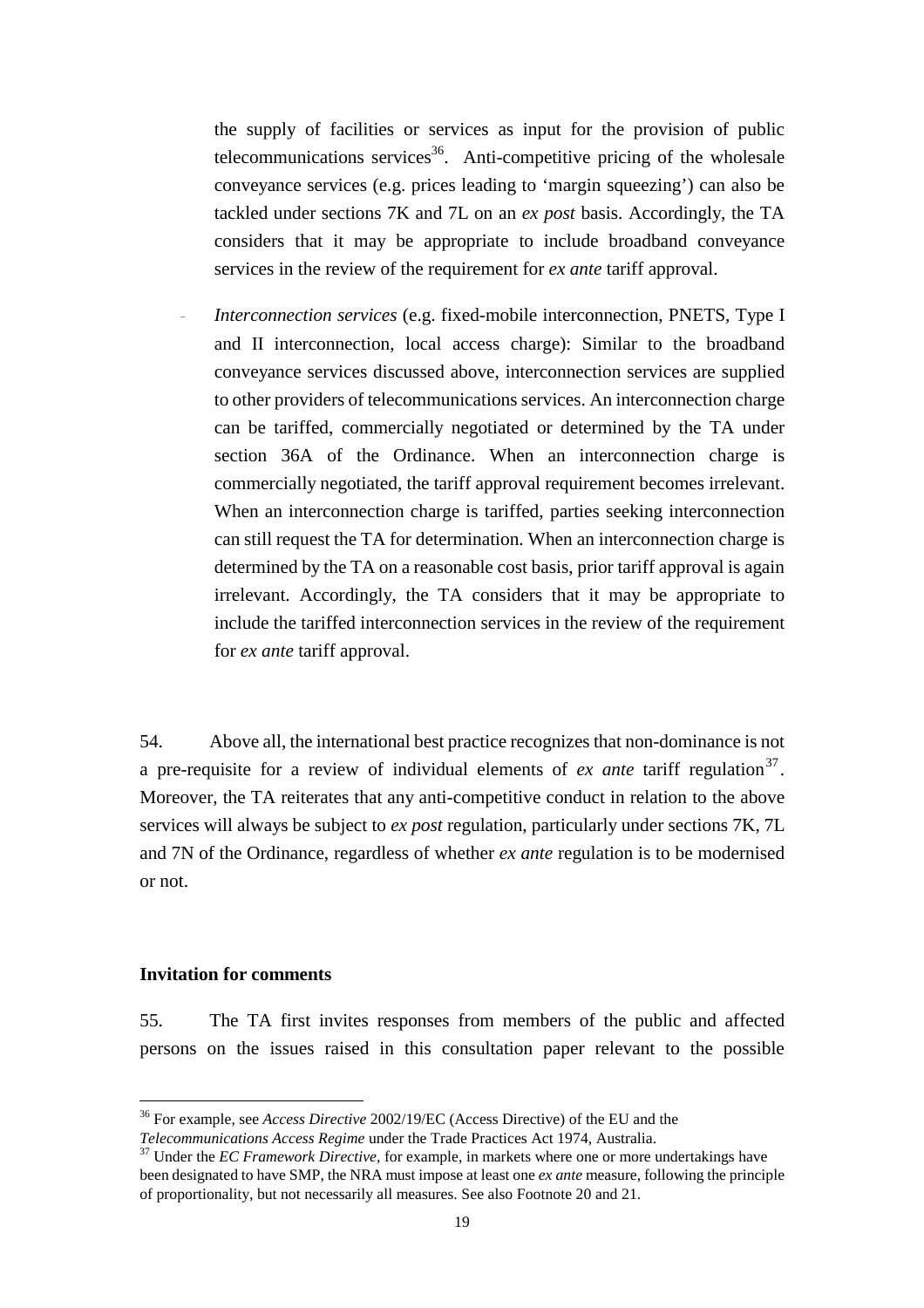implementation of GC 44 of PCCW-HKTC's FTNS licence. In addition, and as a distinct but related exercise, the TA invites responses from members of the public and affected persons on the possible replacement of PCCW-HKTC's FTNS licence with an FC licence and specific terms of the draft FC licence.

56. Responses should be made in writing and must reach the Office of the Telecommunications Authority **by close of play 19 November 2004**. The TA reserves the right to publish responses and, accordingly, any part of a submission considered commercially confidential must be clearly identified and supported with full reasons for its claimed confidential status.

57. Submissions should be addressed to:

Office of the Telecommunications Authority 29/F Wu Chung House 213 Queen's Road East Wanchai Hong Kong [Attention: Mr. Herbert Fung] Fax: 2803-5112 E-mail: hchfung@ofta.gov.hk

An electronic copy of the submission should be provided by e-mail to the address indicated above.

# **Office of the Telecommunications Authority**

8 October 2004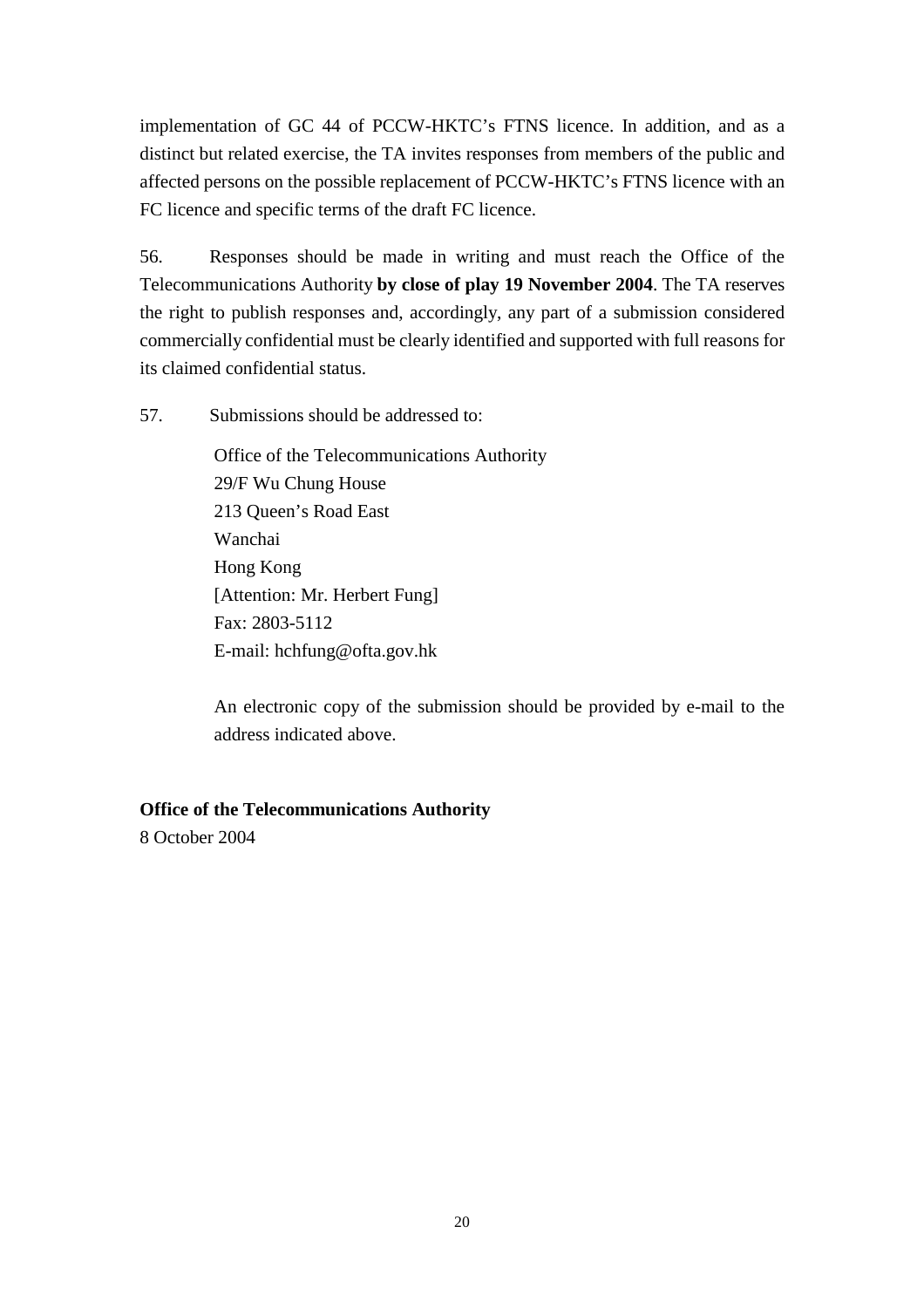**APPENDIX** 

# **THE DRAFT NEW FIXED CARRIER LICENCE TO BE ISSUED TO PCCW-HKT TELEPHONE LIMITED**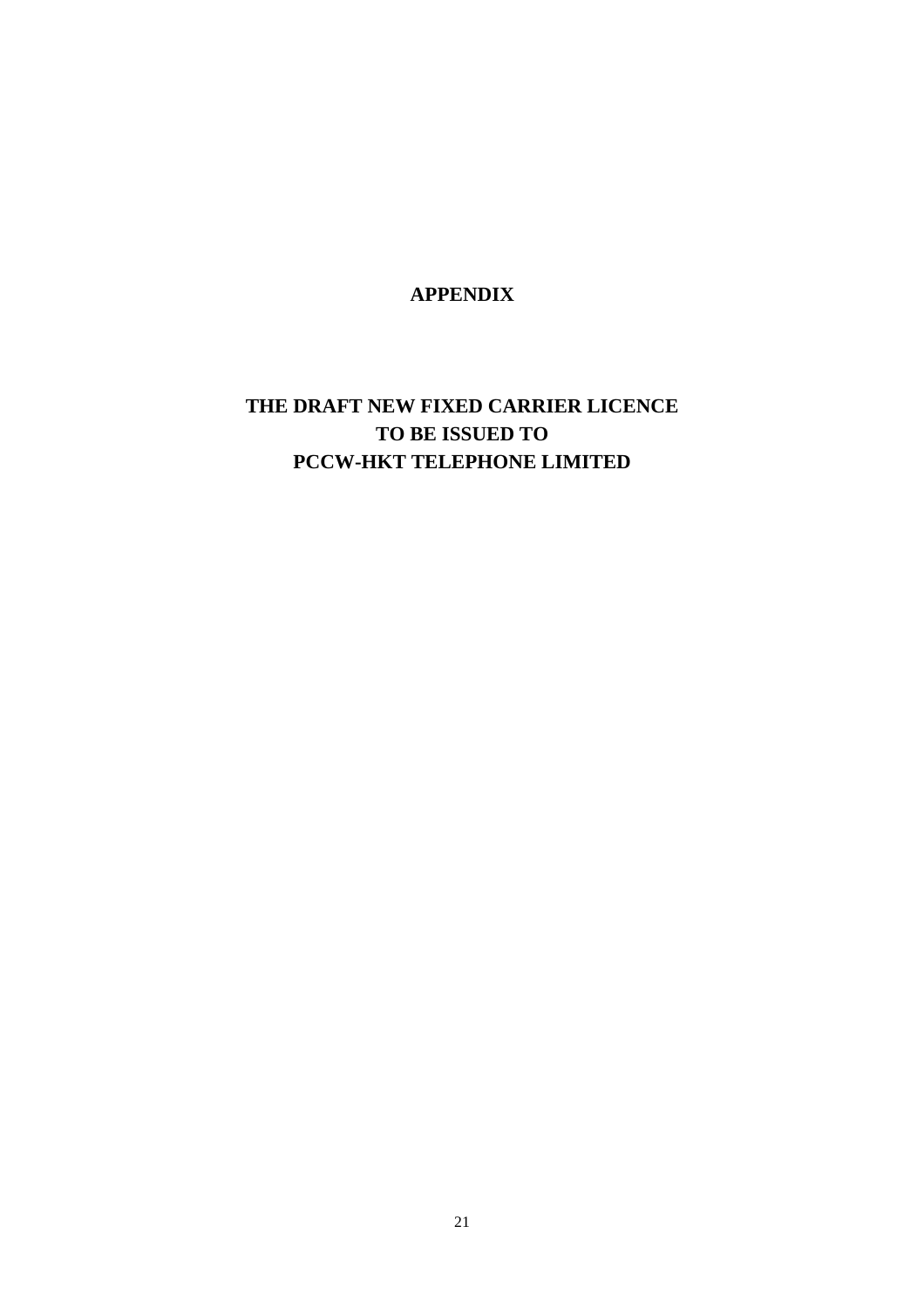Licence No. xxx

# **TELECOMMUNICATIONS ORDINANCE (Chapter 106)**

# **FIXED CARRIER LICENCE**

DATE OF ISSUE: dd mmm yyyy (replaced the Fixed Telecommunications Network Services Licence issued on 29 June 1995 and amended on 31 March 1998 and 31 January 2001)

PCCW-HKT Telephone Limited ...............................................................................................................................

of 39th Floor, Hongkong Telecom Tower, Taikoo Place, 979 King's Road, Quarry Bay, Hong Kong ………………………………………………………………………………..

(the "licensee") is licensed, subject to the following conditions set out in this licence-

- (a) to provide a public telecommunications service (the "service"), the scope of which is described in Schedule 1;
- (b) to establish and maintain a telecommunications network (the "network") described in Schedule 2 to provide the service;
- (c) to possess and use the radiocommunications installations described in Schedule 3 to provide the service; and
- (d) to deal in, import and demonstrate, with a view to sale in the course of trade or business, such apparatus or material for radiocommunications as may be necessary to supply customers of the service.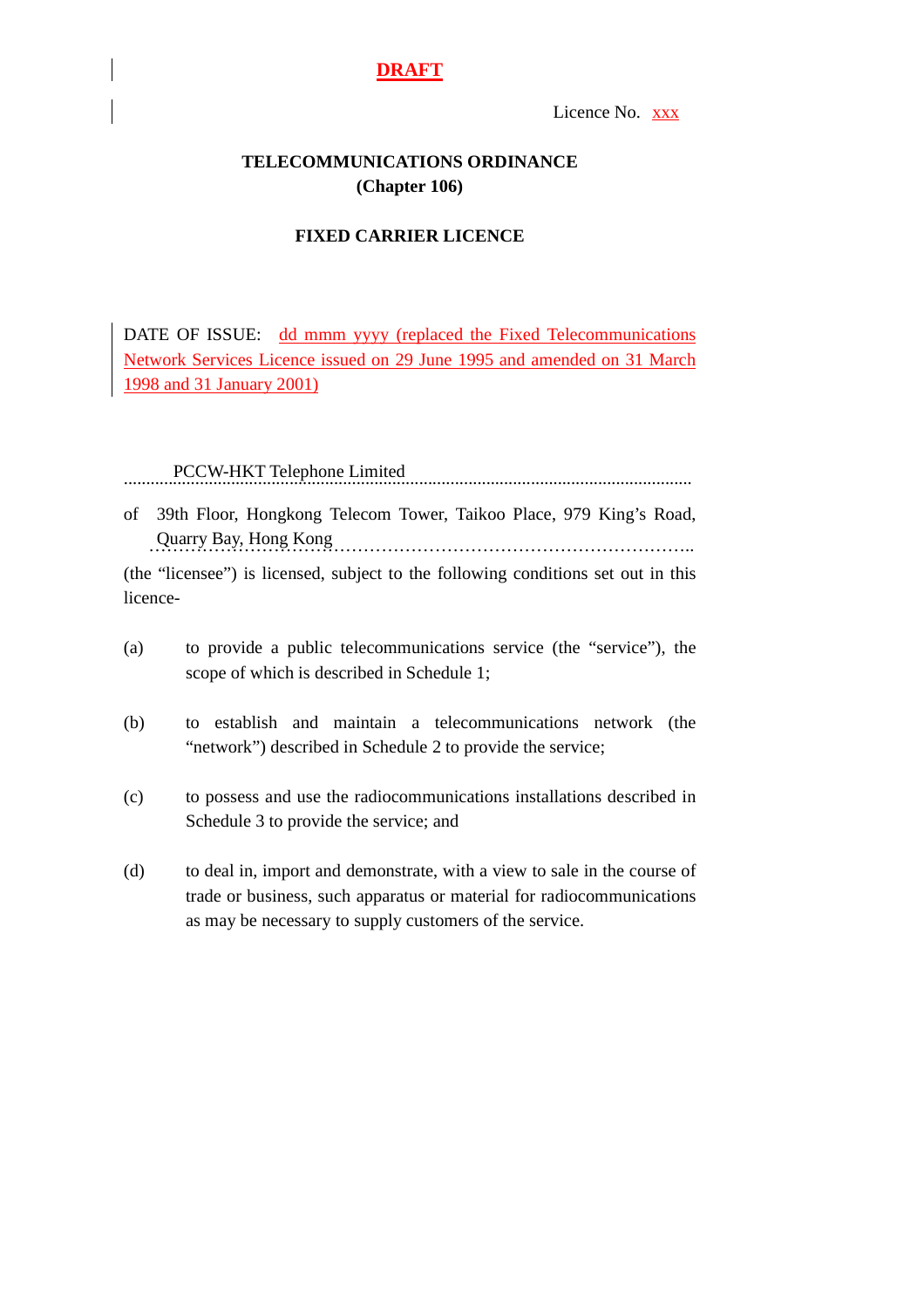#### **GENERAL CONDITIONS**

#### **1. DEFINITIONS AND INTERPRETATION**

- 1.1 In this licence, except as hereinafter provided or unless the context otherwise requires, words or expressions shall have the meanings assigned to them in the Telecommunications Ordinance (Cap. 106) (the "Ordinance") and, as the case may be, the Interpretation and General Clauses Ordinance (Cap. 1). For the purposes of interpreting this licence, headings and titles shall be disregarded.
- 1.2 This licence shall not be construed as granting an exclusive right to the licensee to provide the service.
- 1.3 This licence replaces any licence or any exemption from licensing, however described, which the Authority may have granted to the licensee for providing the service.
- 1.4 The grant of this licence does not authorize the licensee to do anything which infringes any exclusive licence granted under the Ordinance or any exclusive right to operate and provide telecommunications networks, systems, installations or services granted under any other Ordinance.

#### **2. TRANSFER**

2.1 The licensee may, only with the prior written consent of the Authority and subject to such reasonable conditions as the Authority thinks fit, transfer this licence or any permission, right or benefit under this licence. In giving his consent the Authority will have regard to such matters as he thinks fit including but not limited to the effect which the transfer will have on market structure and the financial and technical competence and viability of the transferee.

#### **3. INTERNATIONAL CONVENTIONS**

3.1 The licensee shall at all times perform and observe the requirements of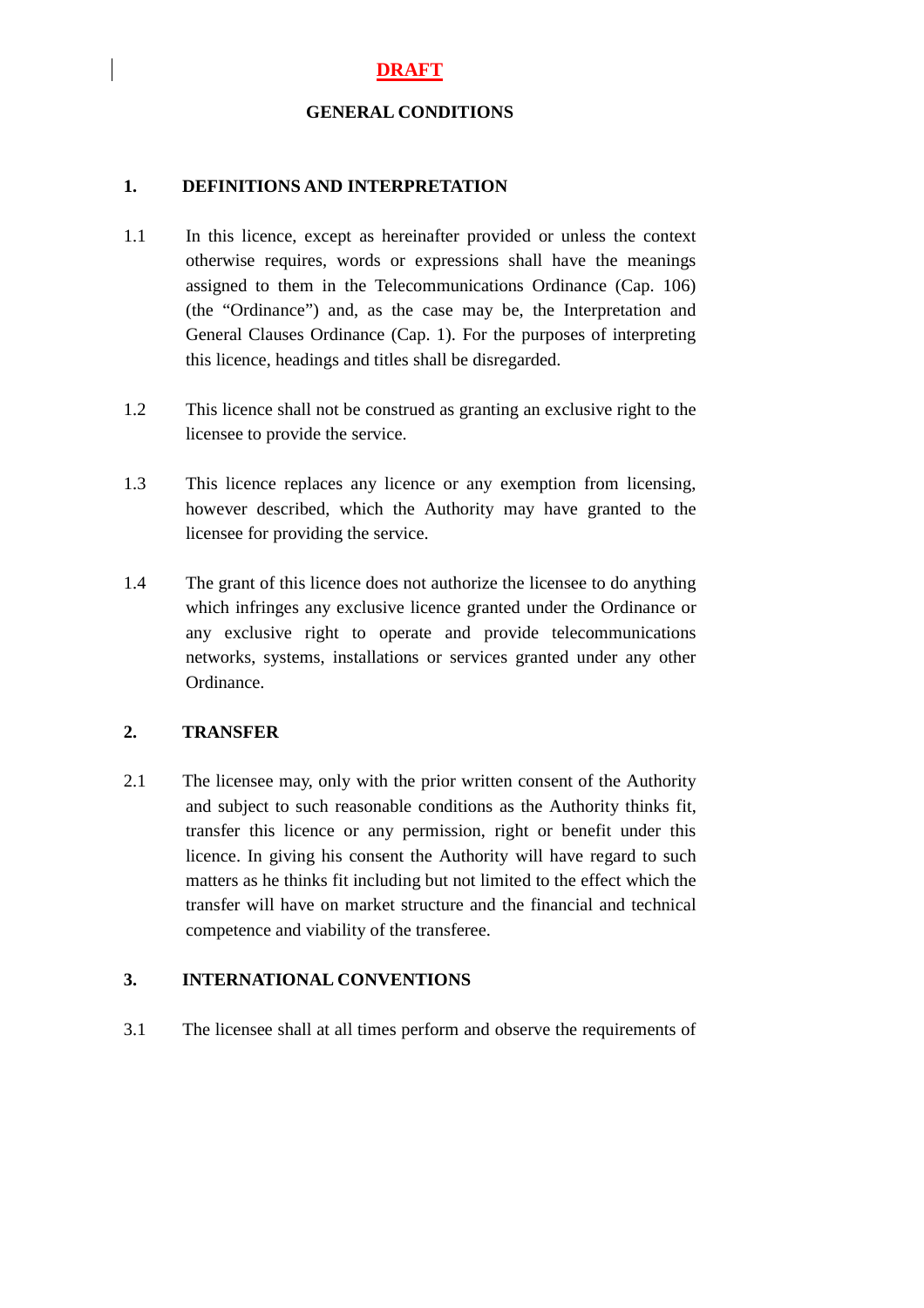the Constitution and Convention of the International Telecommunication Union and the regulations and recommendations annexed to it, as are stated to be applicable to Hong Kong, and any other international convention, agreement, protocol, understanding or the like to the extent that the instruments described in this General Condition 3.1 impose obligations on Hong Kong of which the Authority gives notice to the licensee, except to the extent that the Authority may in writing exempt the licensee from such compliance.

3.2 Where the Government has been consulted about or is involved in the preparation or negotiation of an international convention, agreement, protocol or understanding or the like or amendments thereto which are on the subject-matter of telecommunications or which relate to another subject-matter but which the Government anticipates could have a material impact on the provision of the service under this licence, the Government will, where practicable, provide the licensee with a reasonable opportunity to make a submission stating its views on the matter.

#### **4. COMPLIANCE GENERALLY**

4.1 The licensee shall comply with the Ordinance, regulations made under the Ordinance, licence conditions or any other instruments which may be issued by the Authority under the Ordinance.

#### **5. PROVISION OF SERVICE**

5.1 The licensee shall, subject to Schedule 1 to this licence and any special conditions of this licence relating to the provision of the service, at all times during the validity period of this licence operate, maintain and provide a good, efficient and continuous service in a manner satisfactory to the Authority. The Authority may, on application in writing by the licensee, exempt a part or parts of the service from the requirement of continuous provision.

## **6. CUSTOMER CHARTER**

6.1 Unless a waiver in writing is granted by the Authority, the licensee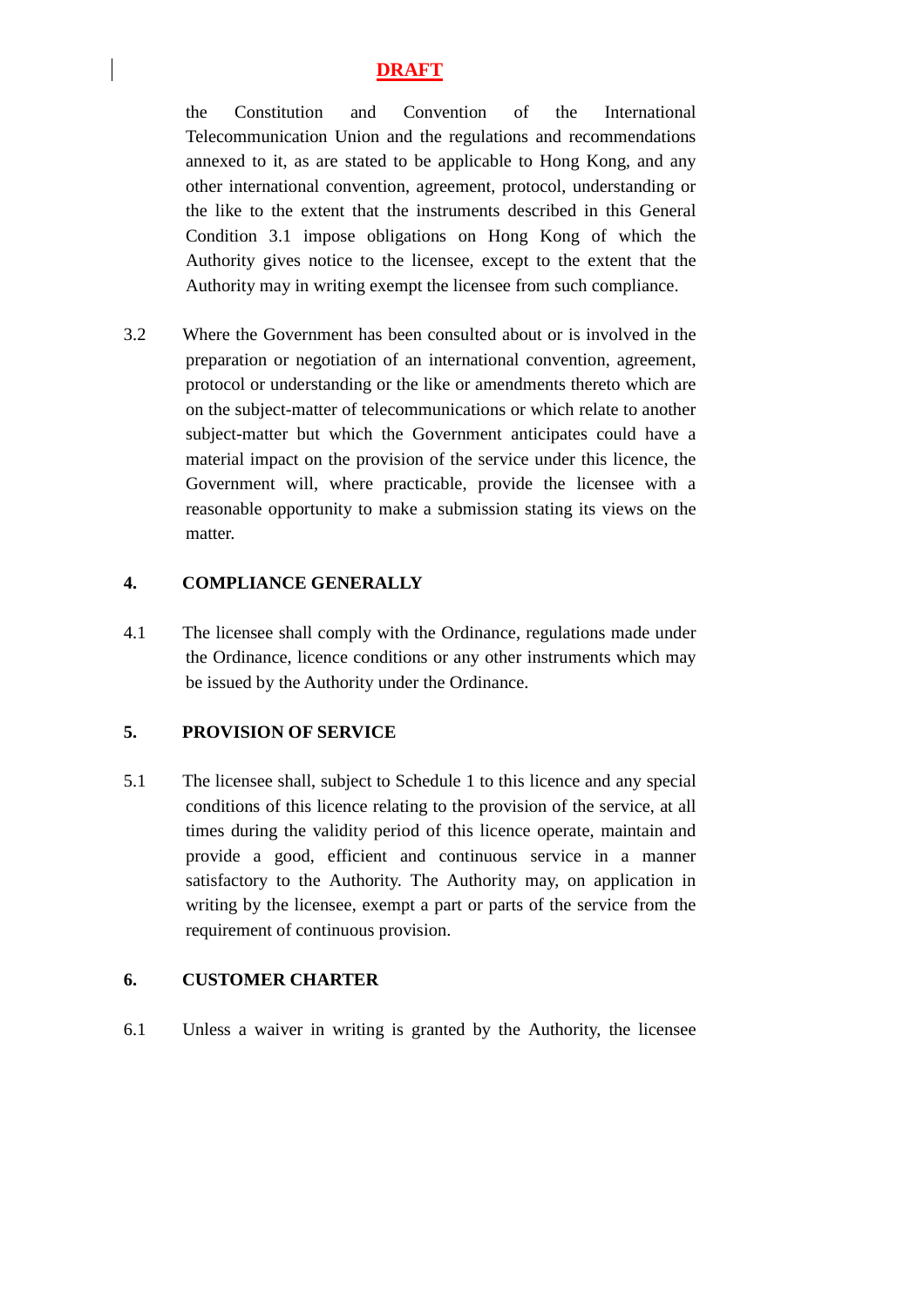shall prepare a customer charter which sets out the minimum standards of service to the licensee's customers and gives guidance to the employees of the licensee in their relations and dealings with customers.

#### **7. CONFIDENTIALITY OF CUSTOMER INFORMATION**

- 7.1 The licensee shall not disclose information of a customer except with the consent of the customer, which form of consent shall be approved by the Authority, except for the prevention or detection of crime or the apprehension or prosecution of offenders or except as may be authorized by or under any law.
- 7.2 The licensee shall not use information provided by its customers or obtained in the course of provision of service to its customers other than for and in relation to the provision by the licensee of the service.

#### **8. RECORDS AND PLANS OF NETWORK**

- 8.1 The licensee shall keep records and plans (including overall network plans and cable route maps) of the telecommunications installation (including radiocommunications installation) and telecommunications nodes and exchanges, if any, provided under this licence and any other details concerning the network as may be reasonably required by the Authority, including but not limited to information from operational support systems, traffic flow information, and database information relating to the manner in which the network treats any communication ("network information").
- 8.2 As required by the Authority, the licensee shall make the network information available, within reasonable time, to the Authority or to a person authorized in writing by the Authority for inspection for the Authority's own purposes.

#### **9. CONTROL OF INTERFERENCE AND OBSTRUCTION**

9.1 The licensee shall take reasonable measures to install, maintain and operate the service and the network in such a manner as not to cause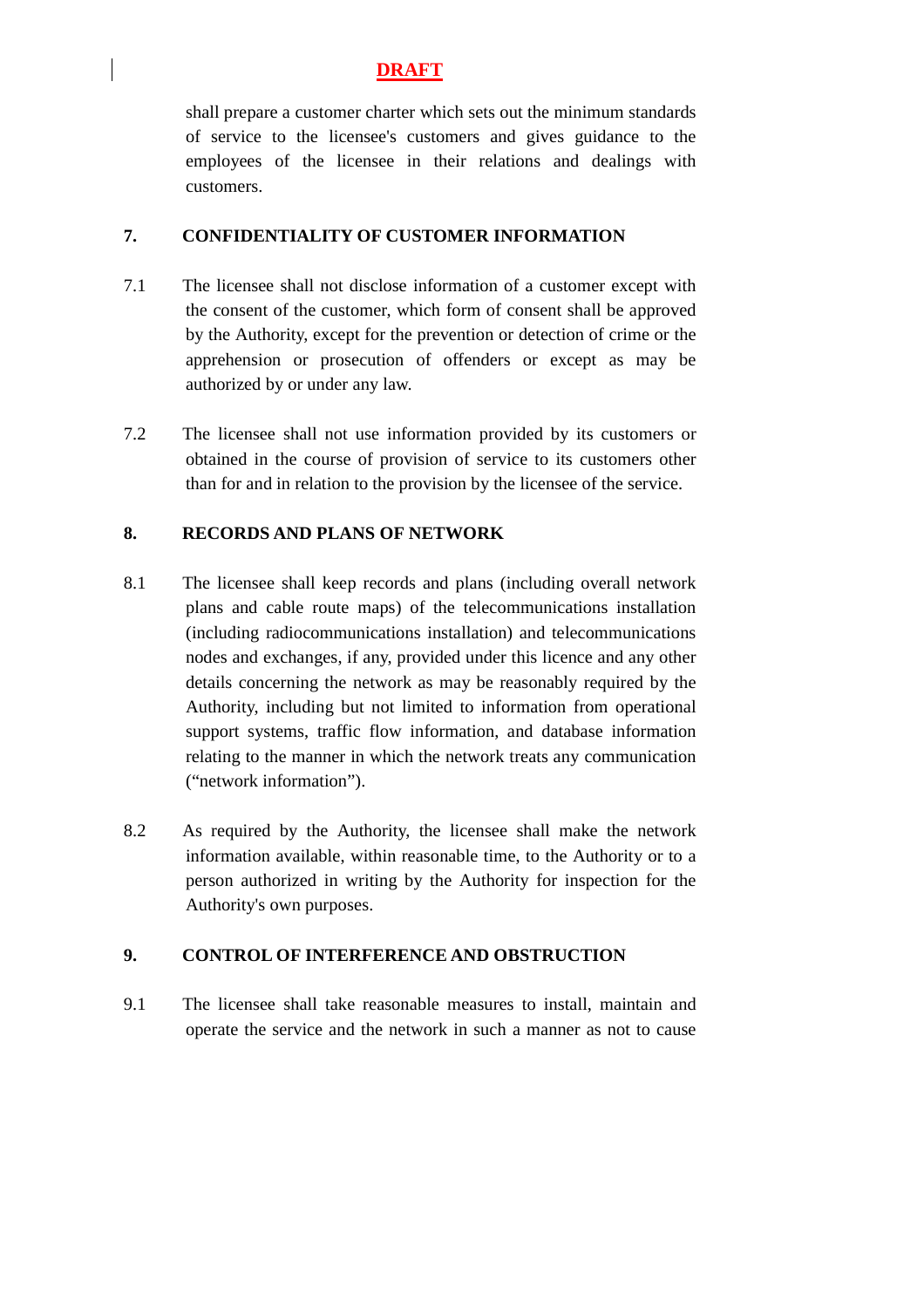any harmful interference or physical obstruction to any lawful telecommunications service, or cause any physical obstruction to the installation, maintenance, operation, adjustment, repair, alteration, removal or replacement of the facilities of any lawful telecommunications or utility service provider.

- 9.2 The licensee shall take reasonable measures to ensure that the customers of the service do not cause harmful interference to lawful telecommunications services or utility services through use of the service.
- 9.3 The Authority may give such reasonable directions as he thinks fit to avoid harmful interference or physical obstruction referred to in General Condition 9.1. The licensee shall comply with the directions.

# **10. RESTRICTIONS ON ATTACHMENT TO PUBLIC BUILDINGS AND TREES**

10.1 No part of the network shall be attached to any Government building except with the prior written consent of the Government Property Administrator, or to any tree on any Government land except with the prior written consent of the Director of Agriculture, Fisheries and Conservation, or the Director of Leisure and Cultural Services.

# **11. COMPLIANCE**

11.1 If the licensee employs any person under contract for the purpose of the service, or for the installation, maintenance or operation of the network (a "contractor"), the licensee shall continue to be responsible for compliance with the conditions of this licence, and the performance thereof, by any contractor.

# **12. REQUIREMENTS OF RADIOCOMMUNICATIONS INSTALLATION**

12.1 Each radiocommunications installation operated by or on behalf of the licensee shall be used only at the location and with emissions and at the frequencies and of the classes and characteristics specified in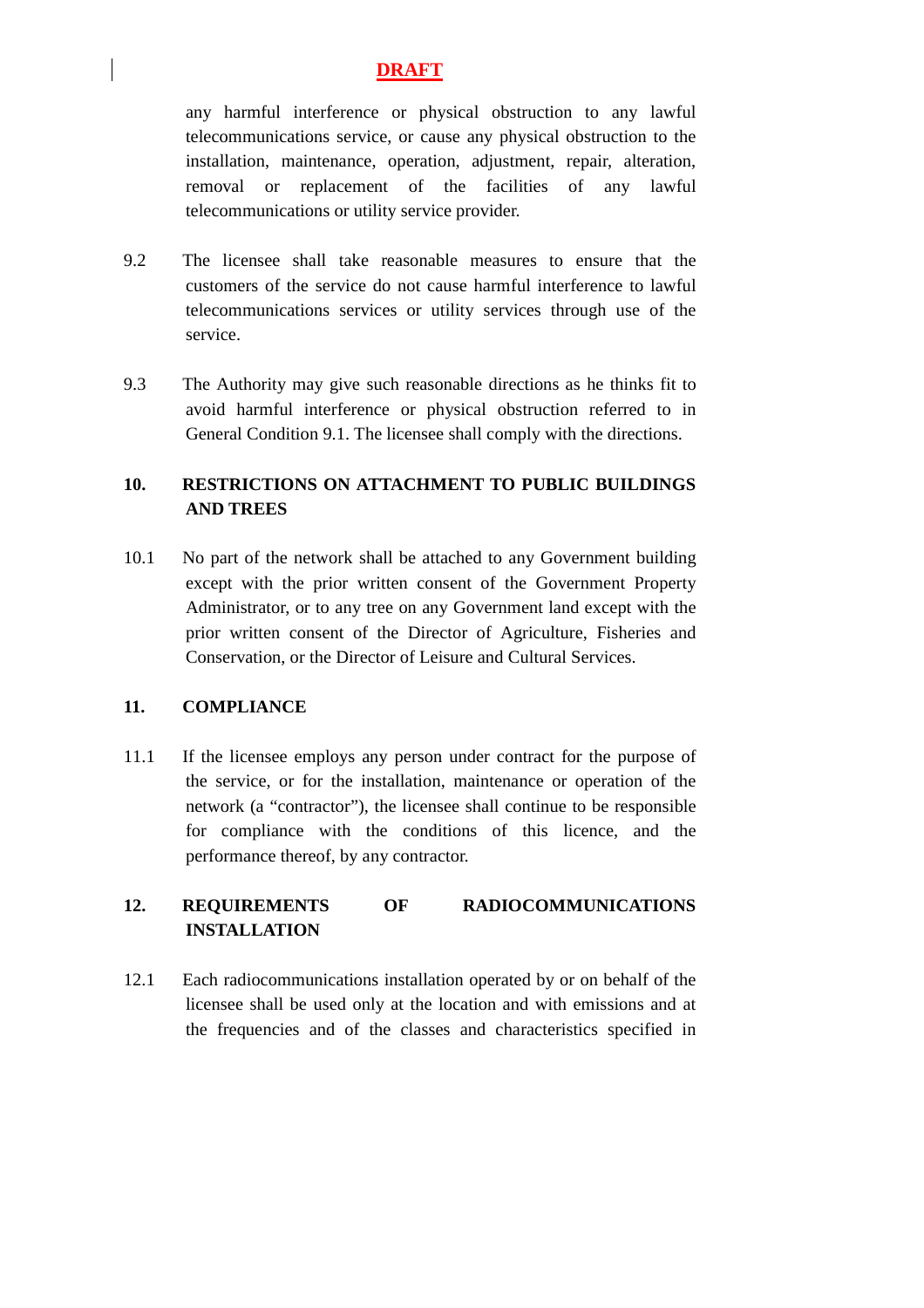Schedule 3 to this licence and with such power and aerial characteristics as are specified in that Schedule in relation to the class and characteristics of the emission in use.

- 12.2 The apparatus comprised in each radiocommunications installation shall at all times comply with such technical standards as may be issued by the Authority.
- 12.3 The apparatus comprised in a radiocommunications installation shall be of a type approved by the Authority and shall be so designed, constructed, maintained and operated that its use shall not cause any interference to any radiocommunications.
- 12.4 A radiocommunications installation shall be operated only by the licensee or a person authorized by the licensee. The licensee shall not allow an unauthorized person to have access to the apparatus comprised in a radiocommunications installation. The licensee shall ensure that persons operating each radiocommunications installation shall at all times observe the conditions of this licence.
- 12.5 The licensee shall not make a change
	- (a) to any radiocommunications installation; or
	- (b) of the location of any radiocommunications installation,

without the prior written approval of the Authority.

12.6 If any telecommunications installation (including radiocommunications installation) crosses above or may fall or be blown onto any overhead power wire (including electric lighting and tramway wires) or power apparatus it shall be guarded to the reasonable satisfaction of the owner of the power wire or power apparatus concerned.

# **13. USE OF FREQUENCIES**

13.1 The radiocommunications installation operated by or on behalf of the licensee shall only be operated on such frequencies as the Authority may assign.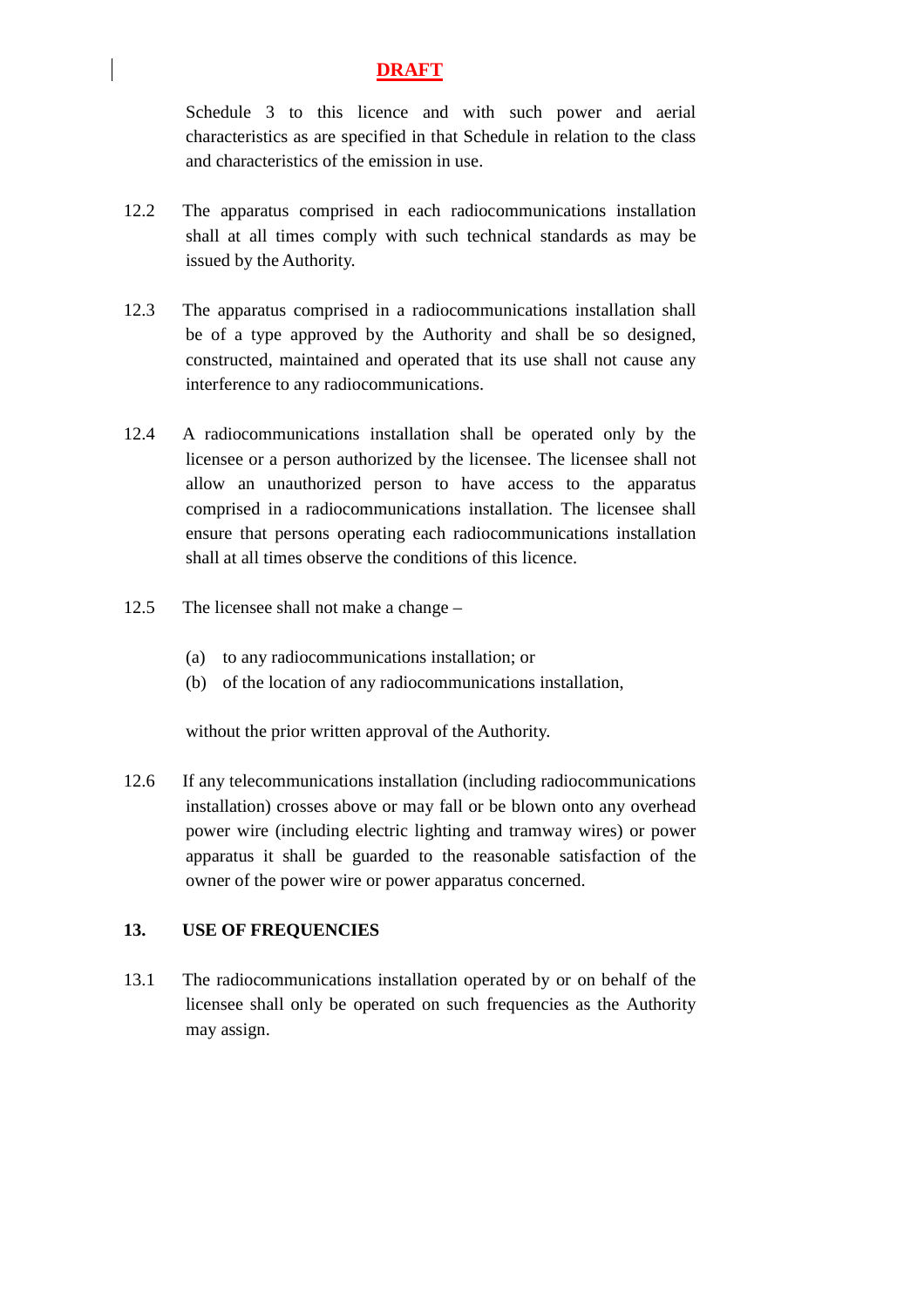# **14. SAFETY**

- 14.1 The licensee shall take proper and adequate safety measures for the safeguarding of life and property in connection with all installations, equipment and apparatus operated or used, including safeguarding against exposure to any electrical or radiation hazard emanating from the installations, equipment or apparatus operated or used under this licence.
- 14.2 The licensee shall comply with the safety standards and specifications as may from time to time be prescribed by the Authority and any directions of the Authority in relation to any safety matter.

# **15. PROHIBITION OF CLAIMS AGAINST GOVERNMENT**

15.1 The licensee shall have no claim against the Government in tort or in contract in respect of any disturbance or interruption to any part of the network due to works carried out by or on behalf of the Government which result in disturbance to the network.

#### **16. INDEMNITY**

16.1 The licensee shall indemnify the Government against any losses, claims, charges, expenses, actions, damages or demands which the Government incurs or which may be made against the Government as a result of or in relation to the activities of the licensee or any employee, agent or contractor of the licensee in relation to the provision of the service or the installation, maintenance and operation of the network.

#### **17. CONTRAVENTION BEYOND LICENSEE'S CONTROL**

17.1 The licensee shall not be liable for any breach of this licence where it is able to demonstrate, to the reasonable satisfaction of the Authority, that the breach was caused by circumstances beyond its control and that it has taken all reasonable steps open to it to rectify that breach.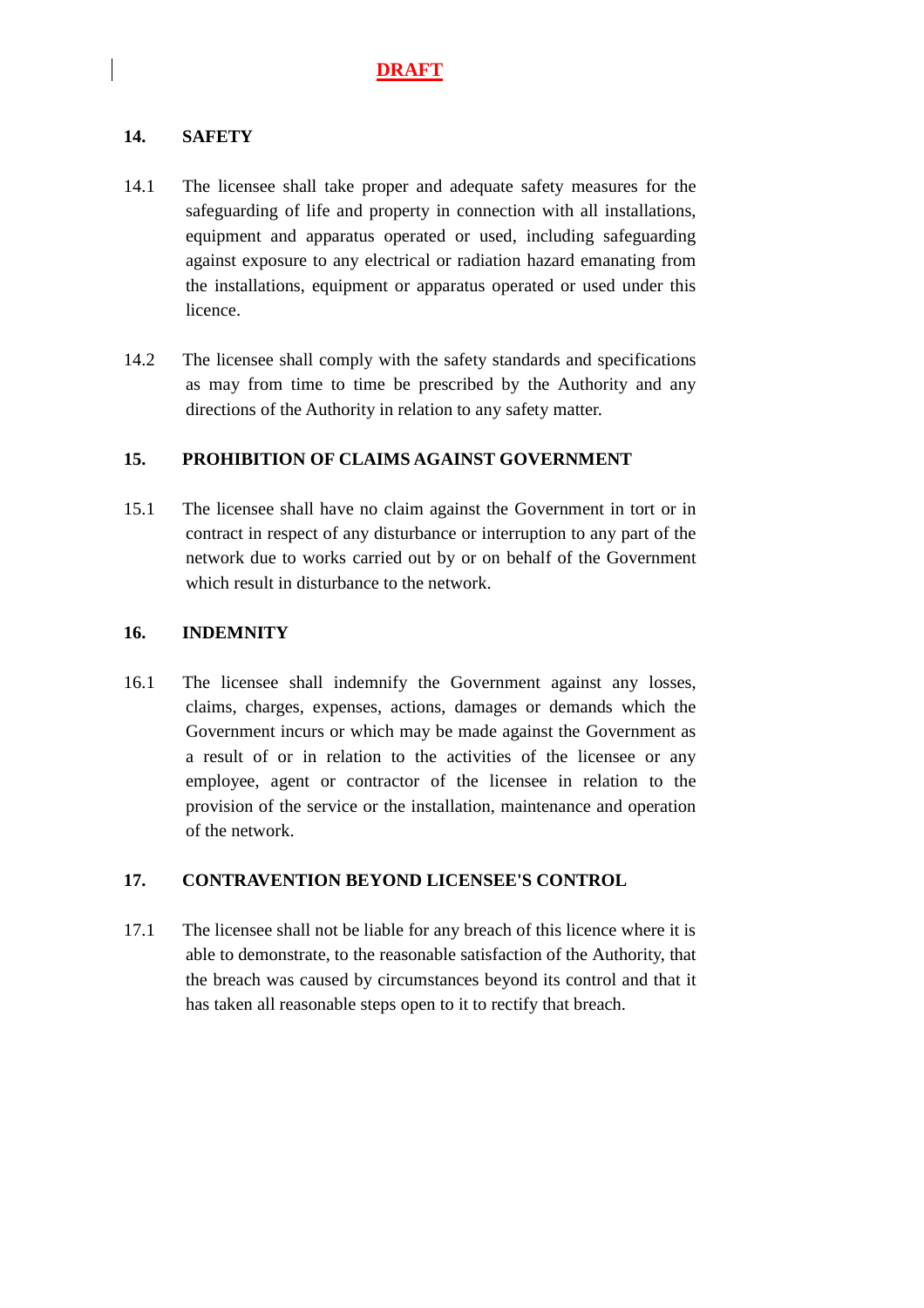- 17.2 Where the circumstances referred to in General Condition 17.1 are such that there is an outage or interruption in the service affecting a significant number of the licensee's customers for a period of more than 7 days, the licensee shall provide the Authority with a full report in writing detailing the reasons for the breach and indicating when, or if, it will be able to continue to provide the service.
- 17.3 If the Authority is, after considering a report provided under General Condition 17.2, of the reasonable belief that the licensee would be able to provide the service within a reasonable period of time despite the circumstances outlined in that report, the Authority may direct that the licensee recommence the service within such reasonable period as the Authority may in writing direct. The licensee shall comply with such direction.

#### **18. PUBLICATION OF LICENCE**

18.1 The licensee, or the Authority, may at their discretion make the terms and conditions of this licence, including any specific conditions, publicly available in any manner they think fit.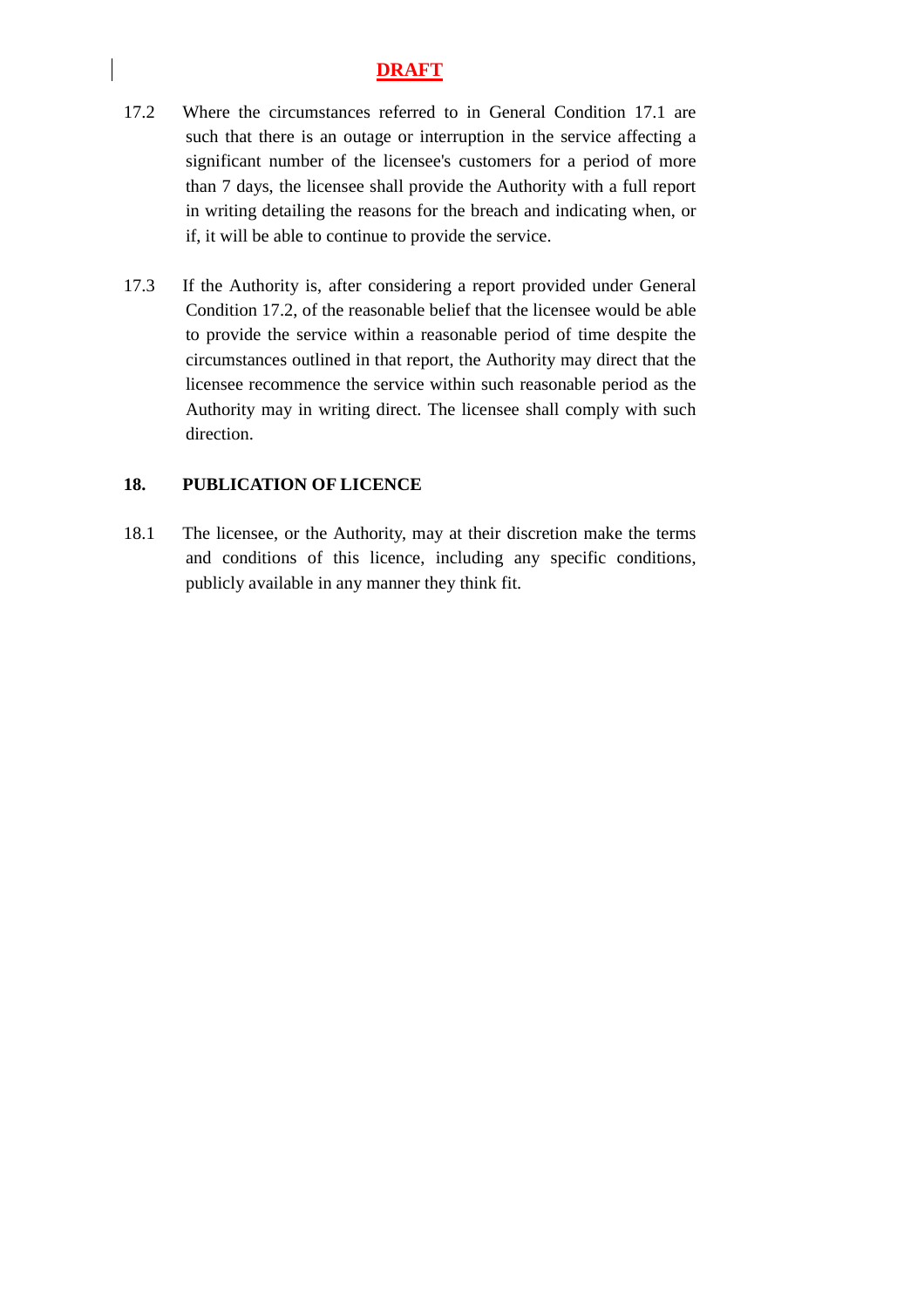#### **SPECIAL CONDITIONS**

#### **1. UNIVERSAL SERVICE OBLIGATION**

- 1.1 The licensee shall provide, maintain and operate the network to the satisfaction of the Authority in such manner as to ensure that, subject to Special Conditions 1.3 and 1.4, a good, efficient and continuous **basic service** is reasonably available, subject to the Ordinance, to all persons in Hong Kong (the provision, maintenance and operation of the relevant part of the network and of the basic service together constituting the "**universal service obligation**"), provided that where the licensee is able to demonstrate, to the reasonable satisfaction of the Authority that the basic service in a specified area, or areas, is, or is capable of being met by any other fixed carrier or fixed telecommunications network service licensee and that in the circumstances it would be unreasonable or unnecessary for the licensee to be required to also provide the basic service, the Authority may, subject to such conditions as it thinks fit, including but not limited to conditions as to duration, exempt the licensee from all, or part of, the universal service obligation with respect to that area, or those areas.
- 1.2 The licensee shall supply the basic service to any person, on its usual terms and conditions, within a reasonable period of a request for basic service at the tariff as published in accordance with Special Condition 7.

**Deleted:** charge (or charges), if any, as may be authorised from time to time by the Authority under the licence or the Ordinance

- 1.3 Basic Service means, subject to the Ordinance, the provision of:
	- (a) a public switched telephone service including the service connection, continued provision of connectivity, provision of a dedicated telephone number, an appropriate directory listing (except where the customer otherwise directs), a standard telephone handset without switching capacity (except where the customer elects to provide the handset), standard billing and collection services and relevant ancillary services and facilities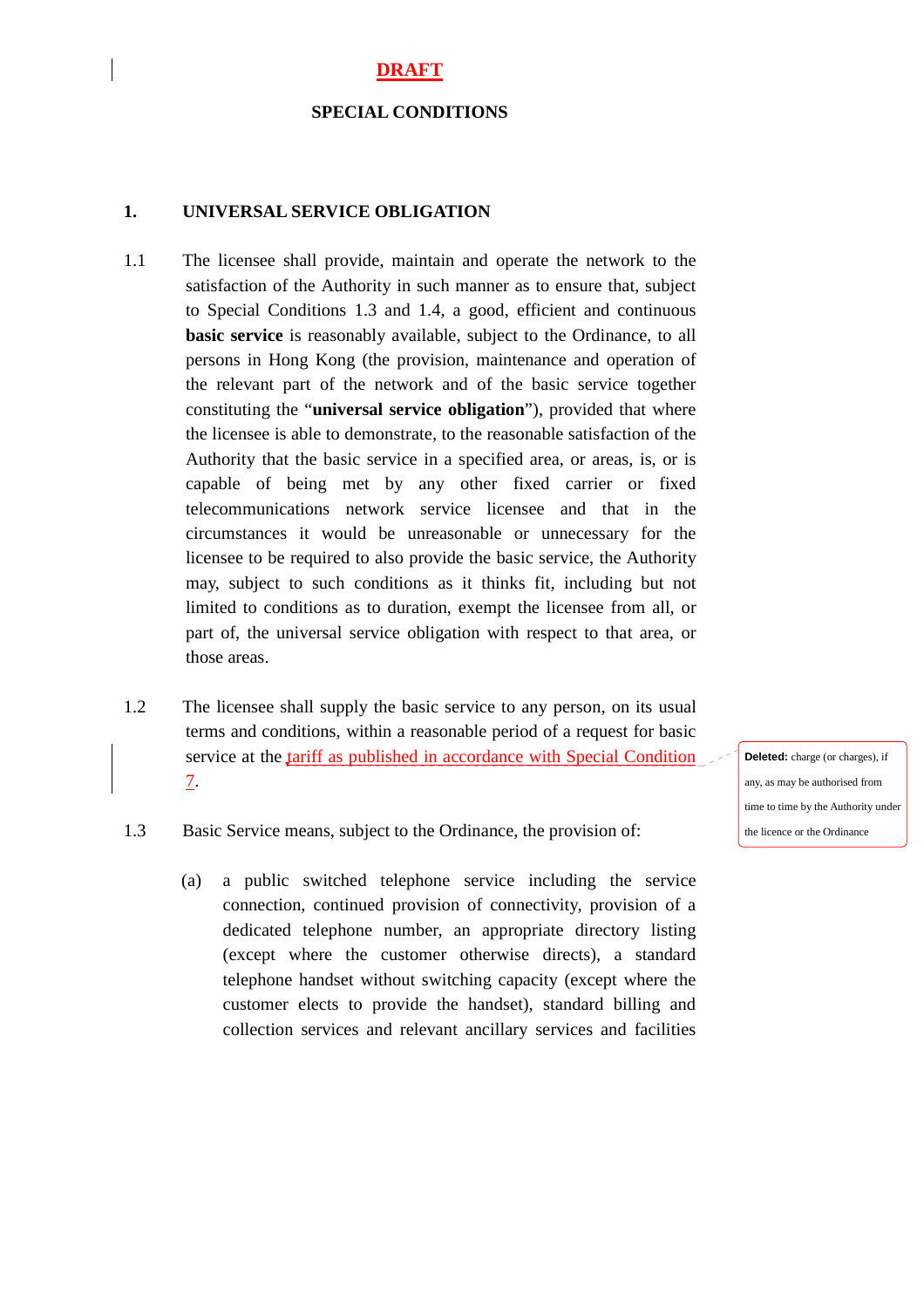necessarily utilized by the licensee; and

- (b) a reasonable number of public payphones including payphones located within publicly or privately owned facilities to which the public have access, whether on a 24 hour basis or restricted to certain hours or days of the week; and
- (c) a reasonable number of public payphones, designed for ease of effective use by the hearing impaired; and
- (d) a reasonable number of public payphones, designed for access by the physically disabled, including but not limited to those persons using wheelchairs; and
- (e) operator provided directory enquiries, fault reporting, service difficulty and connection services; and
- (f) a tropical cyclone warning service; and
- (g) a thunderstorm and heavy rain warning service; and
- (h) a flood warning service; and
- (i) access to a number or numbers for emergency services; and
- (j) such other services, subject to the Ordinance, as the Authority may include.
- 1.4 The licensee is entitled to receive a universal service contribution to assist it in meeting its universal service obligation and the licensee shall pay a universal service contribution to any other licensee with a universal service obligation, if any.
- 1.5 Universal service contribution is that sum calculated in accordance with a formula adopted annually by the Authority, to ensure that the PCCW-HKT Telephone Ltd., where it has a universal service obligation, and any other licensee with such an obligation, as the case may be, receives a fair contribution from other fixed carriers, fixed **Deleted:** or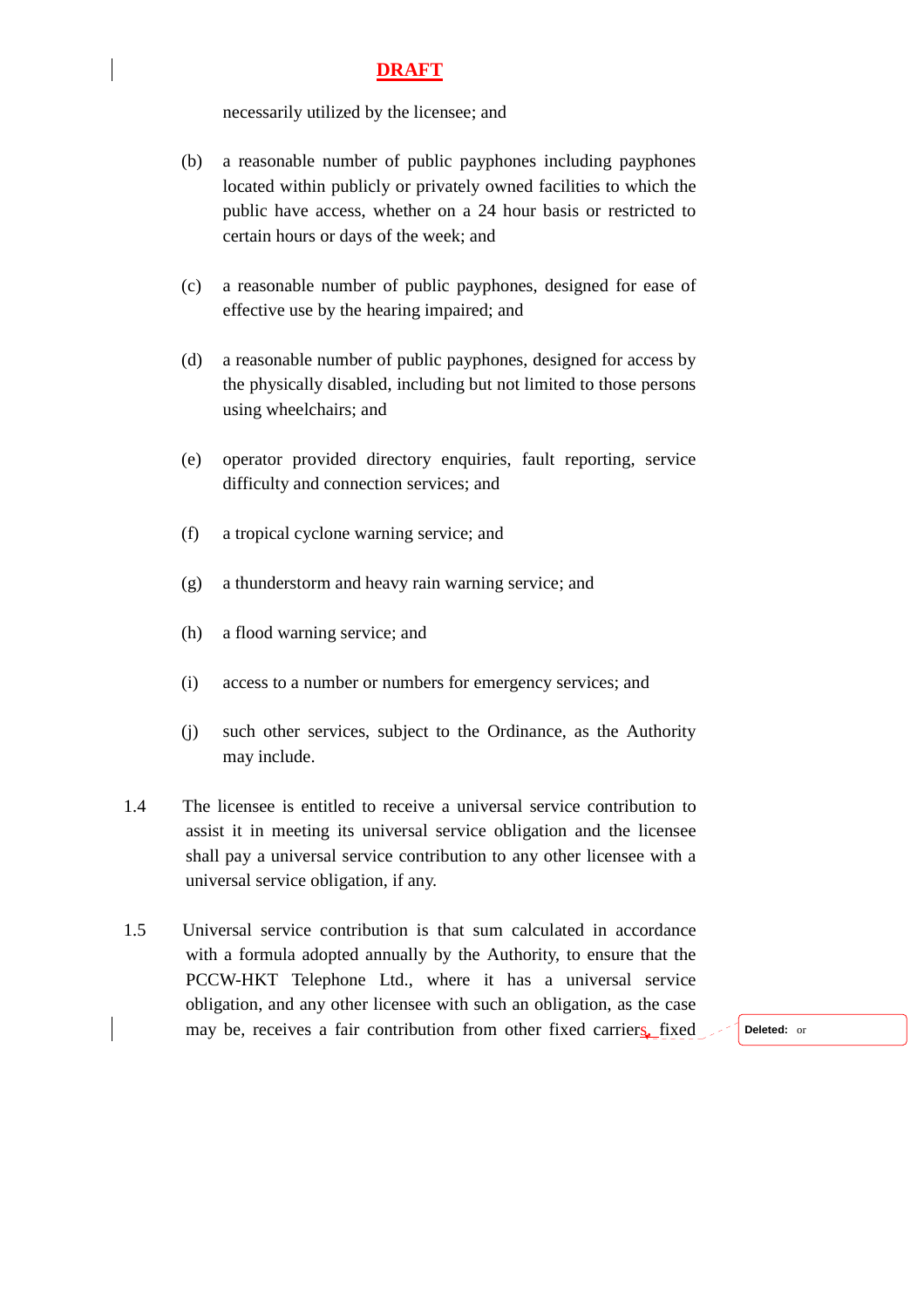telecommunications network services licensees or other types of licensees as specified by the Authority towards the costs, net of attributable revenues, of serving customers with basic service whom would otherwise not be served because it is not economically viable to do so but who are required to be served under the universal service obligation.

1.6 The licensee may not without the prior written consent of the Authority, which can be withheld for the purposes of General Condition 5.1, assign, transfer or otherwise dispose of more than 15% of the licensee's assets constituting the network, other than where the transfer or disposal of those assets is in the ordinary course of the licensee's maintenance, replacement or upgrading of the network.

# **2. PROVISION OF SERVICE**

- 2.1 The licensee shall, subject to Schedule 1 and any special conditions of this licence relating to the provision of the service, provide the service on its published terms and conditions and at the tariff published in accordance with Special Condition 7 (as applicable) and at the discount notified to the Authority in accordance with Special Condition 8 (as applicable) on request of a customer whether or not the customer intends the service to be available for its own use or intends to utilize the service to provide a lawful telecommunications service to third parties.
- 2.2 Subject to Schedule 1 and any special conditions relating to the provision of the service, the licensee shall comply with a customer request for the service as tariffed by the licensee in accordance with Special Condition 7 where the service reasonably could be provided by the licensee to the customer at the location at which the service is requested utilizing the licensee's network in place at the time of the request.

#### **3. REQUIREMENTS FOR INTERCONNECTION**

3.1 The licensee shall interconnect the service and the network with the external public telecommunications network and services operated by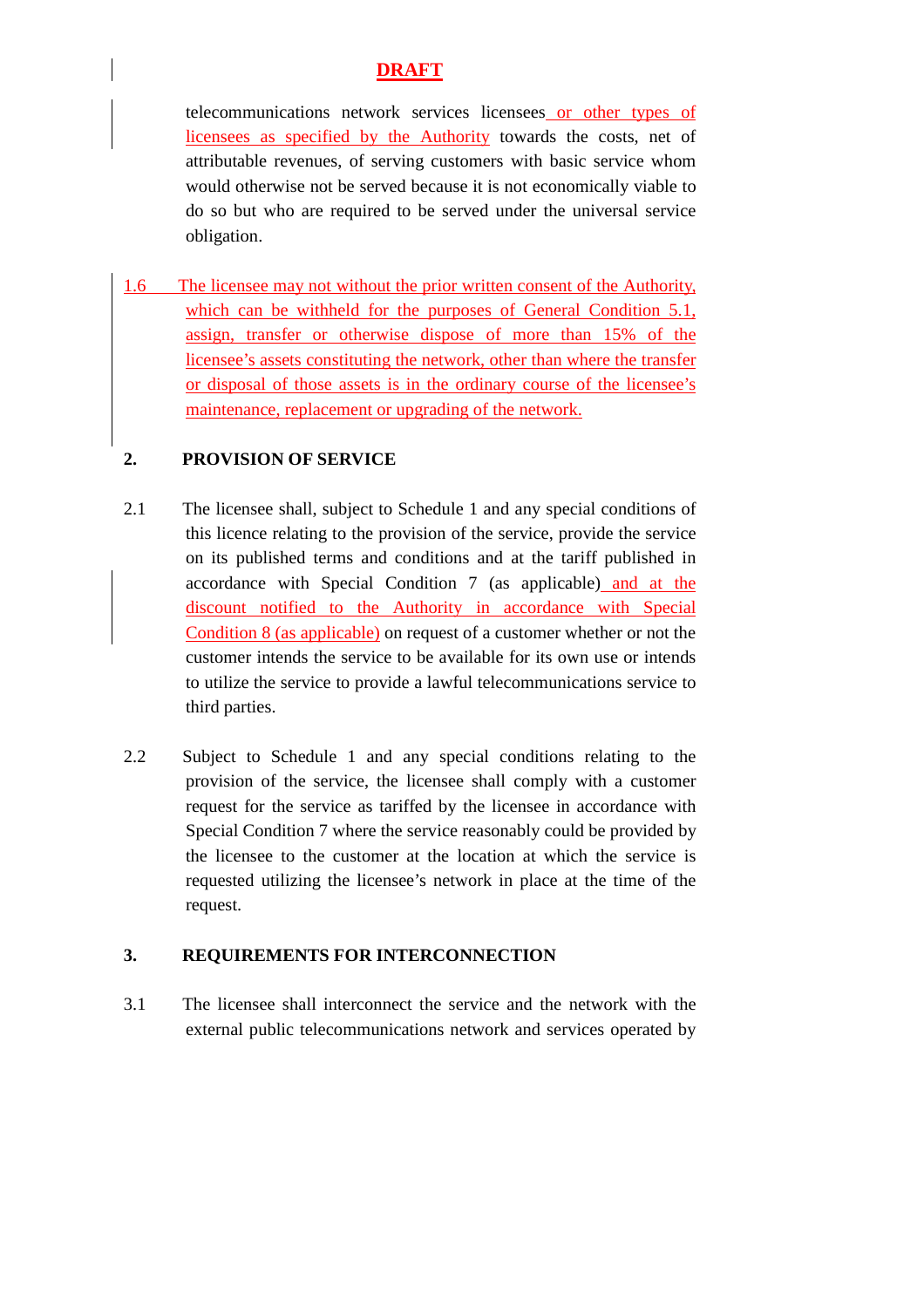Reach Networks Hong Kong Limited under its licence granted under the Ordinance and other fixed carrier or fixed telecommunications networks and services licensed under the Ordinance and, where directed by the Authority, other telecommunications networks and services licensed, or deemed to be licensed, or exempt from licensing under the Ordinance.

- 3.2 The licensee shall use all reasonable endeavours to ensure that interconnection is done promptly, efficiently and at charges which are based on reasonable relevant costs incurred so as to fairly compensate the licensee for those costs.
- 3.3 The licensee shall provide facilities and services reasonably necessary for the prompt and efficient interconnection of the service and the network with the telecommunications networks or services of the other entities referred to in Special Condition 3.1. Such facilities and services include –
	- (a) carriage services for codes, messages or signals across and between the interconnected networks;
	- (b) those necessary to establish, operate and maintain points of interconnection between the licensee's network and the networks of the other entities, including the provision of transmission capacity to connect between the licensee's network and networks of the other entities;
	- (c) billing information reasonably required to enable the other entities to bill their customers;
	- (d) facilities specified by the Authority pursuant to section 36AA of the Ordinance; and
	- (e) ancillary facilities and services required to support the above types of interconnection facilities and services.

#### **4. NUMBERING PLAN**

**Deleted:** 3.2 The licensee shall also interconnect the service and the network with the fixed telecommunications network and services provided by the PCCW-HKT Telephone Limited licensed under the Ordinance.

**Deleted:** s

**Deleted:** and 3.2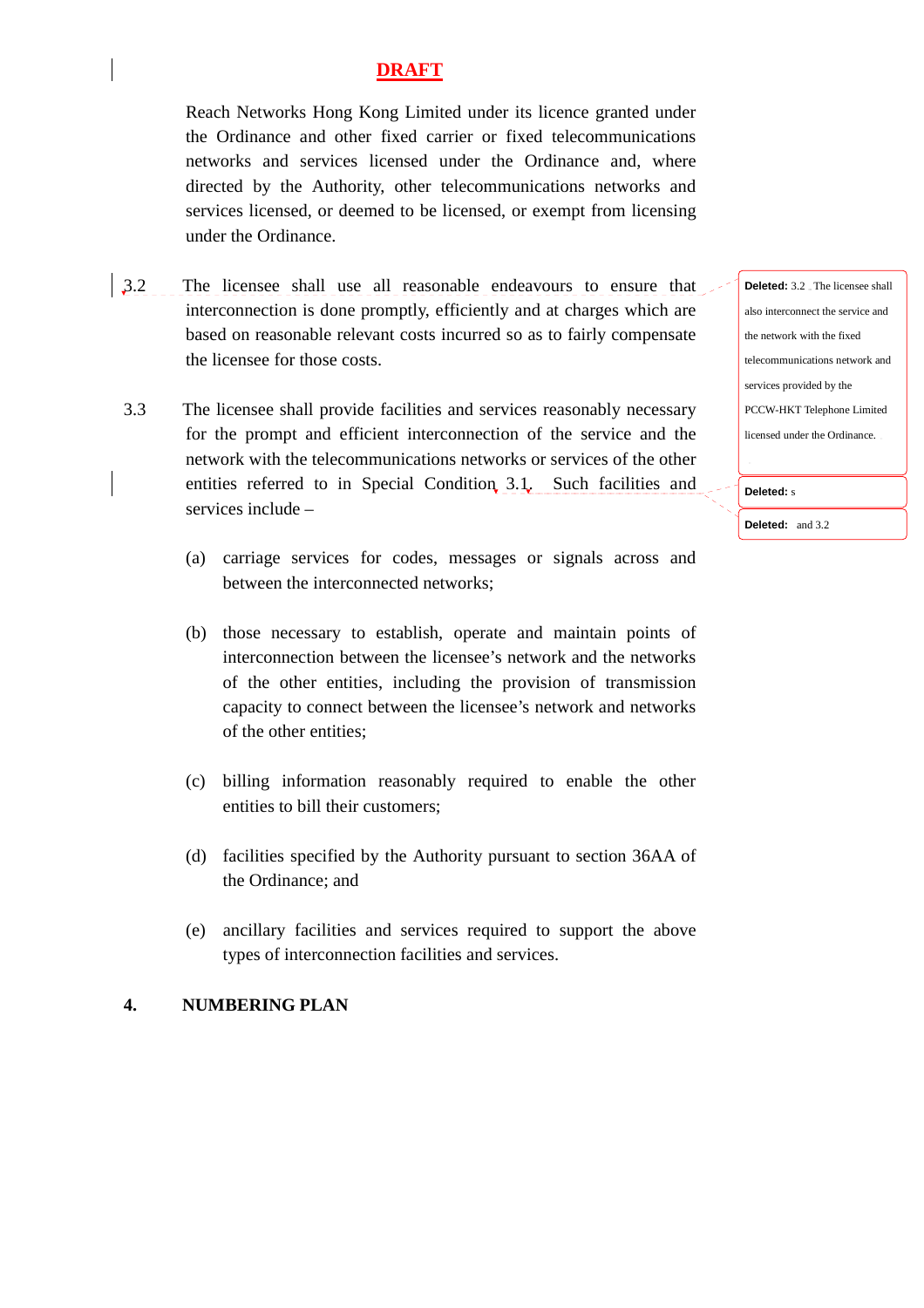- 4.1 The licensee shall conform to a numbering plan made or approved by the Authority and any directions given by the Authority in respect of the numbering plan.
- 4.2 The licensee shall at the request of the Authority or otherwise consult the Authority about the arrangements for the allocation and reallocation of numbers and codes within the numbering plan.
- 4.3 Where requested by the Authority, the licensee shall prepare and furnish to the Authority proposals for developing, adding to or replacing the numbering plan relating to the service.
- 4.4 The licensee shall, in such manner as the Authority may direct, facilitate the portability of numbers assigned to any customer of any fixed carrier or fixed telecommunications network service licensee so that any number so assigned may be used by that customer should it cease to be a customer of any such entity and become a customer of any other fixed carrier or fixed telecommunications network service licensee, as the case may be.
- 4.5 Directions by the Authority under Special Condition 4.4 include reasonable directions concerning the equitable sharing of all relevant costs associated with providing portability of numbers as between the licensee, any other fixed carrier or fixed telecommunications network services licensee, and any other person.

# **5. ACCOUNTING PRACTICES**

5.1 Where directed by the Authority in writing, the licensee shall implement such accounting practices as specified by the Authority. Such accounting practices are to be consistent with generally accepted accounting practices, where applicable, and may include (but are not limited to) accounting practices which allow for the identification of the costs and charges for different services or types or kinds of services.

# **6. REQUIREMENT TO FURNISH INFORMATION TO THE AUTHORITY**

**Deleted:** , or the PCCW-HKT Telephone Ltd.,

**Deleted:** or the PCCW-HKT Telephone Ltd.

**Deleted:** the PCCW-HKT Telephone Ltd.,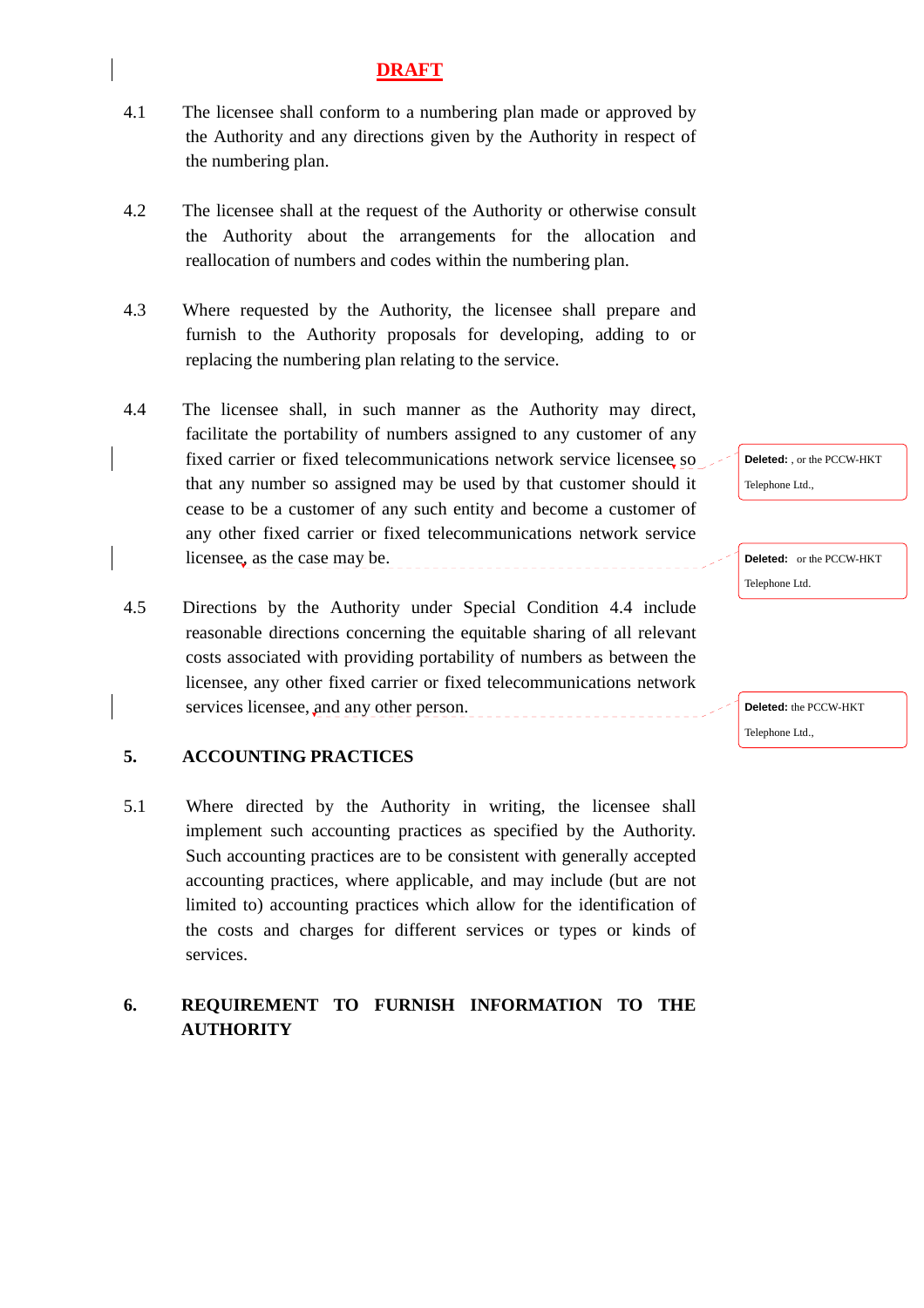- 6.1 The licensee shall furnish to the Authority, in such manner and at such times as the Authority may request in writing, such information related to the business run by the licensee under this licence, including financial, technical and statistical information, accounts and other records, as the Authority may reasonably require in order to perform his functions under the Ordinance and this licence. Information referred to in this condition includes but is not limited to such information as is listed in Schedule 4.
- 6.2 Subject to Special Condition 6.3, the Authority may use and disclose information to such person as the Authority thinks fit.
- 6.3 Where the Authority proposes to disclose information obtained and the Authority considers that the disclosure would result in the release of information concerning the business or commercial or financial affairs of a licensee which disclosure would or could reasonably be expected to adversely affect the licensee's lawful business or commercial or financial affairs, the Authority will give the licensee a reasonable opportunity to make representations on the proposed disclosure before the Authority makes a final decision whether to disclose the information.

# **7. PUBLICATION OF TARIFFS**

- 7.1 The licensee shall publish and charge no more than the tariffs for the service operated under this licence. The tariffs shall include the terms, as defined under section 7F(2) of the Ordinance, for the provision of the service.
- 7.2 Publication of a tariff shall be effected by  $-$ 
	- (a) submitting the tariff for publication in the Hong Kong Government Gazette on or before the date on which the tariff becomes effective;
	- (b) having a copy of the tariff received by the Authority at least seven days before the date on which the tariff becomes effective;

| <b>Deleted:</b> submission                |
|-------------------------------------------|
| <b>Deleted:</b> licensed service is to be |
| introduced                                |
| <b>Deleted:</b> sending                   |
| Deleted: to                               |
| Deleted: on or                            |
| <b>Deleted:</b> licensed service is to be |
| introduced                                |
|                                           |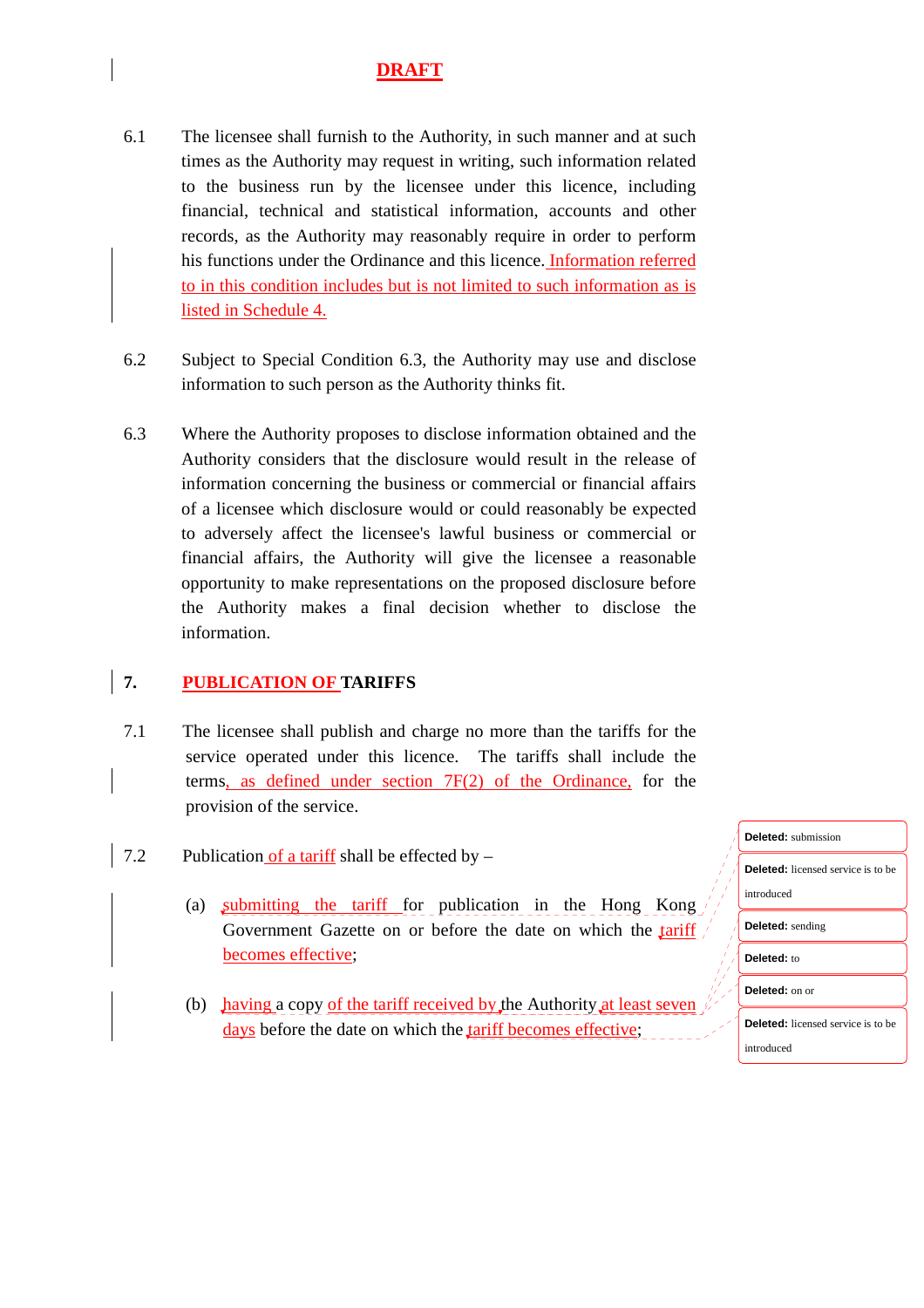- (c) placing a copy of the tariff in a publicly accessible part of the principal business place and other business premises of the licensee as advised by the Authority, including the business website of the licensee for public access; and
- (d) sending a copy to any person who may request it. The licensee shall not levy a charge greater than that is necessary to cover reasonable costs involved.

# **8. NOTIFICATION OF DISCOUNTS**

- 8.1 The licensee shall notify the Authority of any discount to its tariffs offered for any of the services operated under this licence at least seven days before the discount becomes effective.
- 8.2 Notification of a discount shall be effected by having a copy of the discount to a tariff received by the Authority, including such information listed in Schedule 5.
- 8.3 The Authority may publish any discount that the licensee notifies him under Special Condition 8.1 after the discount becomes effective, if the Authority considers that it is necessary to publish that discount to protect consumer interest.

# **9. METERING ACCURACY**

- 9.1 The licensee shall take all reasonable steps to ensure that any metering equipment used in connection with the service is accurate and reliable.
- 9.2 Upon the written request of the Authority, the licensee shall conduct tests on metering equipment to assess its accuracy, reliability and conformity to the technical standards, if any, specified by the Authority. The licensee shall submit the test result to the Authority within 14 days after the date of the test or such other longer period as the Authority may determine.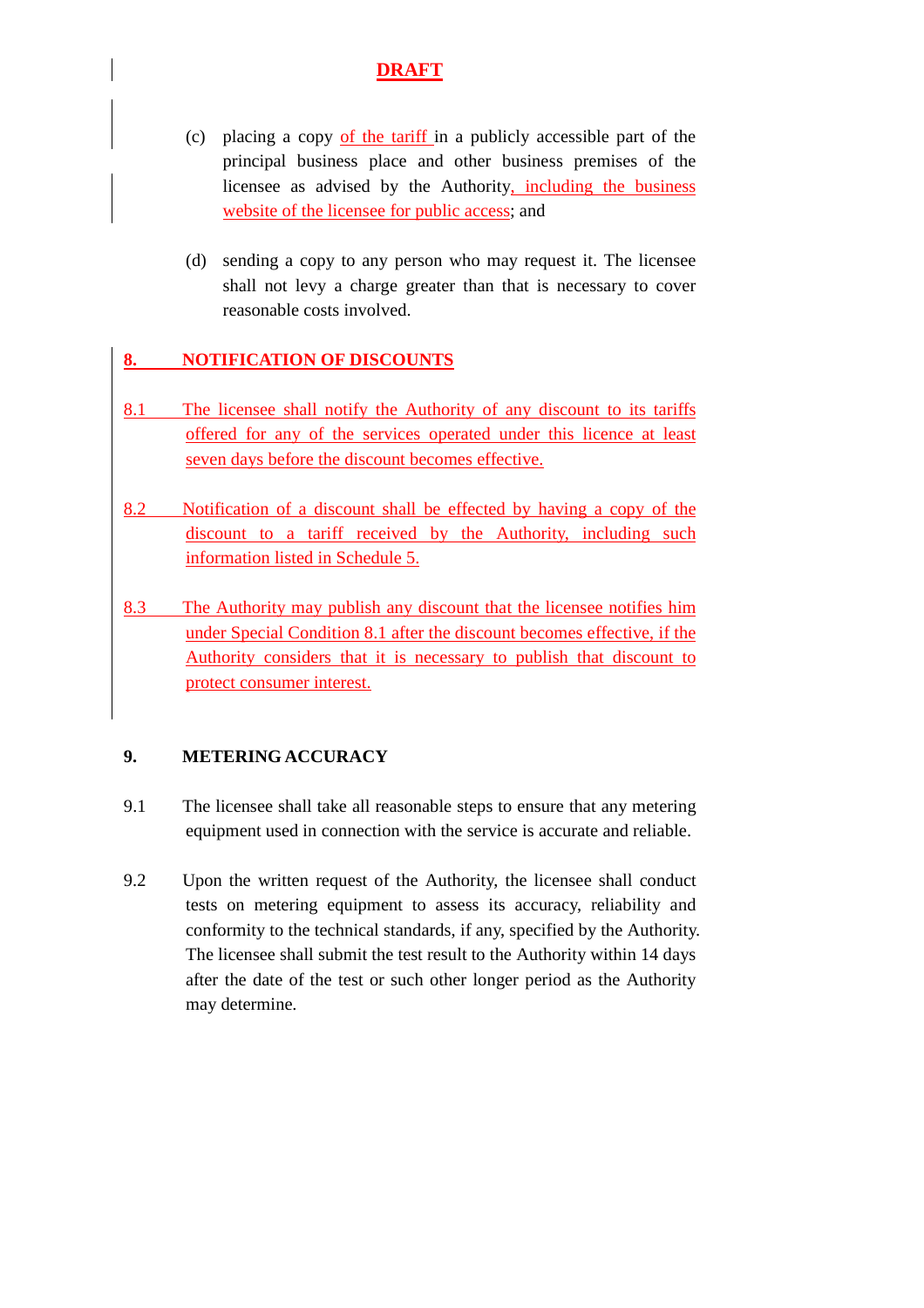9.3 The licensee shall keep such records of any metering equipment in such form as may be specified by the Authority and shall supply such records to the Authority on the written request of the Authority.

# **10. DIRECTORY INFORMATION AND DIRECTORY INFORMATION SERVICE**

- 10.1 For the purposes of this Special Condition
	- (a) "directory information" means information obtained by the licensee in the course of the provision of services under this licence concerning or relating to the name, address, business and telephone numbers of each of its customers; and
	- (b) "raw directory information" means the licensee's directory information held in a basic format relating to all of its customers other than its customers who request that directory information about them not be disclosed.
- 10.2 This Special Condition applies only in respect of standard printed directories and other directory databases and services which include all of the names of a licensee's customers listed in alphabetical order and does not apply to classified directories where customers are listed by business or trade category or to other business or specialised directories.
- 10.3 The licensee shall
	- (a) unless otherwise agreed by the Authority, publish or arrange at least biennially for the publication of directory information in a printed or other form approved by the Authority, relating to all its customers, other than its customers who request not to be included in a directory to be published ("the printed directory"); and
	- (b) establish, maintain and operate, or arrange for the establishment, maintenance or operation of a telecommunications service whereby customers may, upon request, be provided with directory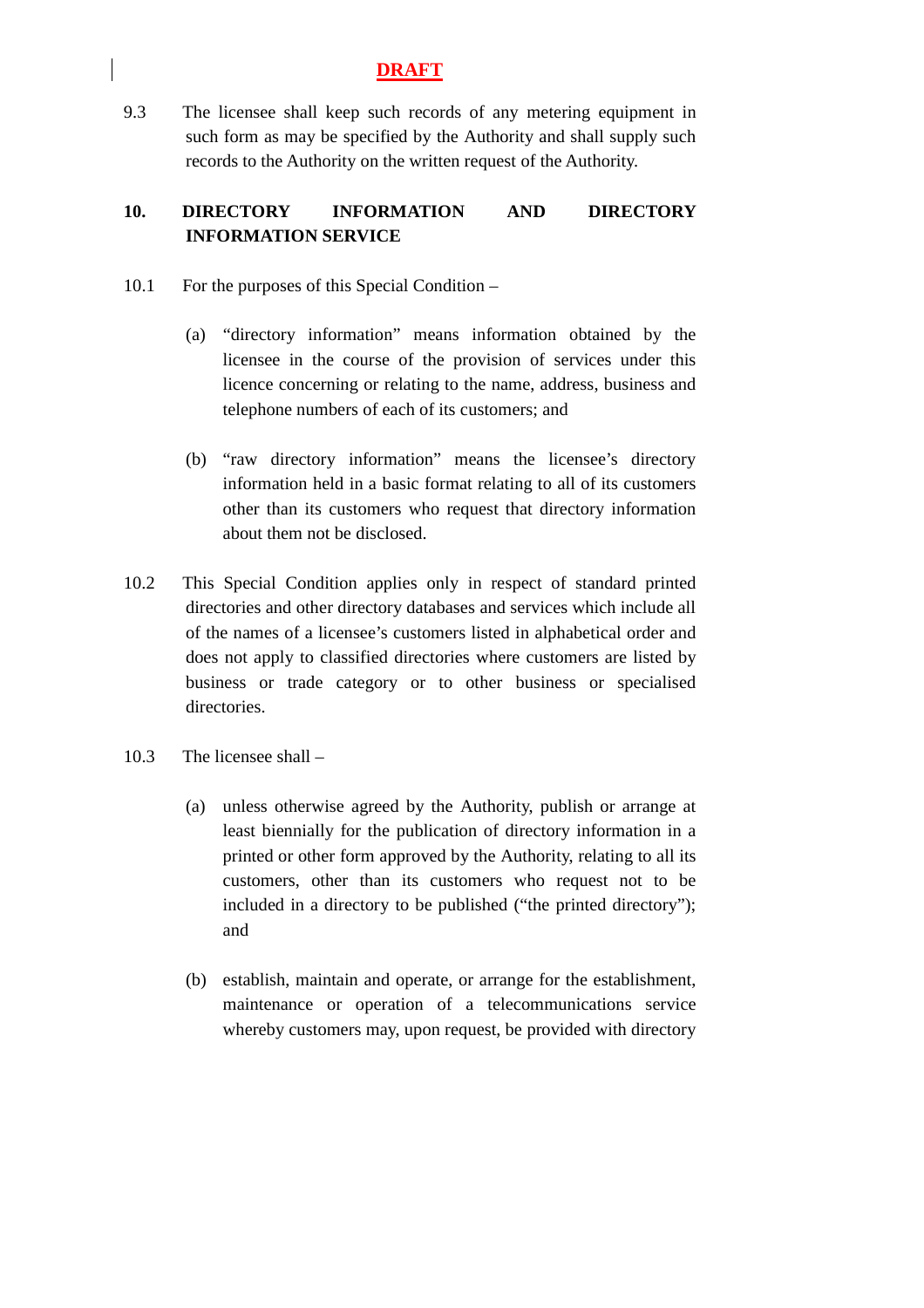information other than that of its customers who request the information not to be disclosed ("the telephonic directory service").

- 10.4 The printed directory and the telephonic directory service provided under Special Condition 10.3 shall be made available free of charge to all of the licensee's customers and shall be provided in a manner satisfactory to the Authority.
- 10.5 The licensee is permitted to make commercial arrangements with one or more of the other fixed carrier or fixed telecommunications network service licensees to co-operate in the provision jointly by them of either or both of the printed directory and the telephonic directory service which the licensee is required to provide under Special Condition 10.3.
- 10.6 The licensee's printed directory shall be a unified printed directory and the licensee's telephonic directory service shall be a unified telephonic directory service and shall utilise a unified directory database, containing directory information on all customers of all fixed carrier or fixed telecommunications network service licensees, except for those customers who request that directory information about them not be disclosed. The licensee shall provide, and regularly update, raw directory information about its customers to each other fixed carrier or fixed telecommunications network service licensee, for which the licensee will be able to impose a charge to fairly compensate it for providing the raw directory information. The licensee shall endeavour to agree with each of the other licensees on a reasonable mode of exchange and transmission format for the raw directory information.
- 10.7 Where the licensee is unable to agree with another licensee pursuant to Special Condition 10.6 on what amounts to fair compensation for provision of, or the reasonable mode of exchange and transmission format of, raw directory information, the matter at issue may be referred by either licensee to the Authority for determination.

**Deleted:** and the PCCW-HKT Telephone Ltd.

**Deleted:** and the PCCW-HKT Telephone Ltd.

**Deleted:** and the PCCW-HKT Telephone Ltd.

**Deleted:** and the PCCW-HKT Telephone Ltd.

**Deleted:** or the PCCW-HKT Telephone Ltd.

10.8 Except with the prior written approval of the Authority, the licensee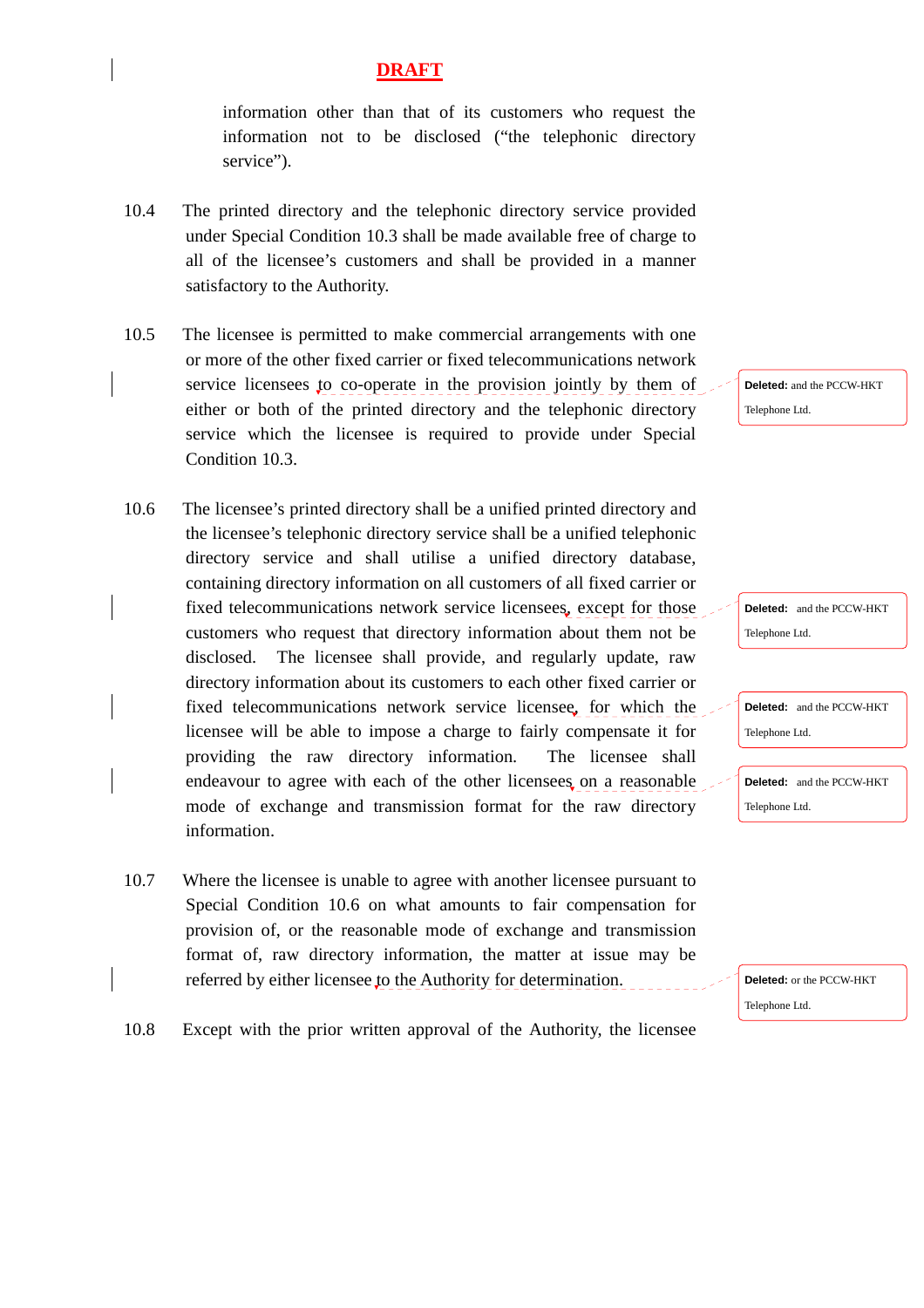shall not make use of raw directory information provided by another licensee other than for discharging its obligations under Special Condition 10.

## **11. EMERGENCY CALL SERVICE**

11.1 The licensee shall provide a public emergency call service by means of which any member of the public may, at any time and without incurring any charge, by means of compatible apparatus connected to the network, communicate as quickly as practicable with the Hong Kong Police Emergency Centre or other entity as directed by the Authority to report an emergency.

## **12. RECORDS AND PLANS OF THE NETWORK**

- 12.1 The Authority may disclose the network information in accordance with section 7I(3) of the Ordinance.
- 12.2 The licensee shall, at the reasonable request of any other licensee under the Ordinance if so authorized by the Authority, give reasonable access to its network information for the facilitation of network planning, maintenance and reconfiguration required for the purposes of Special Condition 3 and section 36AA of the Ordinance. The licensee shall be permitted to charge the requesting party so as to be fairly compensated for the reasonable relevant costs incurred in the provision of such network information.
- 12.3 Where the licensee and any other licensee that has requested access to the network information in accordance with Special Condition 12.2 are unable to agree what amounts to reasonable access (including confidentiality requirements and fair compensation for the reasonable relevant costs incurred) or a reasonable request, the matter at issue may be referred by either the licensee or the other licensee, to the Authority for determination.

## **13. NETWORK LOCATION**

13.1 The licensee shall obtain the consent in writing of the Director of

**Deleted:** or the PCCW-HKT Telephone Ltd.

**Deleted:** or the PCCW-HKT

Telephone Ltd.

| Deleted:                          |  |
|-----------------------------------|--|
| <b>Deleted:</b> , or the PCCW-HKT |  |
| Telephone Ltd.                    |  |

**Deleted:** or the PCCW-HKT Telephone Ltd.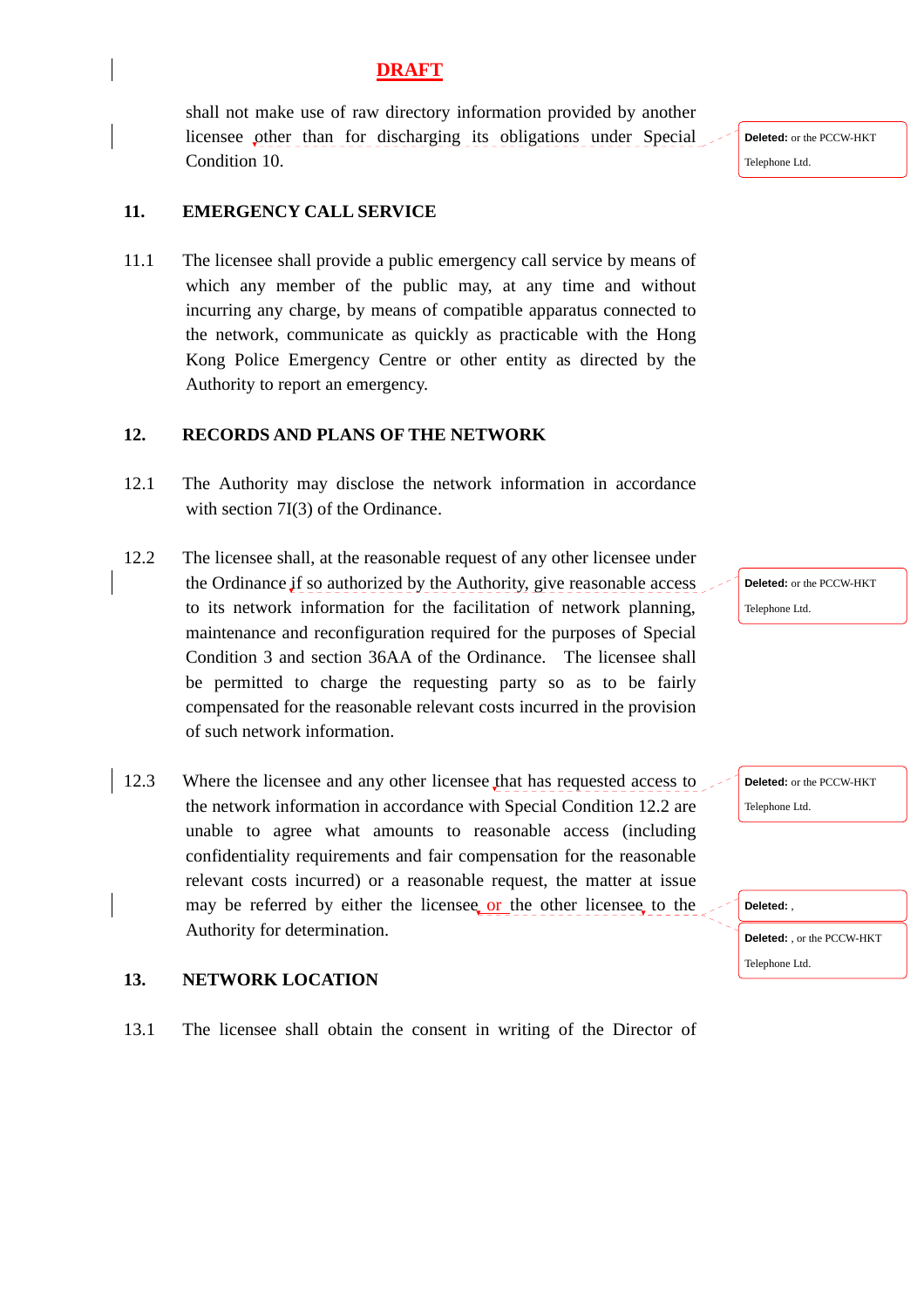Lands before the commencement of any installation works for its network under, in, over or upon any unleased Government land.

- 13.2 The licensee shall keep accurate records of the location of the network installed under, in, over or upon any land.
- 13.3 The licensee shall record the information referred to under Special Condition 13.2 on route plans drawn on an Ordnance Survey Map background of a scale to be determined by the licensee in consultation with the Director of Highways and the Director of Lands.
- 13.4 The licensee shall, at the request of the Director of Highways, the Director of Lands, the Authority or any person who intends to undertake works in the vicinity of the network and who is authorized to do so by the Director of Highways, the Director of Lands or the Authority, provide free of charge information about the location of the network in diagrammatic or other form. The licensee shall make trained staff available on site to indicate the location and nature of the network to the Director of Highways, the Director of Lands, the Authority or any person authorized by the Director of Highways, the Director of Lands or the Authority.
- 13.5 The licensee shall mark or otherwise identify every wire laid or telecommunications installation installed by the licensee or any contractor on its behalf throughout the course of the wire, or at the location of the installation, so as to distinguish it from any other wire or telecommunications installation laid or installed in Hong Kong.
- 13.6 The licensee shall provide, at such intervals as the Authority may determine, distinguishable surface markers of the underground position of the network.

#### **14. CHANGES TO THE NETWORK**

14.1 For the purposes of this licence, a change in the network is a material change where the implementation of the change would result in the network no longer being in compliance with any relevant technical standard which the Authority has power to issue.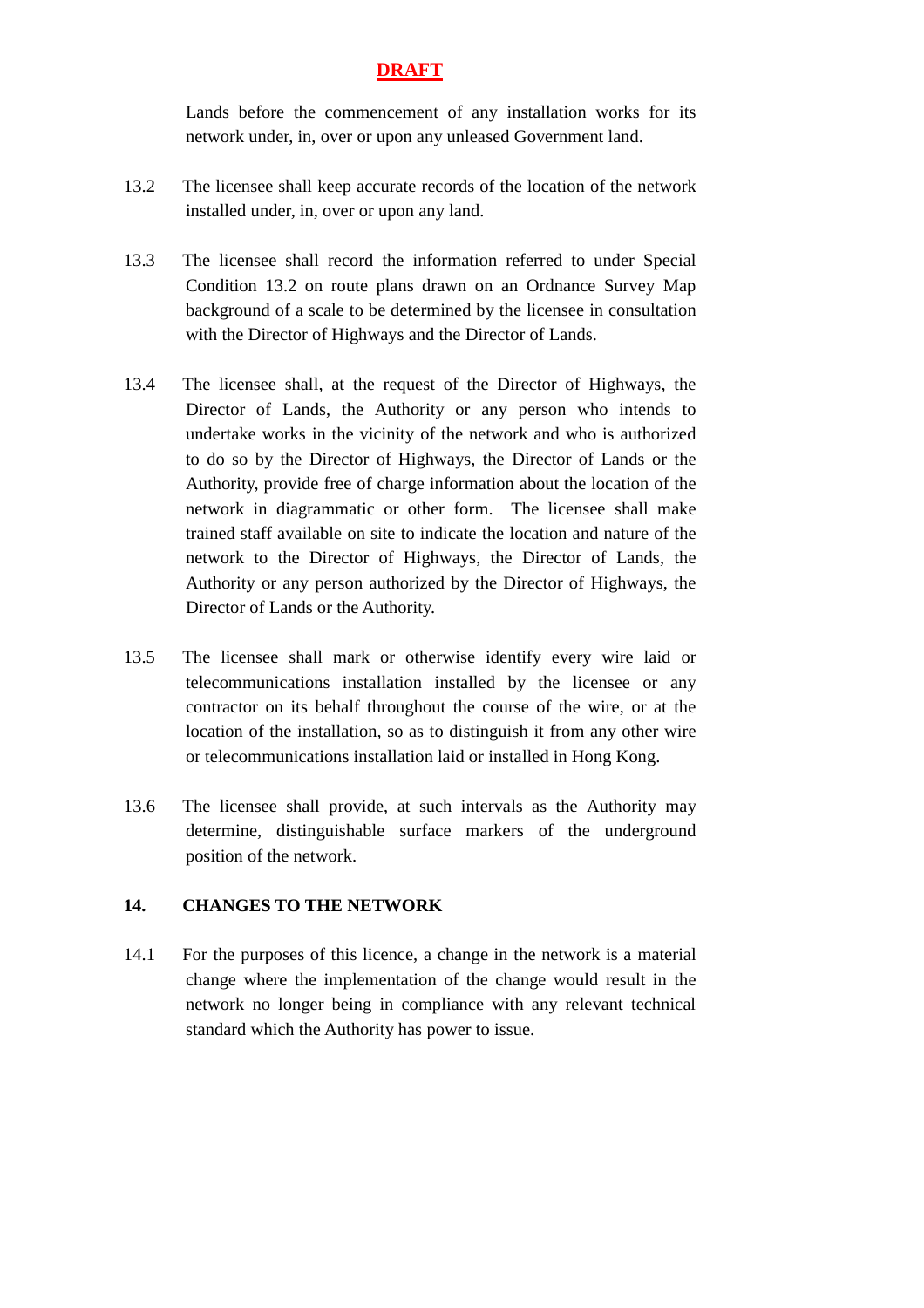- 14.2 The licensee shall notify the Authority of any proposals for material changes to the network and provide him with such information as the Authority reasonably requires.
- 14.3 The licensee shall not, without the prior consent in writing of the Authority, make any material changes which might reasonably be anticipated by the licensee to affect -
	- (a) any telecommunications service or installation connected to the network;
	- (b) a person producing or supplying telecommunications apparatus for connection to the network;
	- (c) a licensee under the Ordinance;
	- (d) a licensee under the Broadcasting Ordinance (Cap. 562); or
	- (e) a customer or a consumer of goods and services provided by any person or entity,

 if the change is in the opinion of the Authority likely to require modifications or replacements to, or cessation in the production or supply of any of the telecommunications apparatus involved, or if the proposed alteration would require substantial network reconfiguration or rerouting.

14.4 The licensee shall prepare and publish, after consultation with the Authority, its procedures for consulting with and giving notice to persons likely to be affected materially by changes to its network which are required to be notified in accordance with Special Condition 14.2 and any other changes required to be notified pursuant to any technical standard which the Authority has power to issue. Subject to approval of the Authority, the notification procedures to each of the classes of persons likely to be affected under Special Condition 14.3 may differ having regard to the practicality and costs of notifying them.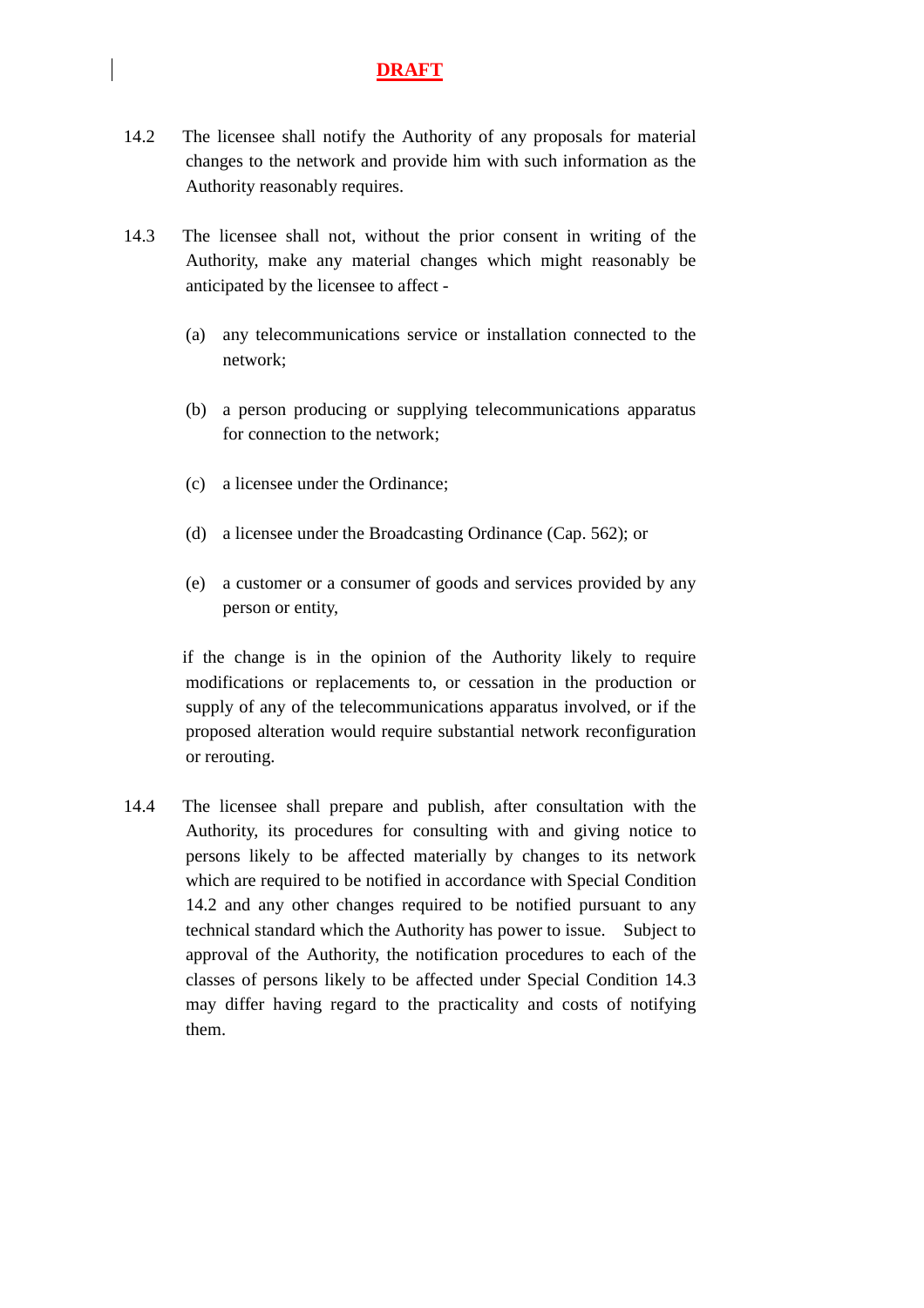#### **15. REQUIREMENTS FOR ROAD OPENING**

15.1 The licensee shall co-ordinate and co-operate with any other fixed carrier or fixed telecommunications network services licensee under the Ordinance and any other authorized person in respect of road openings and shall, after being consulted by the Authority, comply with any guidelines issued by the Authority.

#### **16. REQUIREMENTS OF INSTALLATION OF LINES OR CABLES**

- 16.1 The network, or any part of it, if installed under, in, over or upon any public street or other unleased Government land, shall be at such depth, course, route and position as may be determined by the Director of Lands or the Director of Highways.
- 16.2 Without prejudice and in addition to the provisions of any law or Ordinance, in the course of providing, establishing, operating, adjusting, altering, replacing, removing or maintaining the network for the purposes of this licence, or any part of it, the licensee shall –
	- (a) exercise all reasonable care, and cause as little inconvenience as possible to the public and as little damage to property as possible; and
	- (b) make good any physical damage caused to any person having a lawful interest in the land or being lawfully thereon and reinstate the land within a reasonable time in good and workmanlike manner. When it is not practicable to make good any damage or to reinstate the land to the condition in which it existed prior to the damage, the licensee shall pay, promptly and fully, compensation for any damage caused to any person having an interest or right in the land affected.

#### **17. WORKS IN PUBLIC STREETS**

17.1 Where in the course of installing or maintaining the network the licensee needs to open or break up any public street the licensee shall –

**Deleted:** the PCCW-HKT Telephone Ltd.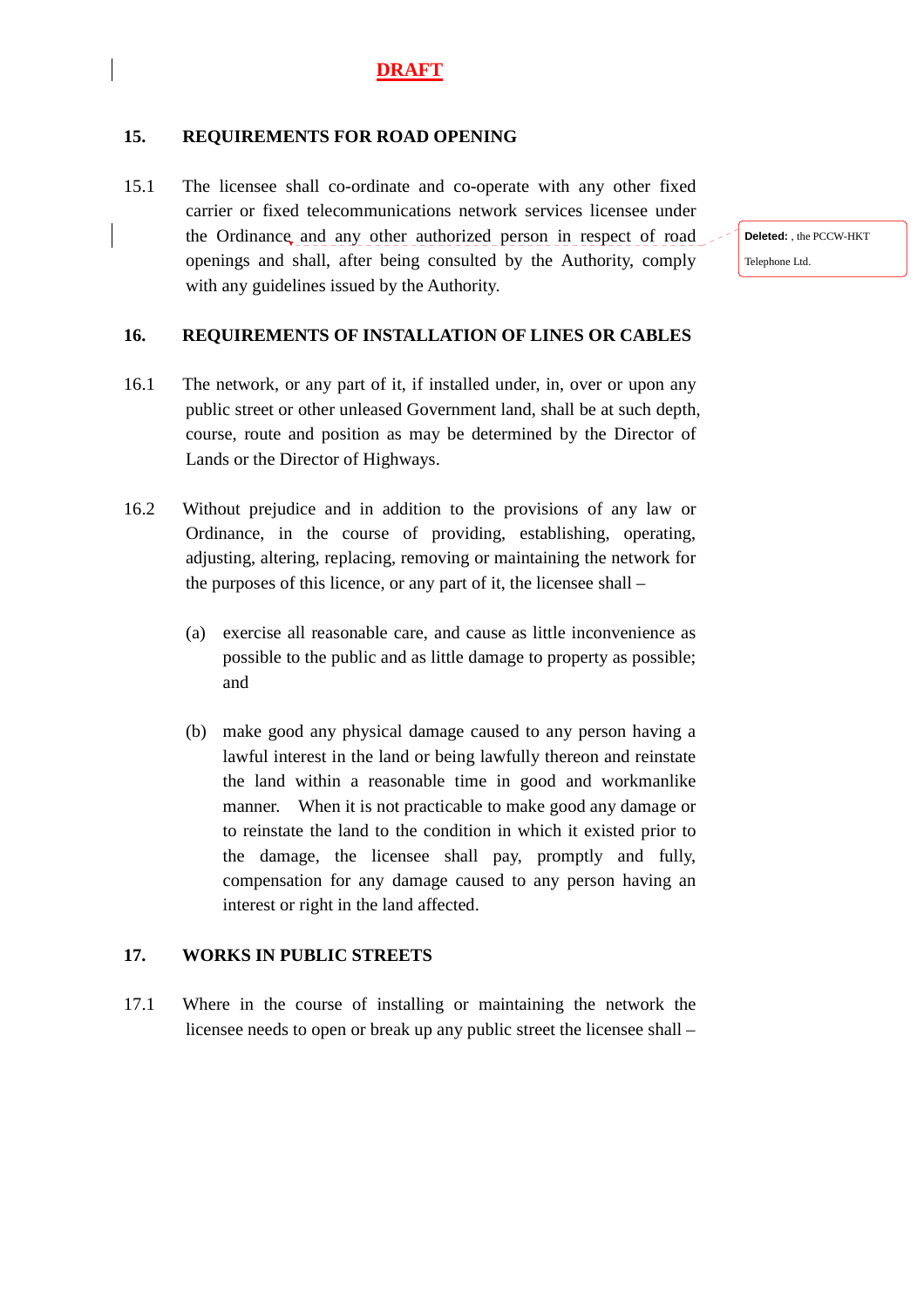- (a) apply to the Director of Highways or the Director of Lands for permission to open or break up the public streets;
- (b) complete the works for which the licensee has opened or broken up the public street with all due speed and diligence, fill in the ground and remove all construction related refuse caused by its works;
- (c) maintain the site of the works in a safe manner including the fencing of the site and the installation of adequate warning lighting at night; and
- (d) reinstate the street immediately after the completion of the works to the satisfaction of the Director of Highways or the Director of Lands.
- 17.2 If the licensee fails, within any period specified by the Director of Highways or the Director of Lands, to observe any of the requirements of Special Condition 17.1, the Director of Highways or the Director of Lands may take action to remedy the failure. The licensee shall reimburse the Government any such sum as may be certified by the Director of Highways or the Director of Lands to be reasonable cost for executing any works under the terms of this Special Condition 17.2.

#### **18. INTERFERENCE WITH WORKS OF OTHERS**

- 18.1 Where in the course of installing or maintaining the network, the licensee after obtaining the approval of the Director of Highways breaks up or opens any public street it shall not remove, displace or interfere with any telecommunications line, any gas pipe or water pipe or main or any drain or sewer or any tube, casing, duct, wire or cable for the carriage of electrical current and ancillary installations installed by any other person without that other person's consent.
- 18.2 In the case where the other person holds a licence under the Land (Miscellaneous Provisions) Ordinance (Cap. 28), any consent referred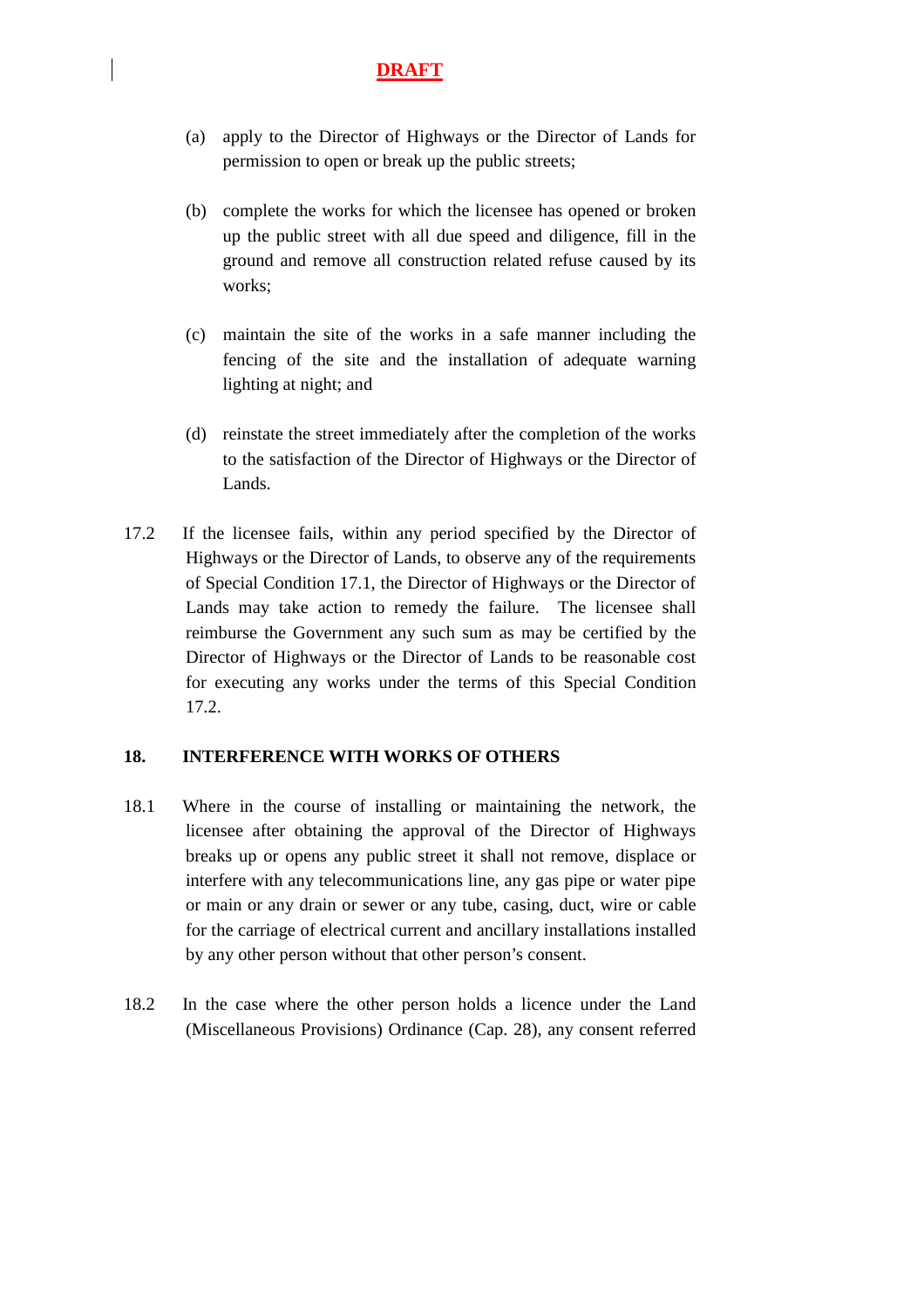to in Special Condition 18.1 is refused, or cannot be obtained for any reason, the licensee may request the consent to proceed from the relevant authority in accordance with the terms of any licence issued to such other person under the Land (Miscellaneous Provisions) Ordinance, if any.

#### **19. LICENSEE TO ALTER NETWORK ON NOTICE**

- 19.1 The licensee shall, within such reasonable time and in such manner as may be directed by notice in writing by the Director of Highways or the Director of Lands, and at its own expense, alter the course, depth, position or mode of attachment of any apparatus forming part of the network.
- 19.2 Where the Director of Highways or the Director of Lands gives a direction under Special Condition 19.1, Special Condition 17 shall apply as if such alteration were part of the installation or maintenance of the network.

#### **20. USE OF FREQUENCIES**

20.1 The Authority may by notice require the licensee to cease operating the radiocommunications installations on any frequency assigned to the licensee if in the opinion of the Authority, the licensee is not making efficient use of that portion of the radio frequency spectrum.

#### **21. PURCHASE OF ASSETS**

- 21.1 If a licensee is subject to a universal service obligation specified under Special Condition 1 of this licence and the Ordinance, the Government may elect to take over the licensee's undertaking and purchase its assets if any of the following circumstances occur –
	- (i) this licence expires;
	- (ii) this licence is revoked;
	- (iii) the licensee goes into liquidation; or
	- (iv) the licensee ceases to carry on business.

**Deleted:** the terms of the special conditions

**Deleted:** its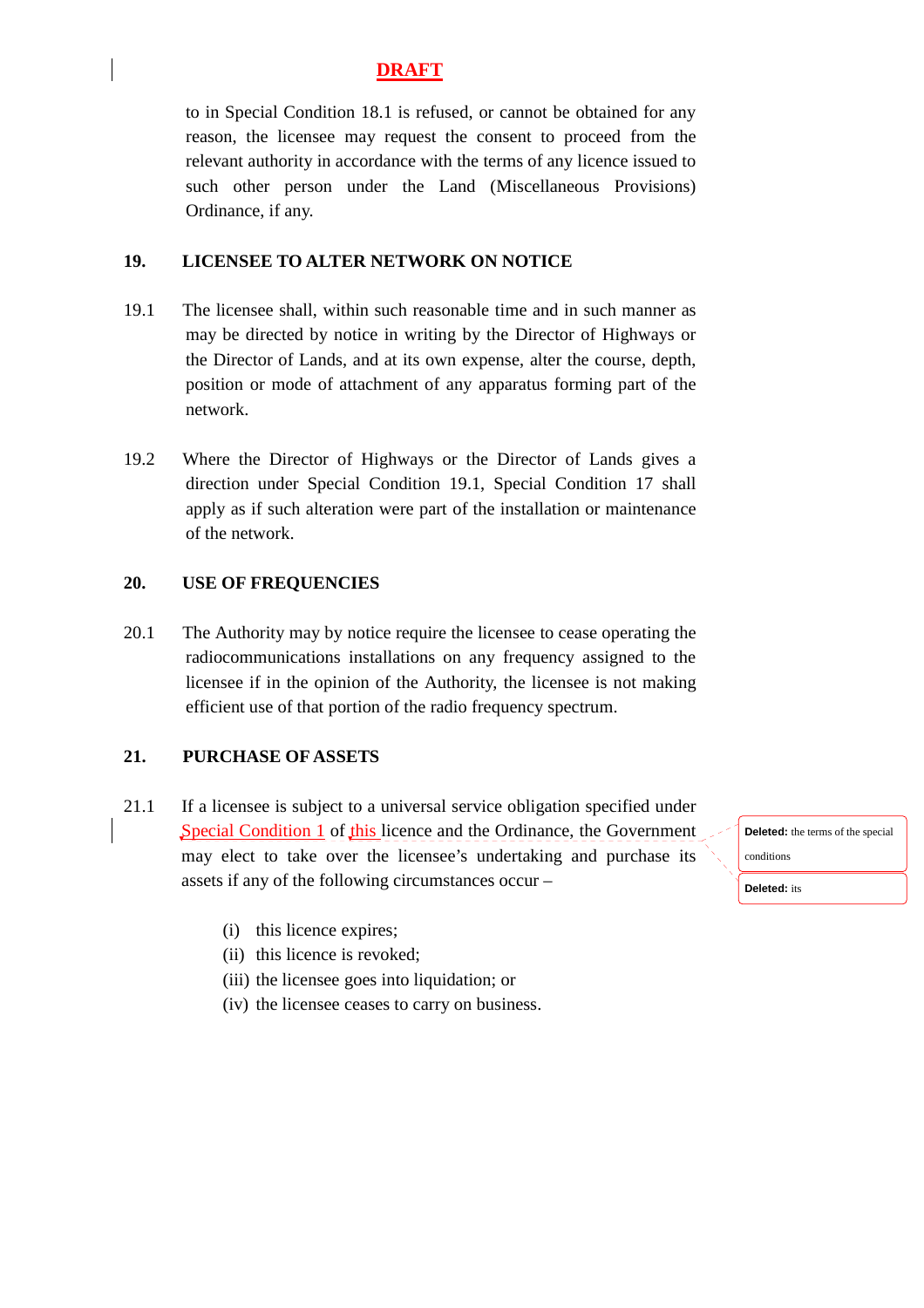Provided that if the Government elects to do so it shall give notice in writing not later than 90 days in advance of the expiry of this licence, or immediately upon revocation of this licence or within a reasonable time of the happening of the events at Special Condition 21.1 (iii) or 21.1 (iv).

21.2 The selling price shall be agreed between the Government and the licensee on the basis of the fair market value at the time of acquisition determined on the basis that this licence remains in force and that the network is continuing to be used for the provision of the service. If no agreement can be reached between the Government and the licensee, the matter shall be settled by arbitration in accordance with the provisions of the Arbitration Ordinance (Cap. 341).

#### **22. CIRCUMSTANCES OUTSIDE LICENSEES CONTROL**

- 22.1 For the avoidance of doubt, General Condition 17.1 of the licence shall apply to these special conditions and the Authority may at his discretion, and on such conditions as he thinks fit, extend any time period within which the obligations of the licensee under these special conditions may be met.
- 22.2 In exercising his discretion under Special Condition 22.1 with respect to any of the special conditions of the licence, the Authority shall take into account including, without limitation, whether circumstances are such that it would be unreasonable to require compliance by the licensee with the relevant special condition.

# **23. INSURANCE**

23.1 Throughout the currency of this licence, the licensee shall have and maintain a valid insurance policy with a reputable insurance company to cover its third party liabilities in respect of personal injury, death and damage to property, arising out of or in connection with the installation, maintenance and operation of the network or provision of the service. The amount of insurance shall be at least HK\$10,000,000 per occurrence or such sum as the Authority may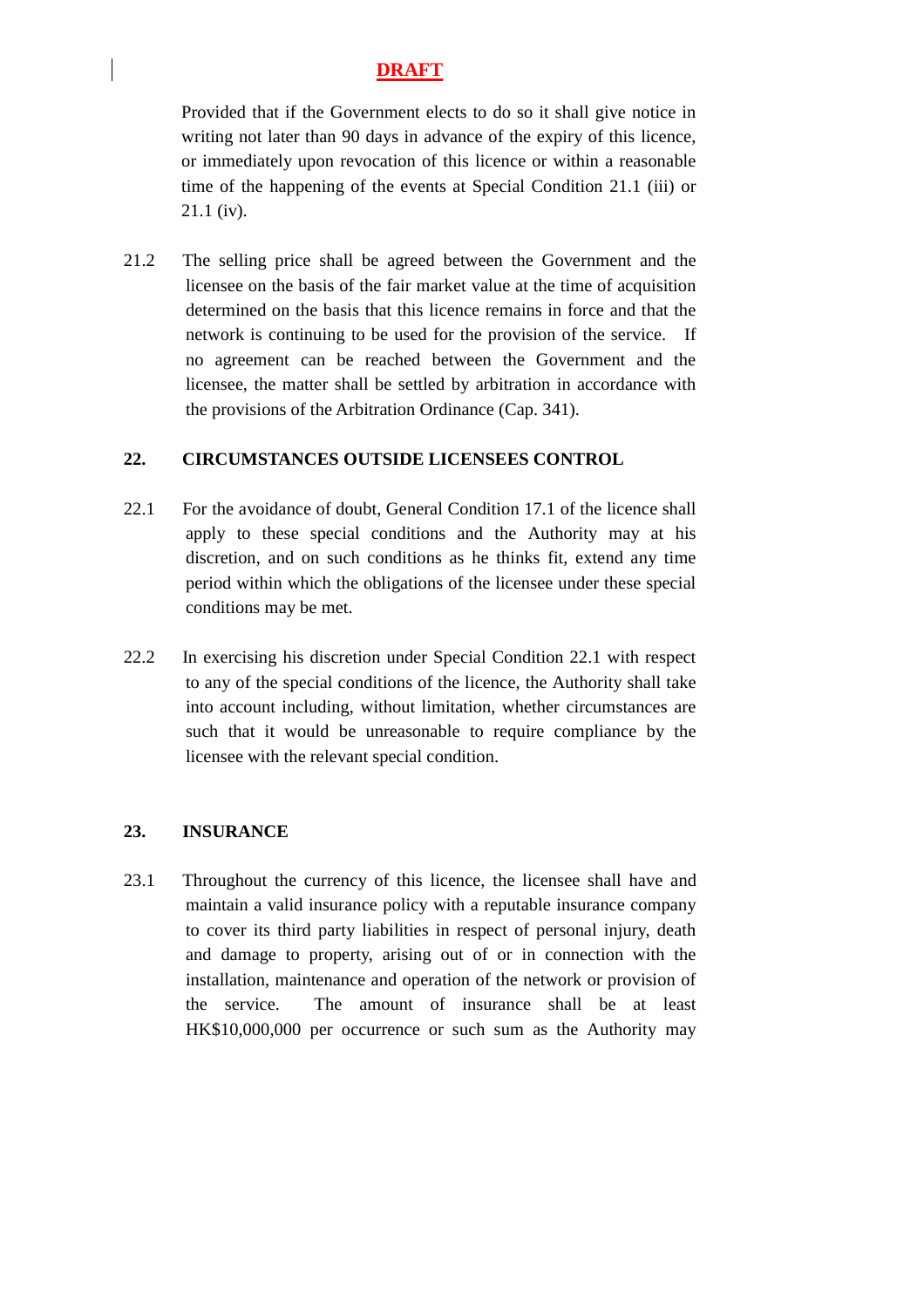notify in writing in future.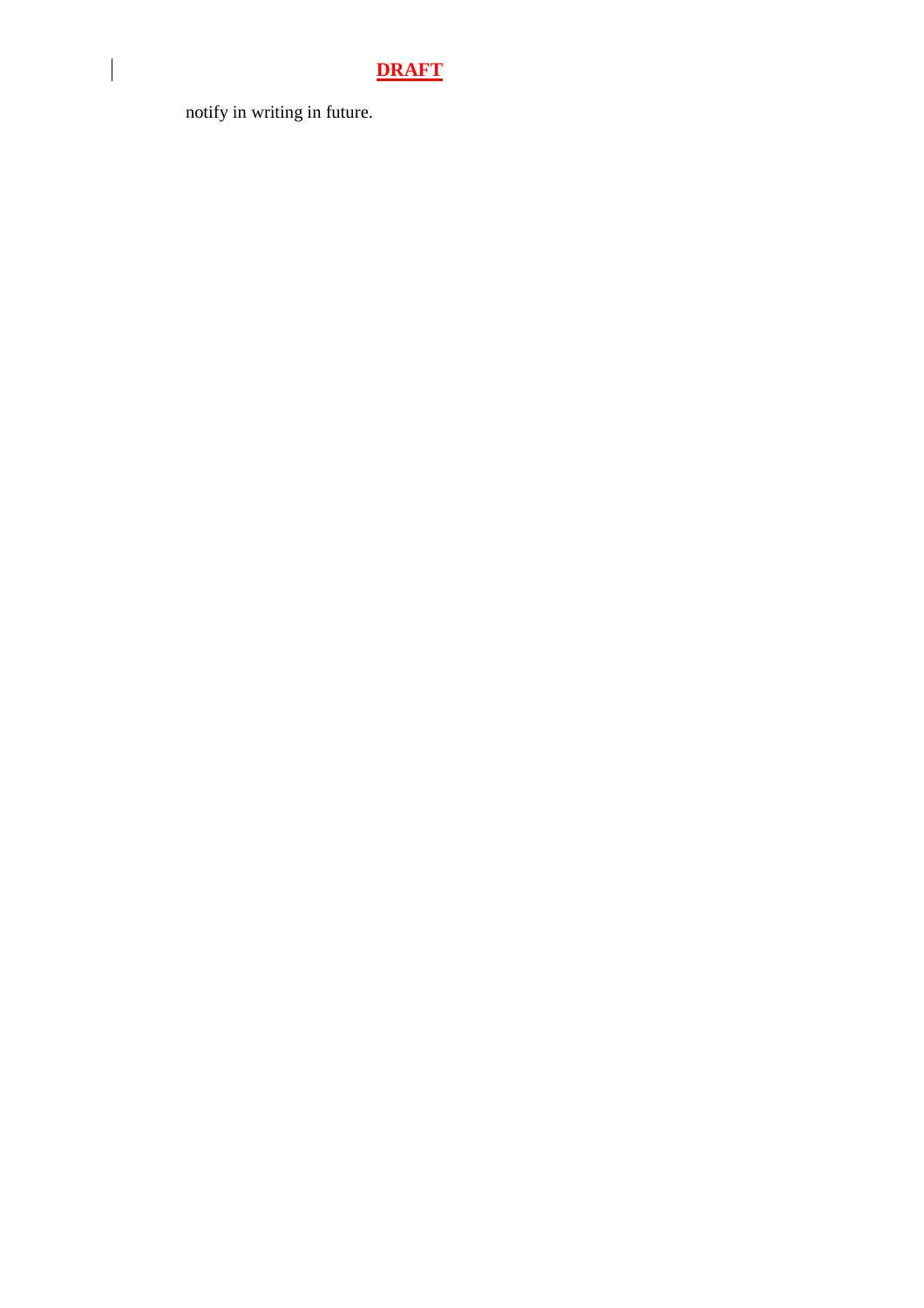#### **SCHEDULE 1**

#### **SCOPE OF THE SERVICE**

1. Subject to General Condition 3 and Clause 3 of this Schedule 1, all internal and external telecommunication services between fixed points capable of being provided utilising the Network, other than telecommunication services the subject of an exclusive licence issued under the Ordinance, a Mobile Carrier Licence, a Public Radiocommunications Service Licence, a Radio Paging System Licence, a service subject to licensing under any other ordinance, or a satellite broadcasting service under a Satellite Television Uplink and Downlink Licence.

**Deleted:** a deemed licence,

2. For the purpose of this licence,

 a "fixed point" means a network termination point and shall include such area within the immediate vicinity of such a point as the Authority may direct in writing, either generally or specifically, to allow limited mobility for access to that point in such manner as the Authority may approve in writing not inconsistent with Clause 1 of this Schedule 1;

an "internal" telecommunication service means a service for communications between points within the Hong Kong Special Administrative Region; and

an "external" telecommunication service means a service for communications

- (a) between one or more points in the Hong Kong Special Administrative Region and one or more points outside the Hong Kong Special Administrative Region; and
- (b) between two or more points outside the Hong Kong Special Administrative Region but routed in transit via the Hong Kong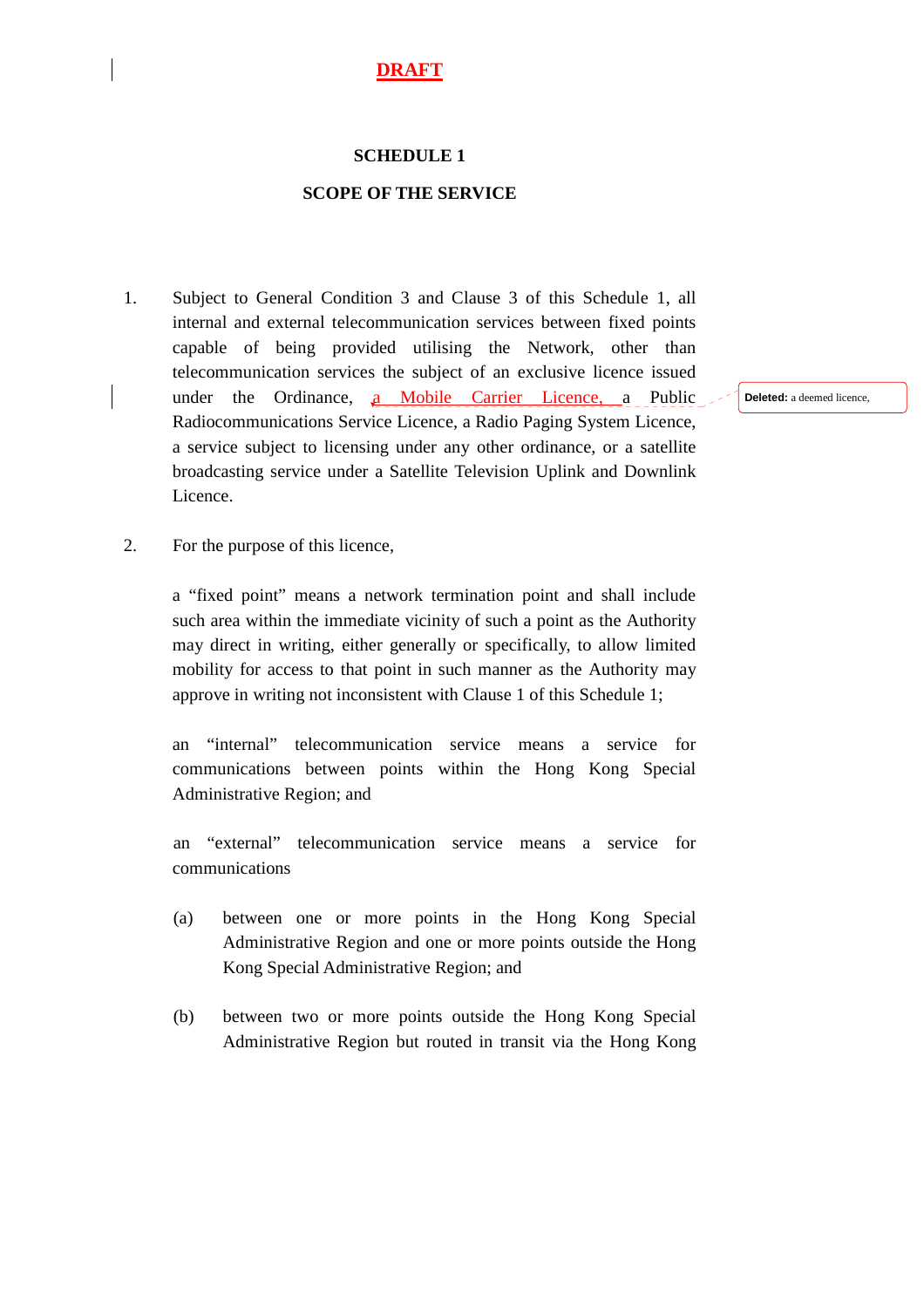#### Special Administrative Region.

3. The licensee may establish and maintain an external telecommunications circuit based on an external cable network or non-cable based external network at the Hong Kong end. For the purpose of this Schedule,

> "external cable network" means a network comprising a physical wireline system of overland cables or submarine cables, including without limitation the capacity under any right of use over such cables connecting one or more points in the Hong Kong Special Administrative Region and one or more points outside the Hong Kong Special Administrative Region;

> "non-cable based external network" means a network based on satellite or other forms of wireless transmission connecting one or more points in the Hong Kong Special Administrative Region and one or more points outside the Hong Kong Special Administrative Region.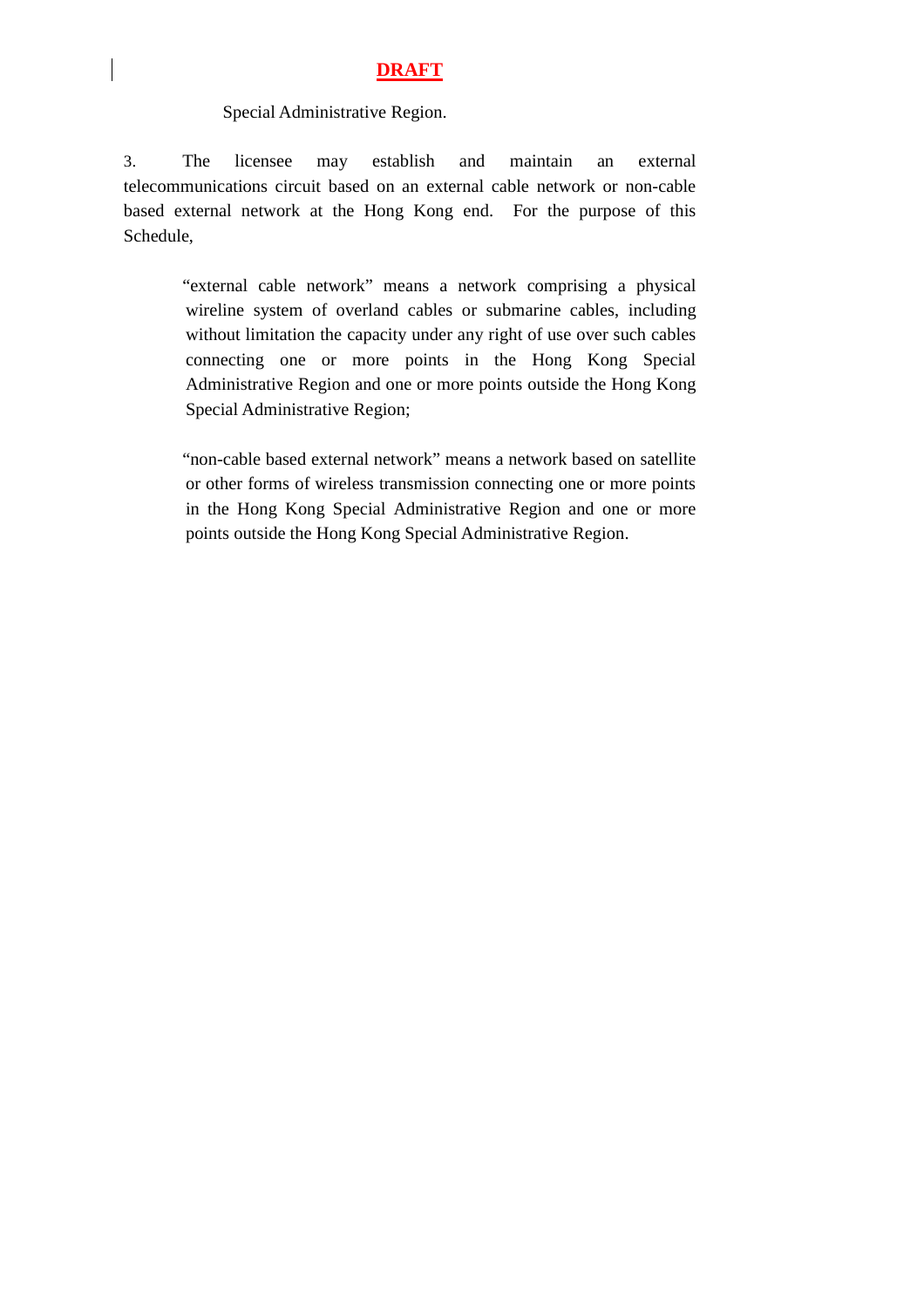#### **SCHEDULE 2**

### **DESCRIPTION OF NETWORK**

 All such telecommunications installations established, maintained, possessed or used whether owned by the licensee, leased, or otherwise acquired by the licensee for the purpose of providing the public internal and external telecommunications network services specified in Schedule 1.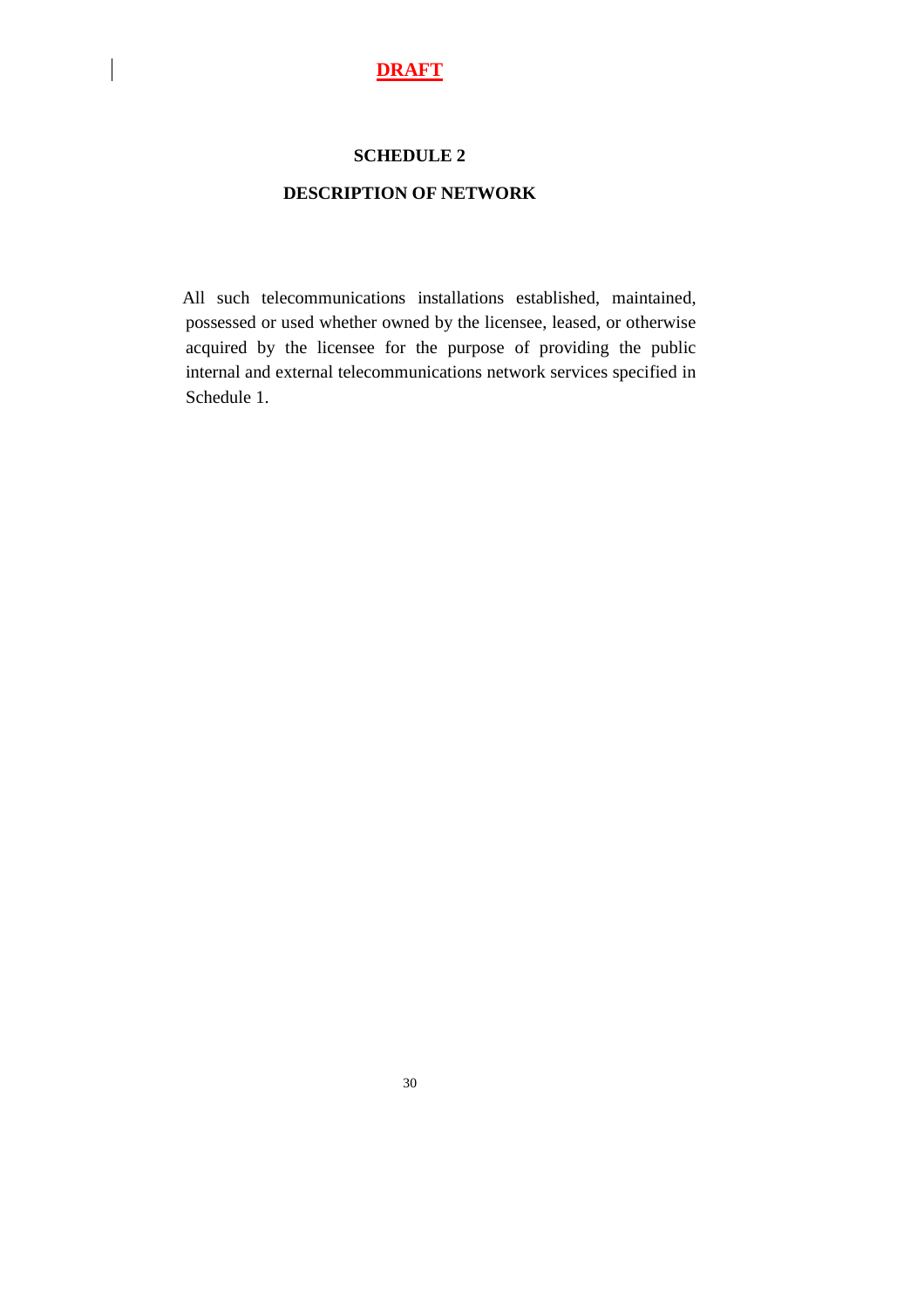#### **SCHEDULE 3**

# **TECHNICAL PARTICULARS OF RADIO STATIONS FOR THE PROVISION OF THE SERVICE**

Location

Frequency

Class and Characteristics of Emission

Power

Aerial characteristics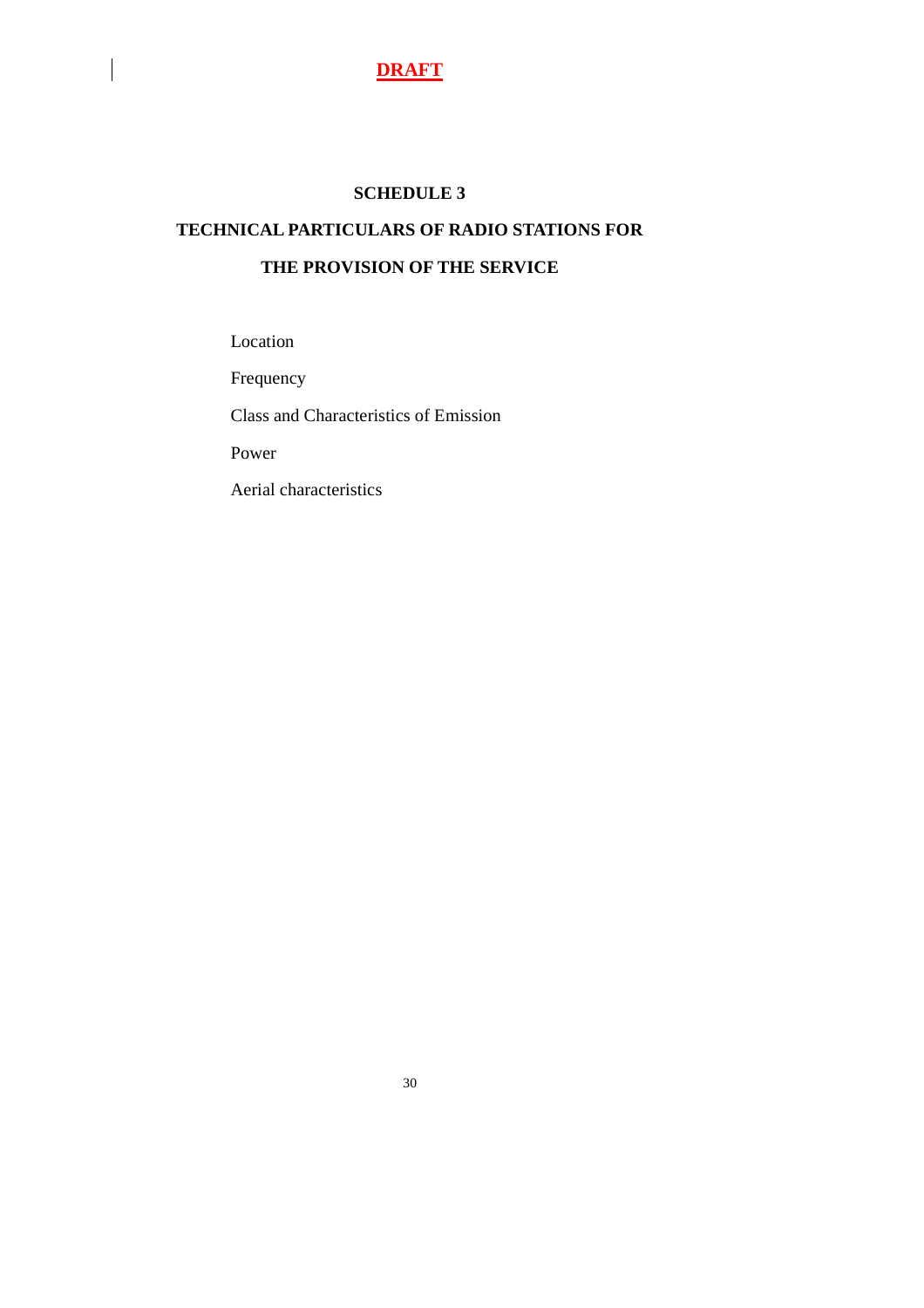# **SCHEDULE 4**

# **REGULATORY ACCOUNTING AND INFORMATION PROVISION REQUIREMENTS**

- 1. Accounting information according to the practices as directed by the Authority under Special Condition 5 for each service provided under this licence or as specified by the Authority.
- 2. Costing information in respect of each service provided under this licence, or as otherwise specified by the Authority, that is sufficient for the Authority to establish a reasonable cost basis for the service, including but not limited to Long Run Average Incremental Cost on a current cost basis.